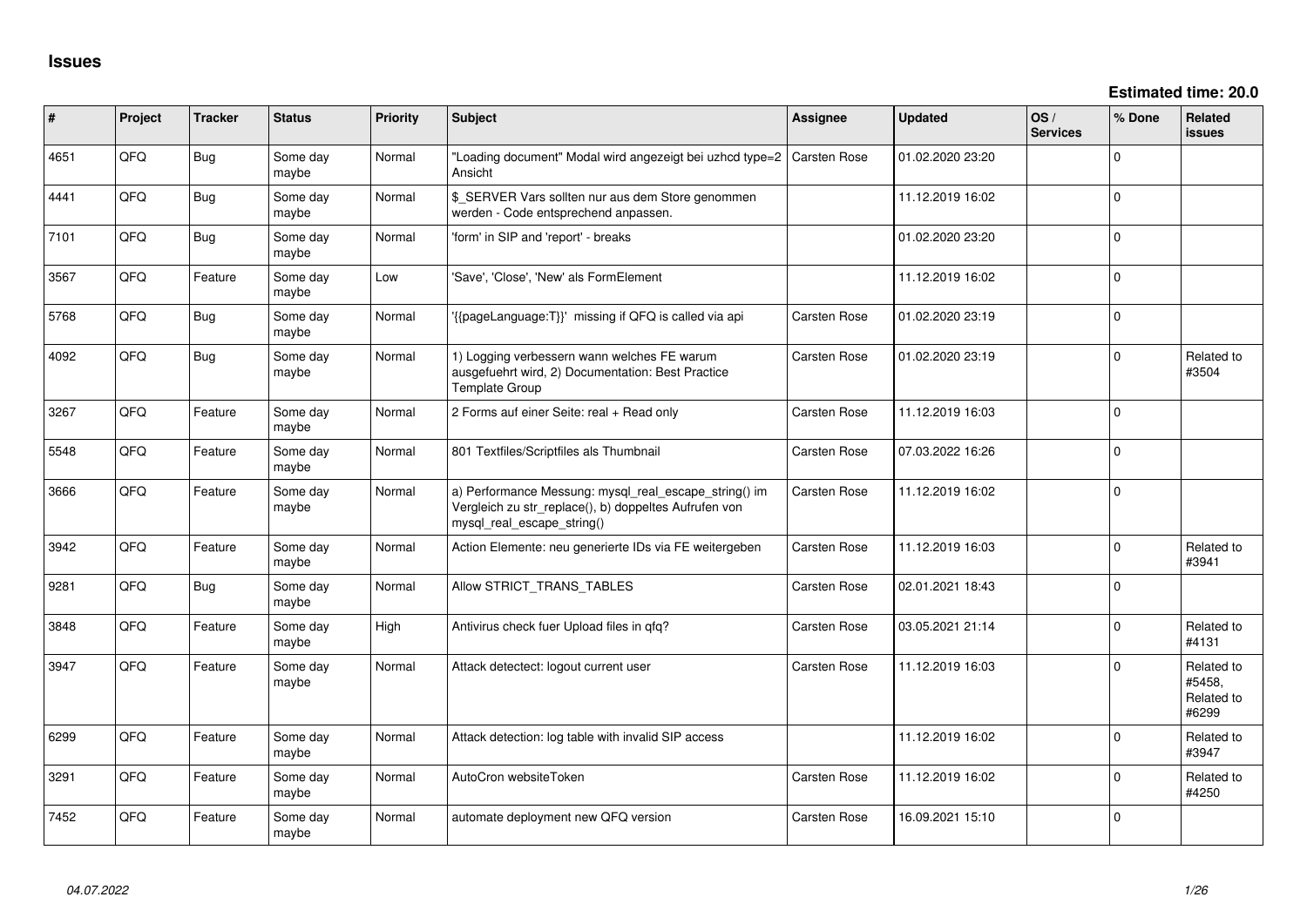| $\vert$ # | <b>Project</b> | <b>Tracker</b> | <b>Status</b>     | <b>Priority</b> | <b>Subject</b>                                                                                                                   | Assignee            | <b>Updated</b>   | OS/<br><b>Services</b> | % Done      | Related<br><b>issues</b>                     |
|-----------|----------------|----------------|-------------------|-----------------|----------------------------------------------------------------------------------------------------------------------------------|---------------------|------------------|------------------------|-------------|----------------------------------------------|
| 13608     | QFQ            | Feature        | Some day<br>maybe | Normal          | Automatic Browser Language Redirect                                                                                              | Enis Nuredini       | 17.06.2022 08:35 |                        | $\Omega$    |                                              |
| 7106      | QFQ            | Feature        | Some day<br>maybe | Normal          | Beispiel Nummerierung von Rows in Report                                                                                         |                     | 11.12.2019 16:01 |                        | $\Omega$    |                                              |
| 7105      | QFQ            | Feature        | Some day<br>maybe | Normal          | Beispiel wie man in einer zweiten Tabelle speichert.                                                                             |                     | 11.12.2019 16:01 |                        | $\Omega$    |                                              |
| 6288      | QFQ            | Feature        | Some day<br>maybe | Normal          | Best Practice: Erklaeren wie man ein Formular ganz in<br>'weiss' erstellen kann                                                  |                     | 11.12.2019 16:02 |                        | $\mathbf 0$ |                                              |
| 5783      | QFQ            | Feature        | Some day<br>maybe | Normal          | <b>BPMN View/Edit</b>                                                                                                            |                     | 11.12.2019 16:02 |                        | $\mathbf 0$ |                                              |
| 8520      | QFQ            | Feature        | Some day<br>maybe | Normal          | Bring QFQ to Composer                                                                                                            | Carsten Rose        | 16.09.2021 15:10 |                        | $\Omega$    |                                              |
| 10716     | QFQ            | Feature        | Some day<br>maybe | Normal          | Business Logic mit Externen Skripten                                                                                             | Carsten Rose        | 16.09.2021 15:10 |                        | $\Omega$    | Related to<br>#10713,<br>Related to<br>#8217 |
| 9669      | QFQ            | Bug            | Some day<br>maybe | Normal          | Checkbox / Template Group: radio/checkbox visible broken<br>after 'add'                                                          | Carsten Rose        | 16.06.2021 13:47 |                        | $\mathbf 0$ | Related to<br>#8091                          |
| 4420      | QFQ            | Feature        | Some day<br>maybe | Normal          | Client: Local Storage - store the changes of a form, local in<br>the browser.                                                    | Benjamin Baer       | 11.12.2019 16:02 |                        | $\mathbf 0$ |                                              |
| 6715      | QFQ            | Feature        | Some day<br>maybe | Normal          | Code-Refactoring: dbArray vereinheitlichen                                                                                       | Carsten Rose        | 11.12.2019 16:02 |                        | $\Omega$    |                                              |
| 4279      | QFQ            | Bug            | Some day<br>maybe | High            | config.linkVars lost                                                                                                             | <b>Carsten Rose</b> | 03.05.2021 21:14 |                        | $\Omega$    |                                              |
| 3349      | QFQ            | <b>Bug</b>     | Some day<br>maybe | Normal          | config.qfq.ini: a) vertraegt keine '=' im Value (z.B.<br>Passwort), b) Values sollten in ticks einschliessbar sein<br>(spaces, ) | <b>Carsten Rose</b> | 11.12.2019 16:02 |                        | $\Omega$    |                                              |
| 4650      | QFQ            | Feature        | Some day<br>maybe | Normal          | Convert html to doc/rtf                                                                                                          | Carsten Rose        | 01.02.2020 23:20 |                        | $\mathbf 0$ | Related to<br>#10704                         |
| 10738     | QFQ            | Feature        | Some day<br>maybe | Normal          | CORS headers for external API requests                                                                                           |                     | 10.06.2020 14:00 |                        | $\Omega$    |                                              |
| 3990      | QFQ            | Feature        | Some day<br>maybe | Hiah            | custom class definition: add space automatically                                                                                 | <b>Carsten Rose</b> | 03.05.2021 21:14 |                        | $\Omega$    |                                              |
| 4719      | QFQ            | Feature        | Some day<br>maybe | Normal          | Custom Message in Client in case of 'Browser tab close,<br>modification will be lost'                                            |                     | 01.02.2020 23:20 |                        | $\mathbf 0$ |                                              |
| 12337     | QFQ            | Feature        | Some day<br>maybe | Normal          | Database.php: better caching                                                                                                     | Carsten Rose        | 16.09.2021 15:10 |                        | $\mathbf 0$ |                                              |
| 6992      | QFQ            | Feature        | Some day<br>maybe | Normal          | DB exception: Syntax Highlight                                                                                                   |                     | 11.12.2019 16:01 |                        | $\mathbf 0$ | Related to<br>#5450                          |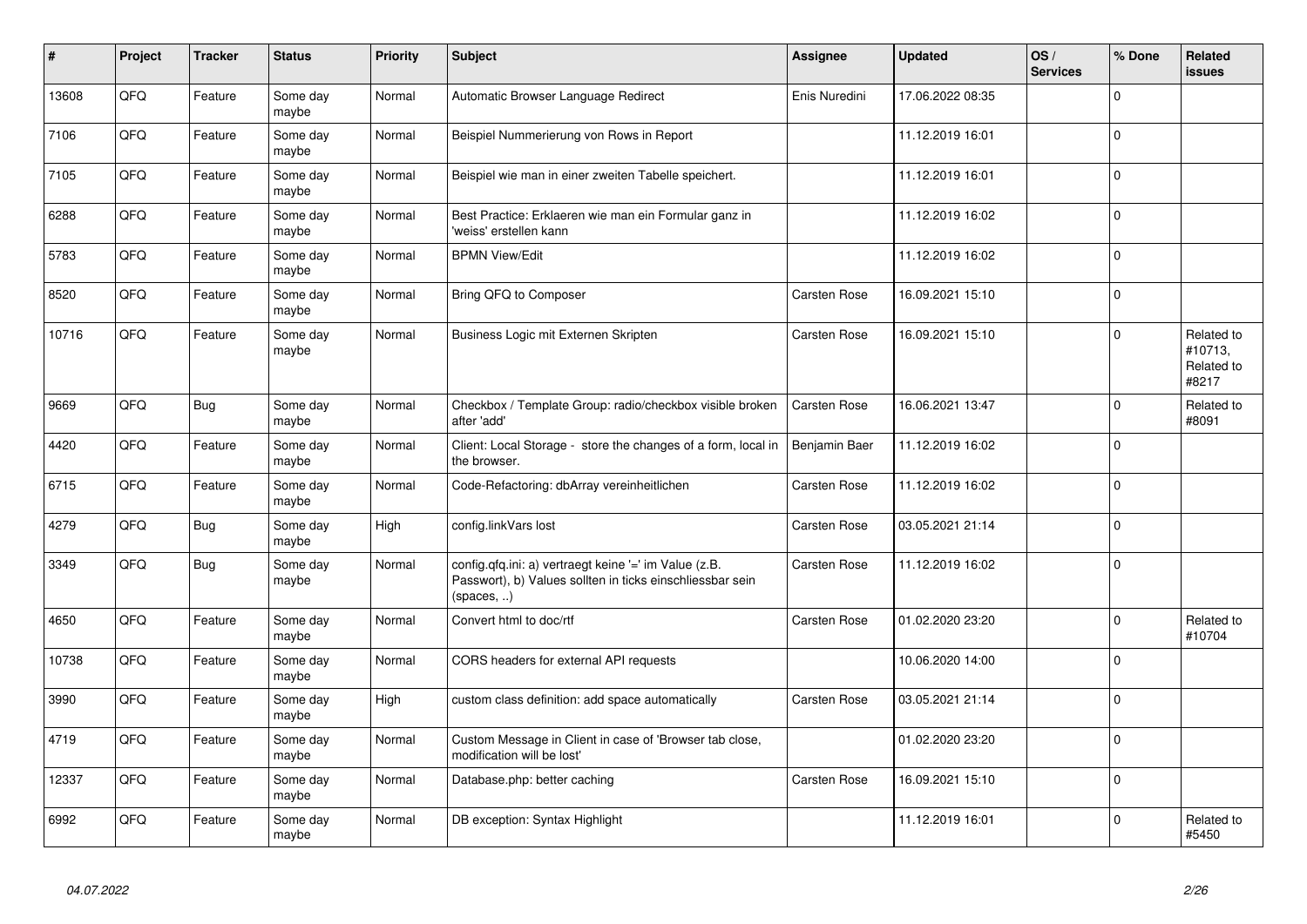| ∦    | Project | <b>Tracker</b> | <b>Status</b>     | <b>Priority</b> | <b>Subject</b>                                                                                                                                                | Assignee            | <b>Updated</b>   | OS/<br><b>Services</b> | % Done      | Related<br>issues    |
|------|---------|----------------|-------------------|-----------------|---------------------------------------------------------------------------------------------------------------------------------------------------------------|---------------------|------------------|------------------------|-------------|----------------------|
| 4627 | QFQ     | Feature        | Some day<br>maybe | Normal          | dbupdate: all tables - check 'create', 'modified' if it is<br>possible to change to default 'CURRENT_TIMESTAMP' and<br>modified 'ON UPDATE CURRENT TIMESTAMP' |                     | 01.02.2020 23:20 |                        | $\Omega$    |                      |
| 3130 | QFQ     | Bug            | Some day<br>maybe | Normal          | Debug Info's nicht korrekt nach 'New > Save'.                                                                                                                 | <b>Carsten Rose</b> | 11.12.2019 16:03 |                        | $\Omega$    | Related to<br>#3253  |
| 3331 | QFQ     | Feature        | Some day<br>maybe | Normal          | Default Tooltip fuer _page? Links: mit Form und Record ID                                                                                                     | <b>Carsten Rose</b> | 11.12.2019 16:02 |                        | $\Omega$    |                      |
| 5850 | QFQ     | Feature        | Some day<br>maybe | Normal          | Deployment: In QFQ Doc best practice fuer zeitgemaesses<br>Deployment beschreiben                                                                             |                     | 01.02.2020 23:20 |                        | $\Omega$    |                      |
| 3273 | QFQ     | Feature        | Some day<br>maybe | Low             | Dirty Flag in Form                                                                                                                                            | Carsten Rose        | 11.12.2019 16:02 |                        | $\Omega$    |                      |
| 3458 | QFQ     | Feature        | Some day<br>maybe | Normal          | Display 'Edit Form Element'-Checkbox on form: should<br>depend on FE Group                                                                                    | <b>Carsten Rose</b> | 11.12.2019 16:02 |                        | $\Omega$    | Related to<br>#3447  |
| 8892 | QFQ     | Feature        | Some day<br>maybe | Normal          | Display and Edit SQL Comments in Form Editor                                                                                                                  | <b>Carsten Rose</b> | 11.12.2019 16:01 |                        | $\Omega$    |                      |
| 8894 | QFQ     | Feature        | Some day<br>maybe | Normal          | Documentation Tags Usable in QFQ Application                                                                                                                  | <b>Carsten Rose</b> | 11.12.2019 16:01 |                        | $\Omega$    |                      |
| 3905 | QFQ     | Feature        | Some day<br>maybe | Normal          | Documentation: Best Practice anhand eines Online<br>Bewerbungstools                                                                                           | Carsten Rose        | 11.12.2019 16:03 |                        | $\mathbf 0$ |                      |
| 4293 | QFQ     | Bug            | Some day<br>maybe | Normal          | Download broken if token 'd:' is missing - but no error<br>message                                                                                            | Carsten Rose        | 11.12.2019 16:03 |                        | $\Omega$    | Related to<br>#7514  |
| 7100 | QFQ     | Feature        | Some day<br>maybe | Normal          | Download: log access, max downloads, time limit                                                                                                               |                     | 01.02.2020 23:19 |                        | $\Omega$    |                      |
| 2995 | QFQ     | Feature        | Some day<br>maybe | Normal          | Dropdown JQuery Plugin: 'chosen' - Moeglichkeit um Select<br>Listen mehr Funktion zu geben. Kein Bootstrap noetig.                                            | <b>Carsten Rose</b> | 11.12.2019 16:03 |                        | $\Omega$    |                      |
| 4869 | QFQ     | Feature        | Some day<br>maybe | Normal          | Dynamic Update (show, hide, readonly?, required?) for<br><b>Template Group Elements</b>                                                                       | <b>Carsten Rose</b> | 01.02.2020 23:19 |                        | $\Omega$    | Related to<br>#4865  |
| 4583 | QFQ     | Bug            | Some day<br>maybe | Normal          | Dynamic Update bei TypeAhead Feldern                                                                                                                          | <b>Carsten Rose</b> | 01.02.2020 23:19 |                        | $\Omega$    |                      |
| 3216 | QFQ     | Feature        | Some day<br>maybe | Normal          | dynamic update für checkbox label2                                                                                                                            | <b>Carsten Rose</b> | 11.12.2019 16:03 |                        | $\Omega$    | Related to<br>#2081  |
| 3811 | QFQ     | Bug            | Some day<br>maybe | Normal          | Dynamic Update: extraButtonInfo - Text aktualisieren                                                                                                          | Carsten Rose        | 11.12.2019 16:03 |                        | $\mathbf 0$ | Related to<br>#11517 |
| 8106 | QFQ     | <b>Bug</b>     | Some day<br>maybe | Normal          | Dynamic Update: Feld kann nicht auf empty zurückgesetzt<br>werden                                                                                             | <b>Carsten Rose</b> | 11.12.2019 16:01 |                        | $\Omega$    |                      |
| 3682 | QFQ     | Bug            | Some day<br>maybe | Normal          | Dynamic update: Radio buttons                                                                                                                                 | <b>Carsten Rose</b> | 11.12.2019 16:02 |                        | $\Omega$    |                      |
| 6083 | QFQ     | Feature        | Some day<br>maybe | Normal          | Dynamic Update: Value Check via SQL                                                                                                                           |                     | 11.12.2019 16:02 |                        | $\Omega$    |                      |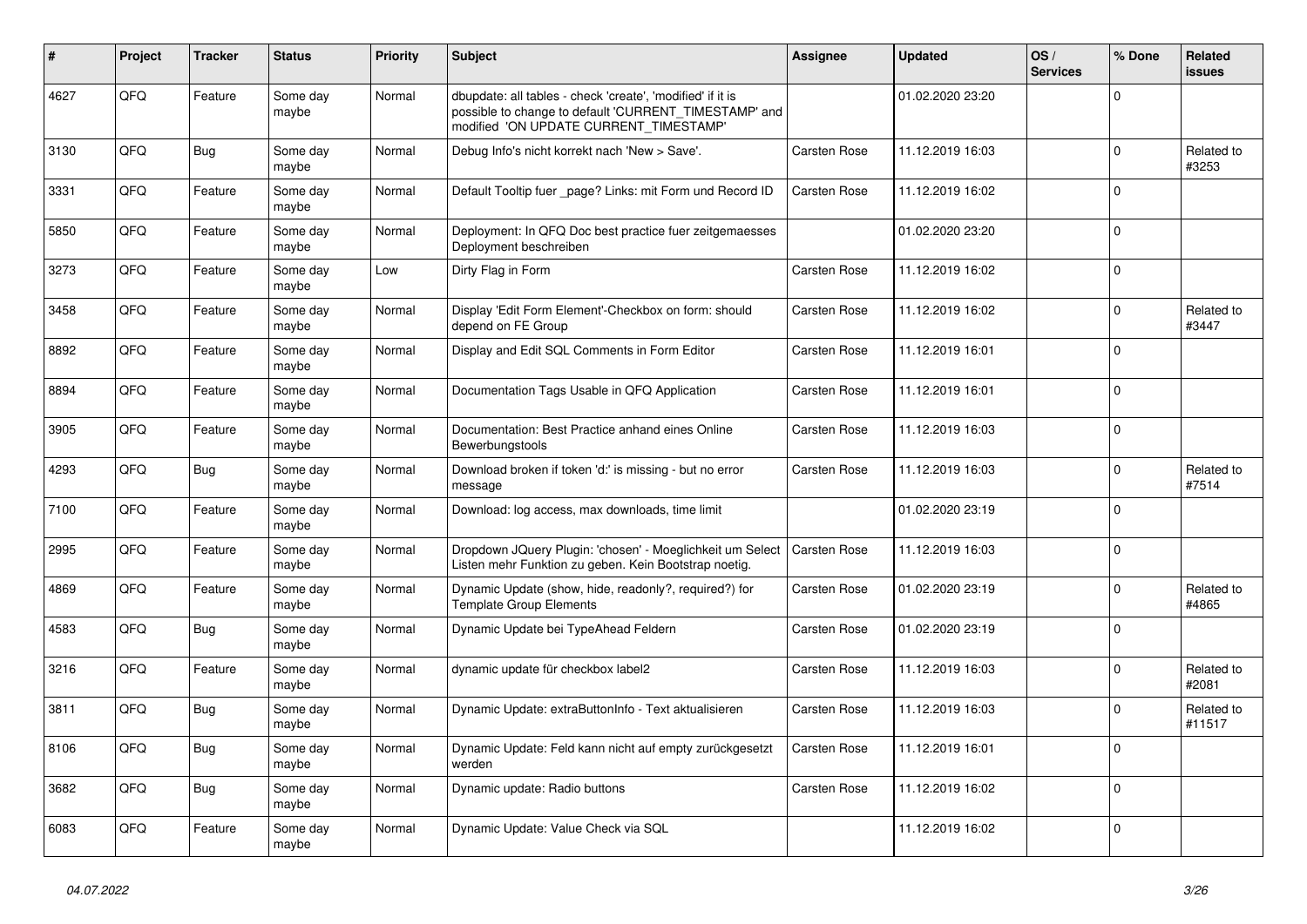| #     | Project | <b>Tracker</b> | <b>Status</b>     | <b>Priority</b> | <b>Subject</b>                                                                                                          | <b>Assignee</b>     | <b>Updated</b>   | OS/<br><b>Services</b> | % Done      | Related<br>issues                                                     |
|-------|---------|----------------|-------------------|-----------------|-------------------------------------------------------------------------------------------------------------------------|---------------------|------------------|------------------------|-------------|-----------------------------------------------------------------------|
| 5893  | QFQ     | Feature        | Some day<br>maybe | Normal          | Edit on double-click                                                                                                    |                     | 01.02.2020 23:19 |                        | $\Omega$    | Related to<br>#5894                                                   |
| 5579  | QFQ     | Feature        | Some day<br>maybe | Normal          | Enhance Doc / Presentation: variable type 'link column type'                                                            | <b>Carsten Rose</b> | 01.02.2020 23:19 |                        | $\Omega$    |                                                                       |
| 5132  | QFQ     | Feature        | Some dav<br>maybe | Normal          | Error Message sendmail missing attachment: more details                                                                 | Carsten Rose        | 01.02.2020 23:19 |                        | $\Omega$    |                                                                       |
| 4330  | QFQ     | Feature        | Some day<br>maybe | Normal          | Error Message: report missing {{ / }} in sqlUpdate, sqlInsert,<br>sqlDelete, sqlAfter, sqlBefore in FE action elements. | Carsten Rose        | 01.02.2020 23:20 |                        | $\Omega$    |                                                                       |
| 4328  | QFQ     | <b>Bug</b>     | Some day<br>maybe | Normal          | Error Message: Show FE name/number on problems in FE                                                                    | Carsten Rose        | 01.02.2020 23:20 |                        | $\mathbf 0$ |                                                                       |
| 3900  | QFQ     | Feature        | Some day<br>maybe | Normal          | Extend documentation of 'Copy / Paste'                                                                                  | Carsten Rose        | 11.12.2019 16:03 |                        | $\Omega$    | Related to<br>#3899                                                   |
| 11217 | QFQ     | Feature        | Some day<br>maybe | Normal          | <b>Extend Script Functionality</b>                                                                                      | Carsten Rose        | 16.09.2021 15:10 |                        | $\Omega$    |                                                                       |
| 4528  | QFQ     | Bug            | Some day<br>maybe | Normal          | extraButtonLock mit SQLAhead Bug                                                                                        | Carsten Rose        | 01.02.2020 23:19 |                        | $\mathbf 0$ |                                                                       |
| 6972  | QFQ     | Feature        | Some day<br>maybe | Normal          | Fabric Clipboard / cross browser tab                                                                                    | Benjamin Baer       | 01.02.2020 23:21 |                        | 0           |                                                                       |
| 5024  | QFQ     | Feature        | Some day<br>maybe | Normal          | Fabric: Generate PDF with edits                                                                                         | Benjamin Baer       | 01.02.2020 23:20 |                        | $\Omega$    | Related to<br>#10704                                                  |
| 3750  | QFQ     | Bug            | Some day<br>maybe | Normal          | FE in a row: if one violates check, all are red                                                                         | Carsten Rose        | 11.12.2019 16:03 |                        | $\Omega$    |                                                                       |
| 3415  | QFQ     | Feature        | Some day<br>maybe | Normal          | FE Login Box Templatefile                                                                                               | Benjamin Baer       | 11.12.2019 16:02 |                        | $\mathbf 0$ |                                                                       |
| 4536  | QFQ     | Feature        | Some day<br>maybe | Normal          | FE upload: problem with delete if mutliple uploads an<br>FE.name="                                                      |                     | 01.02.2020 23:20 |                        | $\Omega$    |                                                                       |
| 10013 | QFQ     | Feature        | Some day<br>maybe | Normal          | FE.typ=editor: CodeMirror                                                                                               | <b>Carsten Rose</b> | 08.06.2022 10:37 |                        | $\Omega$    | Related to<br>#12611,<br>Related to<br>#12490,<br>Related to<br>#7732 |
| 5021  | QFQ     | Bug            | Some day<br>maybe | Normal          | FE.typ=extra - during save displays error 'datum2' already<br>filled in STORE_SIP - the value is stored nevertheless    | Carsten Rose        | 01.02.2020 23:19 |                        | $\Omega$    | Related to<br>#3875                                                   |
| 5877  | QFG     | <b>Bug</b>     | Some day<br>maybe | Normal          | FE.type=note:bsColumn strange behaviour                                                                                 |                     | 01.02.2020 23:19 |                        | $\mathbf 0$ |                                                                       |
| 4444  | QFQ     | Feature        | Some day<br>maybe | Normal          | FE.type=upload: detect mime type                                                                                        |                     | 11.12.2019 16:02 |                        | 0           | Related to<br>#4303                                                   |
| 4872  | QFG     | Feature        | Some day<br>maybe | Normal          | Fields of Typo3 page available in STORE_TYPO3                                                                           | Carsten Rose        | 01.02.2020 23:19 |                        | $\mathbf 0$ |                                                                       |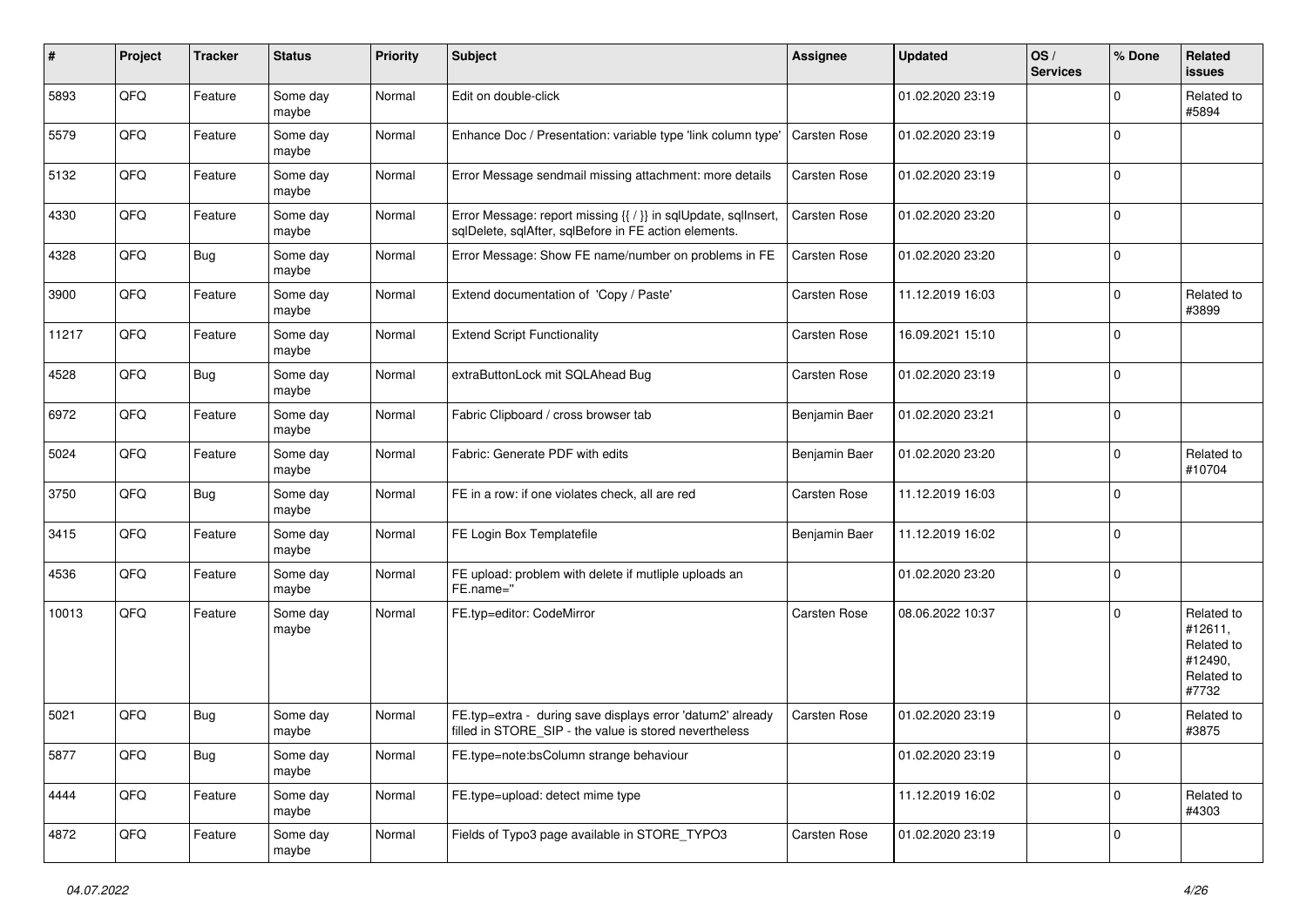| #     | Project | <b>Tracker</b> | <b>Status</b>     | <b>Priority</b> | Subject                                                                                                                                                  | Assignee            | <b>Updated</b>   | OS/<br><b>Services</b> | % Done      | Related<br>issues    |
|-------|---------|----------------|-------------------|-----------------|----------------------------------------------------------------------------------------------------------------------------------------------------------|---------------------|------------------|------------------------|-------------|----------------------|
| 5923  | QFQ     | Feature        | Some day<br>maybe | Normal          | fillStoreSystemBySqlLate                                                                                                                                 |                     | 01.02.2020 23:19 |                        | $\Omega$    |                      |
| 3880  | QFQ     | Feature        | Some day<br>maybe | Normal          | Form 'Form': anlegen einer Tabelle                                                                                                                       |                     | 14.01.2021 10:12 |                        | $\mathbf 0$ |                      |
| 3879  | QFQ     | Feature        | Some day<br>maybe | Normal          | Form 'FormElement': Beim Feld 'name' rechts in der Notiz<br>einen Link einblenden - a) aktuelle Definition anzeigen, b)<br>Spalte in der Tabelle anlegen |                     | 11.12.2019 16:03 |                        | 0           |                      |
| 3878  | QFQ     | Feature        | Some day<br>maybe | Normal          | Form 'FormElement': Spalte 'name' typeAhead mit<br>Spaltennamen der Primarytable.                                                                        |                     | 11.12.2019 16:03 |                        | $\Omega$    |                      |
| 11322 | QFQ     | Feature        | Some day<br>maybe | Normal          | Form Element JSON - (multiline parameter field)                                                                                                          | Carsten Rose        | 16.09.2021 15:10 |                        | $\mathbf 0$ |                      |
| 12315 | QFQ     | Feature        | Some day<br>maybe | Normal          | Form History (Diffs) / Backups                                                                                                                           | Carsten Rose        | 16.09.2021 15:10 |                        | 0           |                      |
| 5557  | QFQ     | Bug            | Some day<br>maybe | Normal          | Form load: STORE_RECORD filled, but should be empty                                                                                                      | Carsten Rose        | 01.02.2020 23:19 |                        | $\Omega$    |                      |
| 5983  | QFQ     | Feature        | Some day<br>maybe | Normal          | Form Submit (save & update): normalize date/-time FE                                                                                                     | Carsten Rose        | 01.02.2020 23:19 |                        | $\mathbf 0$ |                      |
| 3708  | QFQ     | Feature        | Some day<br>maybe | Normal          | Form: input - 'specialchars', 'none'  gewisse tags<br>erlauben, andere verbieten                                                                         | Carsten Rose        | 11.12.2019 16:02 |                        | $\Omega$    | Related to<br>#14320 |
| 4443  | QFQ     | Feature        | Some day<br>maybe | Normal          | Form: multiple secondary tables                                                                                                                          |                     | 01.02.2020 23:20 |                        | $\mathbf 0$ |                      |
| 7278  | QFQ     | Feature        | Some day<br>maybe | Normal          | Form: Wert vordefinieren der immer gesetzt wird                                                                                                          |                     | 02.05.2021 09:27 |                        | $\Omega$    |                      |
| 3877  | QFQ     | Feature        | Some day<br>maybe | Normal          | FormEditor: die Felder die aktuell nicht gebraucht werden<br>nur auf readonly/disabled setzen (nicht ausblenden > das<br>irritiert.                      | Carsten Rose        | 11.12.2019 16:03 |                        | $\Omega$    |                      |
| 3350  | QFQ     | Feature        | Some day<br>maybe | Normal          | FormEditor: Hilfetext hinter 'checktype'                                                                                                                 | Carsten Rose        | 11.12.2019 16:02 |                        | $\Omega$    |                      |
| 4008  | QFQ     | Bug            | Some day<br>maybe | Normal          | FormElemen.type=sendmail: wrong 'TO' if 'real<br>name <rea@mail.to>' is used</rea@mail.to>                                                               | Carsten Rose        | 11.12.2019 16:03 |                        | $\Omega$    |                      |
| 3570  | QFQ     | <b>Bug</b>     | Some day<br>maybe | High            | Formular mit prmitnew permitEdit=Always wird nicht<br>aufgerufen (ist leer)                                                                              | Carsten Rose        | 03.05.2021 21:14 |                        | $\mathbf 0$ |                      |
| 6515  | QFQ     | Feature        | Some day<br>maybe | Normal          | Formular: Felder dynamisch ein/ausblenden                                                                                                                |                     | 11.12.2019 16:02 |                        | $\Omega$    |                      |
| 10095 | QFQ     | Feature        | Some day<br>maybe | Normal          | Generic Gitlab Integration into QFQ                                                                                                                      | <b>Carsten Rose</b> | 16.09.2021 15:10 |                        | 0           |                      |
| 9126  | QFQ     | Bug            | Some day<br>maybe | Normal          | hidden Form elements are present in page source                                                                                                          |                     | 02.01.2021 18:41 |                        | $\mathbf 0$ |                      |
| 7453  | QFG     | Feature        | Some day<br>maybe | Normal          | import / export forms QFQ                                                                                                                                | Carsten Rose        | 16.09.2021 15:10 |                        | 0           |                      |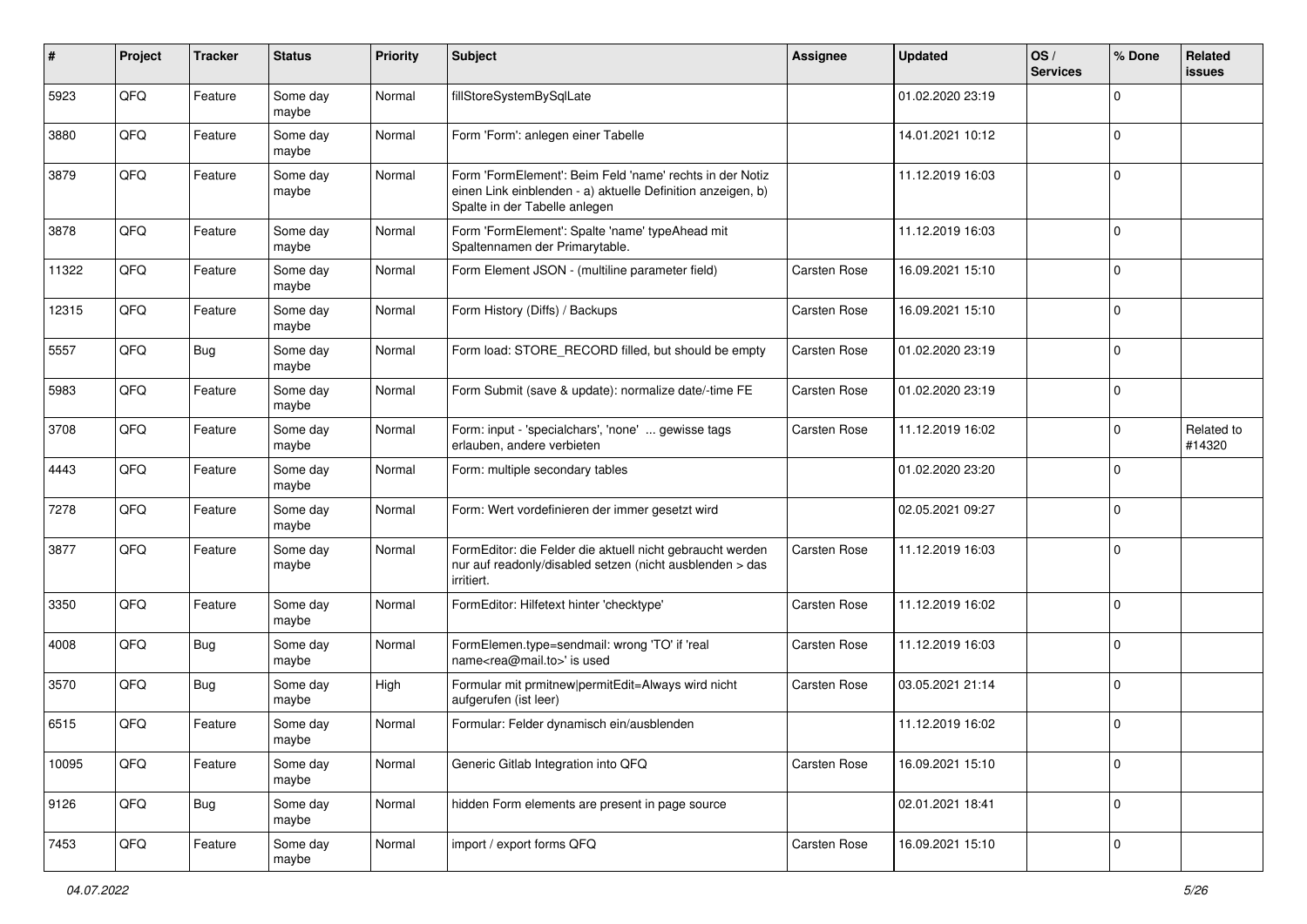| #     | Project | <b>Tracker</b> | <b>Status</b>     | <b>Priority</b> | <b>Subject</b>                                                                                         | Assignee      | <b>Updated</b>   | OS/<br><b>Services</b> | % Done      | <b>Related</b><br><b>issues</b>                                        |
|-------|---------|----------------|-------------------|-----------------|--------------------------------------------------------------------------------------------------------|---------------|------------------|------------------------|-------------|------------------------------------------------------------------------|
| 4659  | QFQ     | <b>Bug</b>     | Some day<br>maybe | Normal          | infoButtonExtra                                                                                        | Carsten Rose  | 01.02.2020 23:20 |                        | $\mathbf 0$ |                                                                        |
| 2950  | QFQ     | Feature        | Some day<br>maybe | Normal          | Inhalt QFQ Records als File                                                                            |               | 11.12.2019 16:03 |                        | $\mathbf 0$ |                                                                        |
| 11036 | QFQ     | Feature        | Some day<br>maybe | Normal          | inline report editor permissions                                                                       | Carsten Rose  | 16.09.2021 15:09 |                        | $\mathbf 0$ | Related to<br>#11323                                                   |
| 4259  | QFQ     | Feature        | Some day<br>maybe | Normal          | Instant trigger a cron job                                                                             | Carsten Rose  | 11.12.2019 16:03 |                        | $\Omega$    |                                                                        |
| 7732  | QFQ     | Feature        | Some day<br>maybe | Normal          | Javascript: Lazy Loading der add on libs                                                               | Benjamin Baer | 08.06.2022 10:38 |                        | $\Omega$    | Related to<br>#12611,<br>Related to<br>#12490,<br>Related to<br>#10013 |
| 1510  | QFQ     | Feature        | Some day<br>maybe | Normal          | jquery von google laden, falls das nicht geht lokal                                                    |               | 11.12.2019 16:03 |                        | $\Omega$    |                                                                        |
| 1946  | QFQ     | Feature        | Some day<br>maybe | Normal          | Kontrolle ob der ReadOnly Modus bei den<br>Formularelementen korrekt implementiert ist                 | Carsten Rose  | 11.12.2019 16:03 |                        | $\Omega$    |                                                                        |
| 3457  | QFQ     | Feature        | Some day<br>maybe | Normal          | LDAP: concat multi values to one single entry                                                          | Carsten Rose  | 11.12.2019 16:02 |                        | $\pmb{0}$   |                                                                        |
| 3617  | QFQ     | Feature        | Some day<br>maybe | Normal          | Load javascripts at bottom                                                                             |               | 11.12.2019 16:02 |                        | $\mathbf 0$ |                                                                        |
| 4433  | QFQ     | Feature        | Some day<br>maybe | Normal          | Log when SIP will be destroyed by QFQ for any (security)<br>reason                                     |               | 01.02.2020 23:20 |                        | $\Omega$    | Related to<br>#4432,<br>Related to<br>#5458                            |
| 4439  | QFQ     | Feature        | Some day<br>maybe | Normal          | Log: report all actions fired by an FE Element, incl. the<br>original directive (slaveld, sqllnsert, ) |               | 01.02.2020 23:20 |                        | $\Omega$    | Related to<br>#4432,<br>Related to<br>#5458                            |
| 5852  | QFQ     | Feature        | Some day<br>maybe | Normal          | Logging: mail.log / sql.log - im FE anzeigen und via AJAX<br>aktualisieren                             | Carsten Rose  | 01.02.2020 23:19 |                        | $\mathbf 0$ | Related to<br>#5885                                                    |
| 4974  | QFQ     | Feature        | Some day<br>maybe | Normal          | Long polling - inform all listening clients of changes                                                 |               | 11.12.2019 16:02 |                        | $\Omega$    |                                                                        |
| 5455  | QFQ     | Feature        | Some day<br>maybe | Normal          | Mail Redirects grld abhaengig                                                                          |               | 01.02.2020 23:20 |                        | $\mathbf 0$ |                                                                        |
| 2084  | QFQ     | Feature        | Some day<br>maybe | Normal          | Mailto mit encryption: Subrecord                                                                       | Carsten Rose  | 11.12.2019 16:03 |                        | $\mathbf 0$ | Related to<br>#2082                                                    |
| 4440  | QFQ     | Feature        | Some day<br>maybe | Normal          | Manual.rst: explain how to. expand PHP Session to 4h                                                   |               | 11.12.2019 16:02 |                        | $\mathbf 0$ |                                                                        |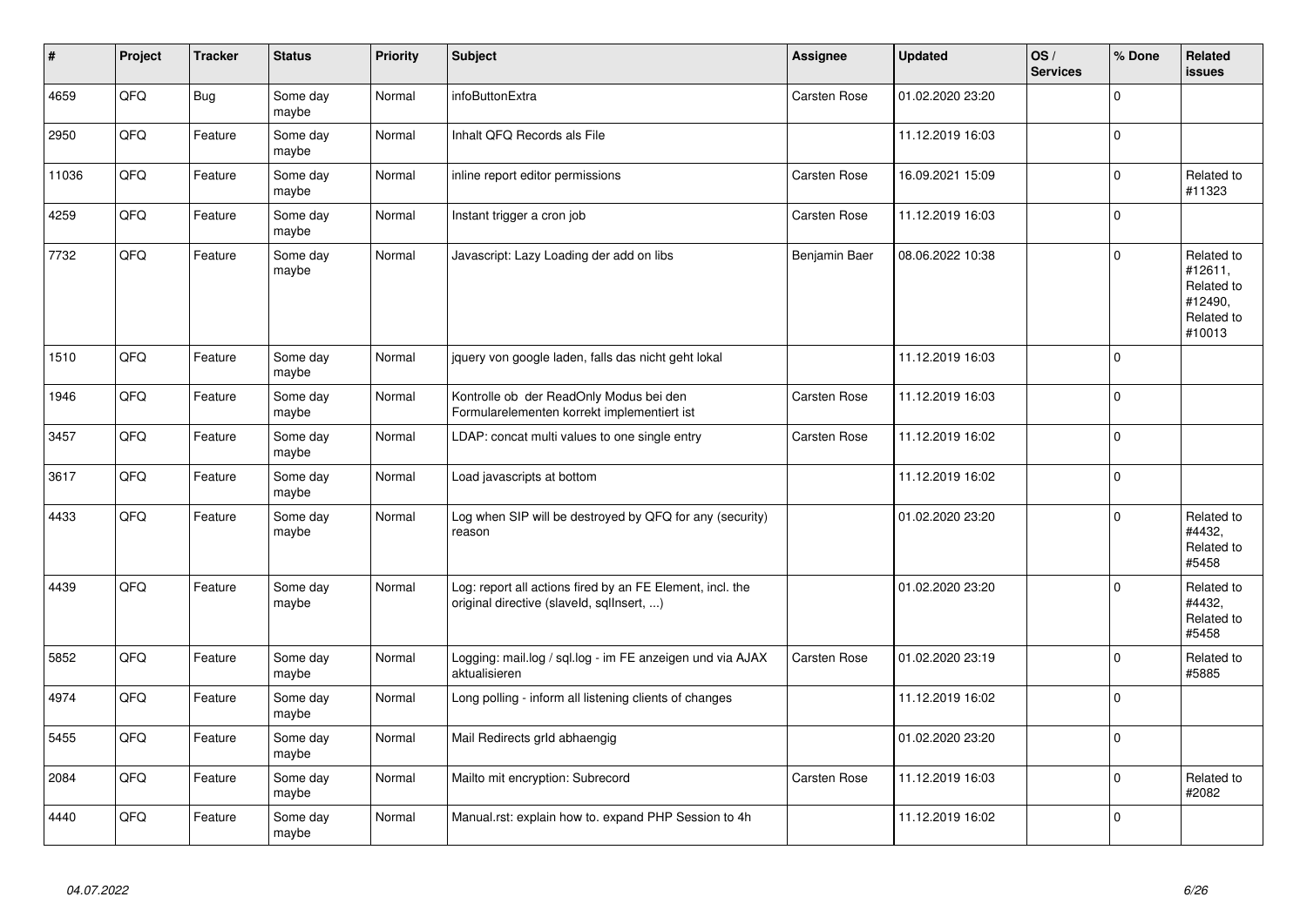| $\pmb{\#}$ | Project | <b>Tracker</b> | <b>Status</b>     | <b>Priority</b> | Subject                                                                                                      | <b>Assignee</b>     | <b>Updated</b>   | OS/<br><b>Services</b> | % Done      | Related<br><b>issues</b> |
|------------|---------|----------------|-------------------|-----------------|--------------------------------------------------------------------------------------------------------------|---------------------|------------------|------------------------|-------------|--------------------------|
| 7104       | QFQ     | Feature        | Some day<br>maybe | Normal          | Manual: hint about escaping if '\r' appears in mail body                                                     |                     | 11.12.2019 16:01 |                        | $\Omega$    |                          |
| 4027       | QFQ     | Feature        | Some day<br>maybe | Normal          | Missing: orange 'check' / 'bullet'                                                                           |                     | 11.12.2019 16:03 |                        | $\Omega$    |                          |
| 4626       | QFQ     | Feature        | Some day<br>maybe | Normal          | Mobile View: 'classBody=qfq-form-right' makes no sense                                                       |                     | 01.02.2020 23:20 |                        | $\Omega$    |                          |
| 3646       | QFQ     | Feature        | Some day<br>maybe | Normal          | Moeglichkeit HTML Tags in Reports auszugeben (zu<br>enkodieren: htmlspecialchars)                            |                     | 11.12.2019 16:02 |                        | $\Omega$    | Related to<br>#14320     |
| 4365       | QFQ     | Feature        | Some day<br>maybe | Normal          | Multi Language: new way of config                                                                            | <b>Carsten Rose</b> | 01.02.2020 23:20 |                        | $\mathbf 0$ |                          |
| 9579       | QFQ     | Feature        | Some day<br>maybe | Normal          | Multiform with Process Row                                                                                   | <b>Carsten Rose</b> | 11.12.2019 16:01 |                        | $\Omega$    |                          |
| 6084       | QFQ     | Feature        | Some day<br>maybe | Normal          | New escape type: 'D' - convert date                                                                          |                     | 01.02.2020 23:19 |                        | $\Omega$    |                          |
| 4446       | QFQ     | Feature        | Some day<br>maybe | Normal          | New FE get same feldContainerId as last modifed FE                                                           |                     | 01.02.2020 23:20 |                        | $\Omega$    |                          |
| 7229       | QFQ     | Feature        | Some day<br>maybe | Normal          | New FormElement.type: Button                                                                                 |                     | 01.02.2021 12:32 |                        | $\Omega$    |                          |
| 4546       | QFQ     | Bug            | Some day<br>maybe | Normal          | NH: SIP storage is destroyed                                                                                 |                     | 01.02.2020 23:20 |                        | $\Omega$    |                          |
| 8101       | QFQ     | Feature        | Some day<br>maybe | Normal          | Password hash: support further hashing methods                                                               | <b>Carsten Rose</b> | 16.09.2021 15:10 |                        | 0           |                          |
| 7336       | QFQ     | Feature        | Some day<br>maybe | Normal          | PDF Upload: disallow PDFs with specific Meta information                                                     | <b>Carsten Rose</b> | 11.12.2019 16:01 |                        | $\mathbf 0$ |                          |
| 2063       | QFQ     | <b>Bug</b>     | Some day<br>maybe | Normal          | Pills auf 'inaktiv' setzen falls keine Element auf dem Pill<br>sichtbar sind.                                | Benjamin Baer       | 11.12.2019 16:03 |                        | $\Omega$    | Related to<br>#3752      |
| 3495       | QFQ     | Feature        | Some day<br>maybe | Normal          | Predifined Parameter werden nicht in '+' (add new record)<br>SIP gerendert.                                  |                     | 11.12.2019 16:02 |                        | $\mathbf 0$ |                          |
| 1253       | QFQ     | Feature        | Some day<br>maybe | Normal          | QF: Colorpicker                                                                                              |                     | 11.12.2019 16:03 |                        | $\Omega$    |                          |
| 1251       | QFQ     | Feature        | Some day<br>maybe | Normal          | QF: Combo                                                                                                    |                     | 11.12.2019 16:03 |                        | $\Omega$    |                          |
| 955        | QFQ     | Feature        | Some day<br>maybe | Normal          | QF: Notizen vor/nach dem Form                                                                                |                     | 01.02.2020 23:20 |                        | $\Omega$    |                          |
| 1234       | QFQ     | Feature        | Some day<br>maybe | Normal          | QF: Record numbering: Im Grid soll in Spalte 1 optional die<br>laufende Nummer der Records angezeigt werden. |                     | 01.02.2020 23:20 |                        | 0           |                          |
| 5160       | QFQ     | Feature        | Some day<br>maybe | Normal          | QFQ collaborative / together.js, ShareJS, y-js, collaborative,                                               |                     | 11.12.2019 16:02 |                        | $\Omega$    |                          |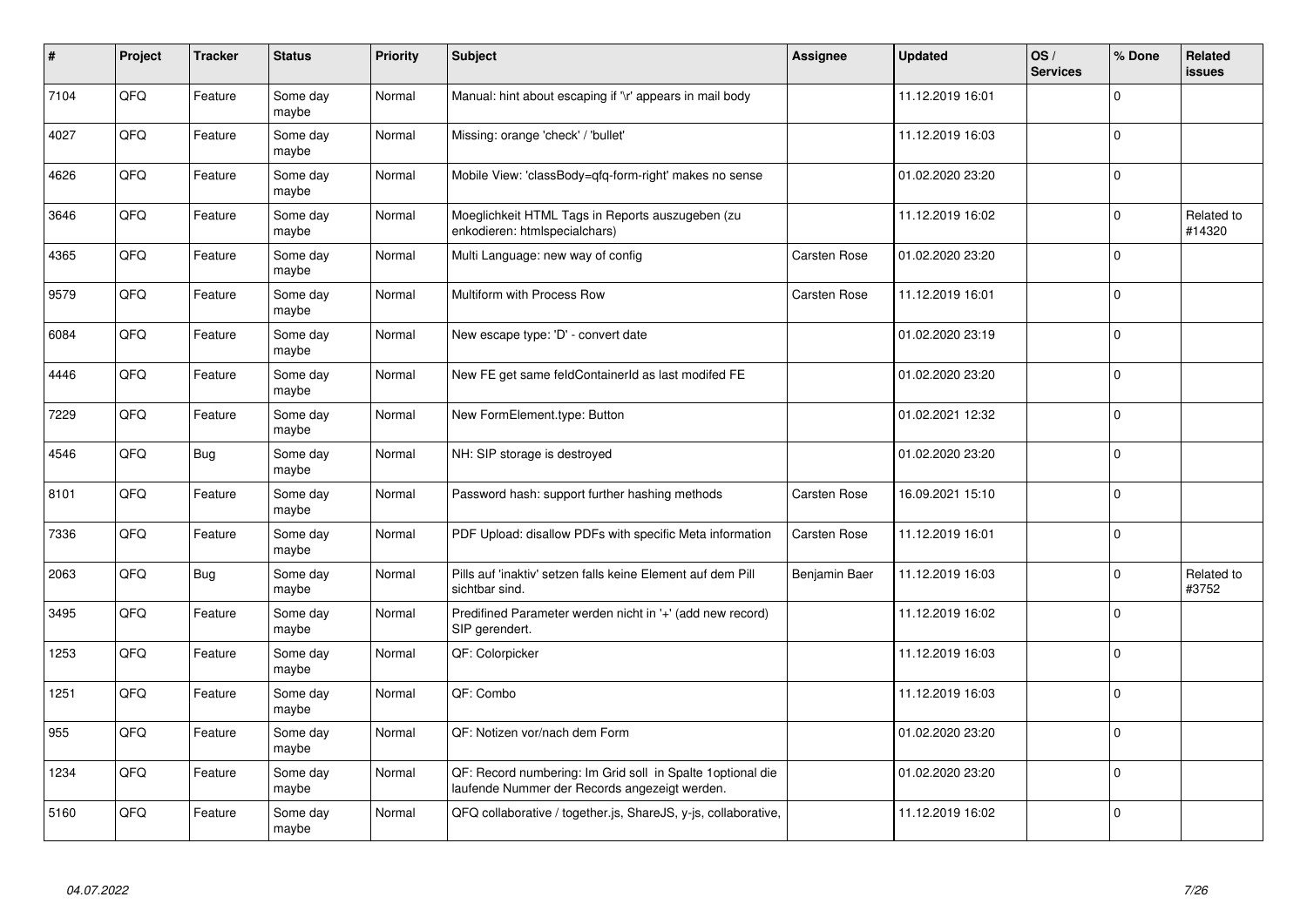| $\vert$ # | <b>Project</b> | <b>Tracker</b> | <b>Status</b>     | <b>Priority</b> | <b>Subject</b>                                                                               | Assignee            | <b>Updated</b>   | OS/<br><b>Services</b> | % Done      | Related<br><b>issues</b>                                              |
|-----------|----------------|----------------|-------------------|-----------------|----------------------------------------------------------------------------------------------|---------------------|------------------|------------------------|-------------|-----------------------------------------------------------------------|
| 5389      | QFQ            | Feature        | Some day<br>maybe | Normal          | QFQ Design: Multline label / note                                                            | Benjamin Baer       | 01.02.2020 23:19 |                        | $\Omega$    |                                                                       |
| 9024      | QFQ            | Bug            | Some day<br>maybe | Normal          | QFQ Einarbeitung                                                                             |                     | 01.02.2020 15:56 |                        | $\Omega$    |                                                                       |
| 1635      | QFQ            | Feature        | Some day<br>maybe | Normal          | QFQ Extension content record: weitere Optionen<br>einblenden.                                | Carsten Rose        | 11.12.2019 16:03 |                        | $\Omega$    |                                                                       |
| 5892      | QFQ            | Feature        | Some day<br>maybe | Normal          | QFQ should use T3 API to manipulate FE GROUP<br>membership                                   |                     | 01.02.2020 23:20 |                        | $\Omega$    |                                                                       |
| 3692      | QFQ            | Feature        | Some day<br>maybe | Normal          | QFQ Webseite                                                                                 | Benjamin Baer       | 11.12.2019 16:02 |                        | $\Omega$    | Related to<br>#5033                                                   |
| 7108      | QFQ            | Feature        | Some day<br>maybe | Normal          | QFQ Wrap Elements                                                                            |                     | 11.12.2019 16:01 |                        | $\Omega$    |                                                                       |
| 4839      | QFQ            | Feature        | Some day<br>maybe | Normal          | qfq-handle in <head> Abschnitt</head>                                                        | Carsten Rose        | 11.12.2019 16:02 |                        | $\Omega$    |                                                                       |
| 5480      | QFQ            | Feature        | Some day<br>maybe | Normal          | QFQ: Dokumentation mit Screenshots versehen                                                  | <b>Carsten Rose</b> | 01.02.2020 23:20 |                        | $\mathbf 0$ | Related to<br>#9879                                                   |
| 8586      | QFQ            | Feature        | Some day<br>maybe | Normal          | QFQ: Enhance Error message for 'record not found'                                            | Carsten Rose        | 16.09.2021 15:10 |                        | $\Omega$    |                                                                       |
| 4771      | QFQ            | Bug            | Some day<br>maybe | Normal          | qfq: select-down-values empty after save (edit-form for<br>program administrators)           | Carsten Rose        | 01.02.2020 23:20 |                        | $\Omega$    | Related to<br>#4549, Has<br>duplicate<br>#4282                        |
| 5851      | QFQ            | Feature        | Some day<br>maybe | Normal          | Queue System implementieren: MQTT, RabbitMQ                                                  |                     | 01.02.2020 23:20 |                        | $\mathbf 0$ | Related to<br>#5715                                                   |
| 9020      | QFQ            | <b>Bug</b>     | Some day<br>maybe | Normal          | radio mit buttonClass und dynamicUpdate lassen sich nicht<br>kombinieren                     |                     | 11.12.2019 16:01 |                        | $\Omega$    |                                                                       |
| 3109      | QFQ            | <b>Bug</b>     | Some day<br>maybe | High            | RealUrl: Links werden nicht korrekt gerendert                                                | Carsten Rose        | 03.05.2021 21:14 |                        | $\Omega$    |                                                                       |
| 12611     | QFQ            | Feature        | Some day<br>maybe | Normal          | Refactoring: Bootstrap with Lazy Loading                                                     | <b>Carsten Rose</b> | 08.06.2022 10:37 |                        | $\Omega$    | Related to<br>#12490,<br>Related to<br>#10013,<br>Related to<br>#7732 |
| 4640      | QFQ            | Feature        | Some day<br>maybe | Normal          | Rename System Forms                                                                          |                     | 01.02.2020 23:20 |                        | $\Omega$    |                                                                       |
| 11323     | QFQ            | Feature        | Some day<br>maybe | Normal          | Report Frontend Editor Modal + Codemirror                                                    | Carsten Rose        | 16.09.2021 15:10 |                        | $\Omega$    | Related to<br>#11036                                                  |
| 3967      | QFQ            | Feature        | Some day<br>maybe | High            | Report: Checkbox, Radio, Dropdown, Input welches ohne<br>Submit funktioniert - 'Inline-Form' | <b>Carsten Rose</b> | 03.05.2021 21:14 |                        | $\Omega$    |                                                                       |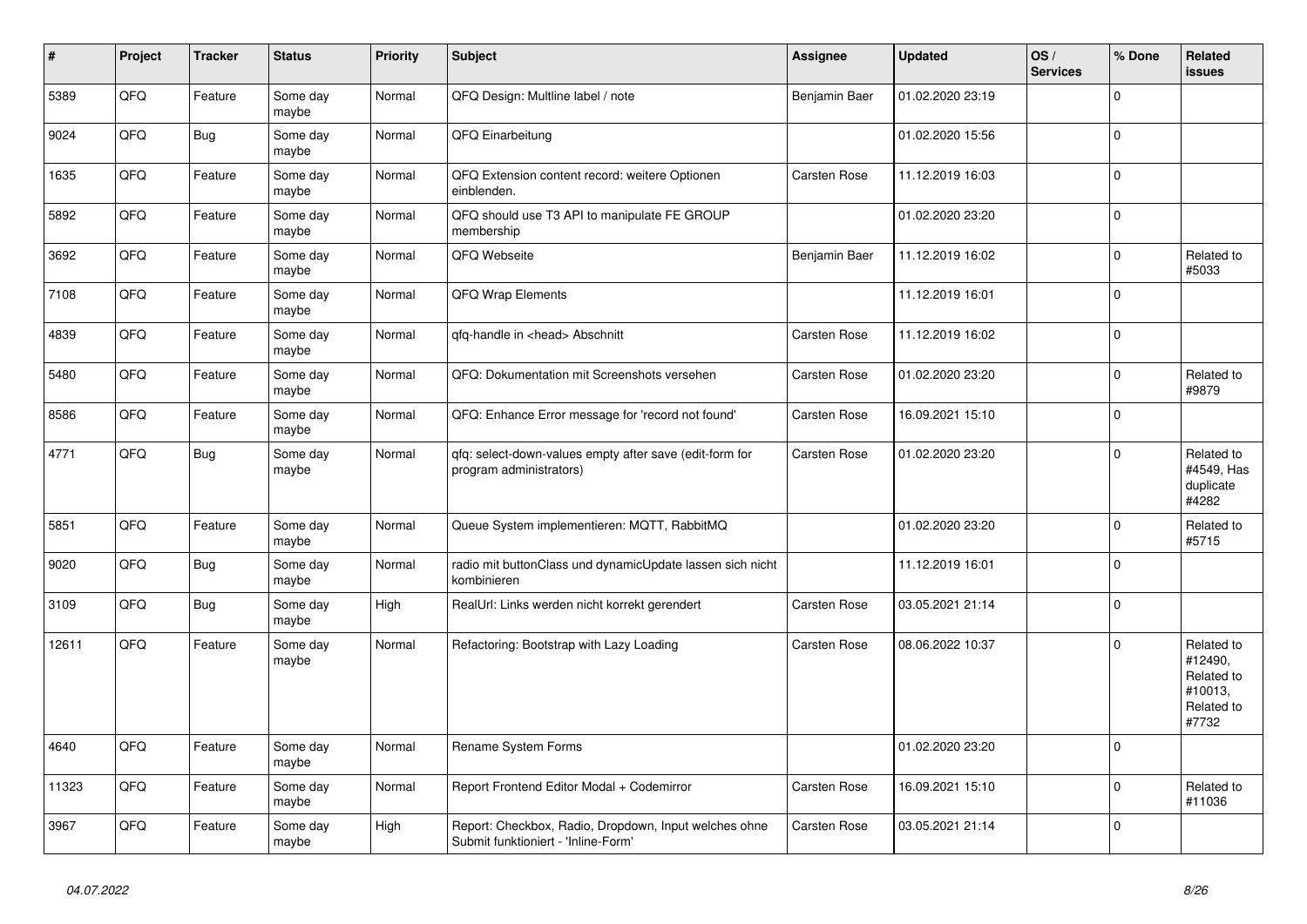| #     | Project | <b>Tracker</b> | <b>Status</b>     | <b>Priority</b> | <b>Subject</b>                                                                                  | Assignee            | <b>Updated</b>   | OS/<br><b>Services</b> | % Done      | Related<br><b>issues</b> |
|-------|---------|----------------|-------------------|-----------------|-------------------------------------------------------------------------------------------------|---------------------|------------------|------------------------|-------------|--------------------------|
| 3991  | QFQ     | Feature        | Some day<br>maybe | Normal          | report: Columnname '_skipWrap' skips 'fbeg', 'fend'                                             | <b>Carsten Rose</b> | 11.12.2019 16:03 |                        | $\Omega$    |                          |
| 4435  | QFQ     | Feature        | Some day<br>maybe | Normal          | Report: striptags - specify allowed tags                                                        |                     | 01.02.2020 23:20 |                        | $\Omega$    |                          |
| 5129  | QFQ     | Feature        | Some day<br>maybe | Normal          | Reports: SQL fuer x Achse und y Achse                                                           |                     | 11.12.2019 16:02 |                        | $\Omega$    |                          |
| 4454  | QFQ     | Bug            | Some day<br>maybe | Normal          | Required Elements: multiple elements in a row - whole row<br>marked if only one input is empty. | Benjamin Baer       | 01.02.2020 23:20 |                        | $\Omega$    |                          |
| 7921  | QFQ     | Feature        | Some day<br>maybe | Normal          | Rest API Export: URL kuerzer machen                                                             |                     | 01.02.2020 23:19 |                        | $\Omega$    |                          |
| 5428  | QFQ     | Feature        | Some day<br>maybe | Normal          | secure thumbnail: late render on access.                                                        | <b>Carsten Rose</b> | 01.02.2020 23:20 |                        | $\mathbf 0$ |                          |
| 880   | QFQ     | Feature        | Some day<br>maybe | Urgent          | Security: PHP, SQL Injection, XSS                                                               |                     | 03.05.2021 21:14 |                        | $\mathbf 0$ | Related to<br>#14320     |
| 4956  | QFQ     | Feature        | Some day<br>maybe | Normal          | Sendmail: Benutzerdefinierte Headers                                                            | Carsten Rose        | 11.12.2019 16:02 |                        | $\Omega$    |                          |
| 4551  | QFQ     | Feature        | Some day<br>maybe | Normal          | Set 'pills' via dynamicUpdate to show/hide/disabled                                             |                     | 01.02.2020 23:20 |                        | $\Omega$    | Related to<br>#3752      |
| 3537  | QFQ     | Feature        | Some day<br>maybe | Low             | SHOW COLUMNS FROM tableName - Extend '{{!'<br>definition                                        | <b>Carsten Rose</b> | 11.12.2019 16:02 |                        | $\mathbf 0$ |                          |
| 7107  | QFQ     | Feature        | Some day<br>maybe | Normal          | Showcase Registration Tool: Anmeldung / Administration :<br>Liste Anmeldungen / Emaileinaldung  | <b>Carsten Rose</b> | 11.12.2019 16:01 |                        | $\Omega$    |                          |
| 4442  | QFQ     | Feature        | Some day<br>maybe | Normal          | Special Column Name: _link - new symbol G (Glyph) to<br>choose any available symbol             |                     | 11.12.2019 16:02 |                        | $\Omega$    |                          |
| 3941  | QFQ     | Feature        | Some day<br>maybe | Normal          | sqlAfter: es sollten mehrere moeglich sein                                                      | <b>Carsten Rose</b> | 11.12.2019 16:03 |                        | $\mathbf 0$ | Related to<br>#3942      |
| 4026  | QFQ     | Feature        | Some day<br>maybe | Normal          | sglLog.sgl: log number of FE.id                                                                 | Carsten Rose        | 11.12.2019 16:03 |                        | 0           | Related to<br>#5458      |
| 7281  | QFQ     | Bug            | Some day<br>maybe | Normal          | Subrecords: on large screen separator line too short                                            |                     | 01.02.2020 23:19 |                        | $\Omega$    |                          |
| 4258  | QFQ     | Feature        | Some day<br>maybe | High            | <b>System Defaults: Forms</b>                                                                   | Carsten Rose        | 03.05.2021 21:14 |                        | $\Omega$    |                          |
| 10745 | QFQ     | Feature        | Some day<br>maybe | Normal          | Tablesorter Excel Export                                                                        | <b>Carsten Rose</b> | 16.09.2021 15:09 |                        | $\Omega$    |                          |
| 9130  | QFQ     | Feature        | Some day<br>maybe | Normal          | tablesorter: Automatic Row numbering / Zeilenummer                                              | Benjamin Baer       | 01.02.2020 23:22 |                        | $\mathbf 0$ |                          |
| 6970  | QFQ     | Feature        | Some day<br>maybe | Normal          | tablesorter: default fuer 'sortReset' aendern von 'Ctrl' zu 'Alt'                               | Benjamin Baer       | 01.02.2020 23:21 |                        | $\Omega$    |                          |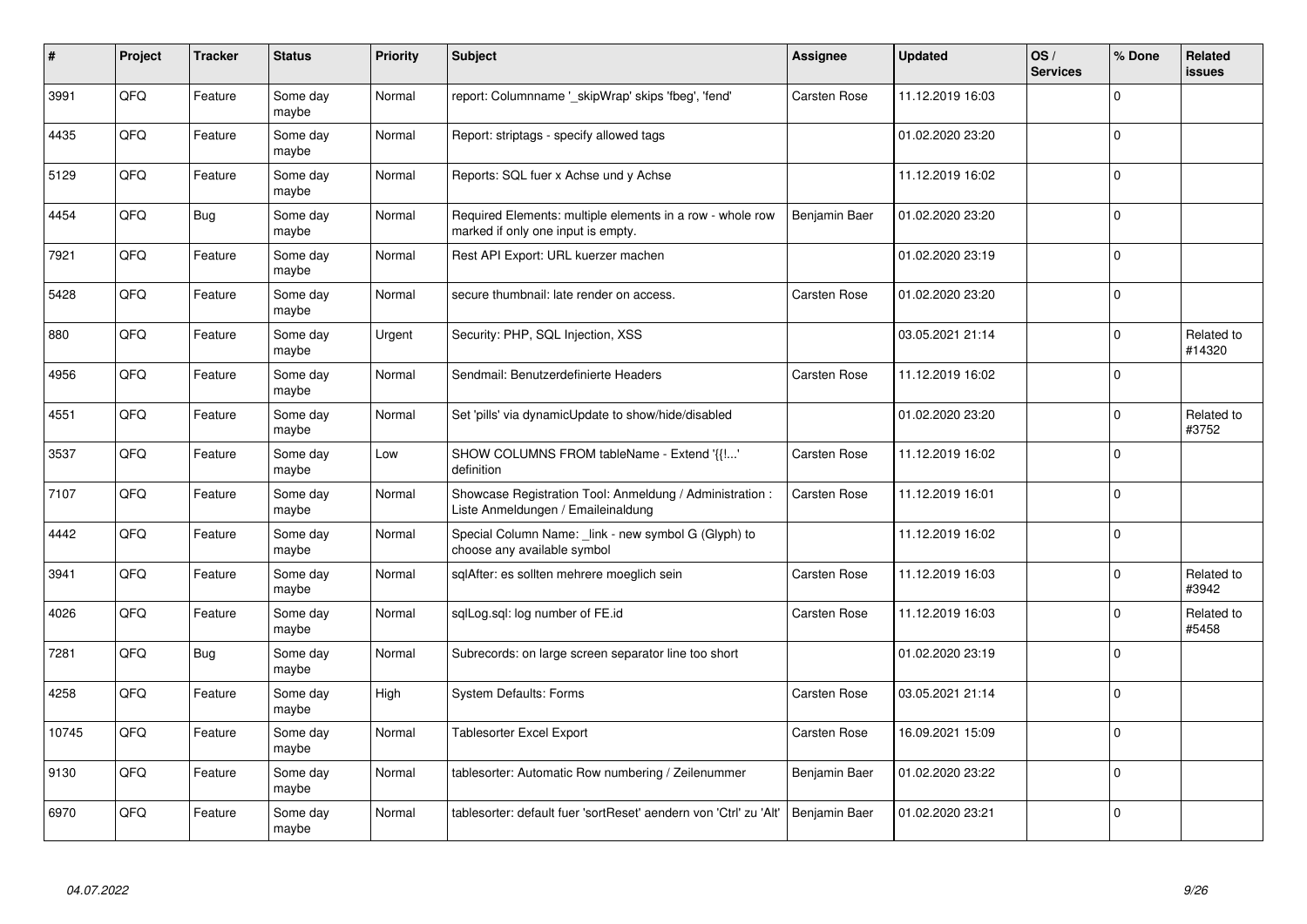| #     | Project | <b>Tracker</b> | <b>Status</b>     | <b>Priority</b> | <b>Subject</b>                                                                                                                                           | Assignee            | <b>Updated</b>   | OS/<br><b>Services</b> | % Done      | <b>Related</b><br><b>issues</b>             |
|-------|---------|----------------|-------------------|-----------------|----------------------------------------------------------------------------------------------------------------------------------------------------------|---------------------|------------------|------------------------|-------------|---------------------------------------------|
| 4445  | QFQ     | Feature        | Some day<br>maybe | Normal          | template group: Option to simulate fieldset                                                                                                              |                     | 28.06.2021 14:11 |                        | $\Omega$    |                                             |
| 3882  | QFQ     | Bug            | Some day<br>maybe | Normal          | templateGroup: disable 'add' if limit is reached - funktioniert<br>nicht wenn bereits records existierten                                                | <b>Carsten Rose</b> | 11.12.2019 16:03 |                        | $\Omega$    |                                             |
| 3385  | QFQ     | Feature        | Some day<br>maybe | Normal          | templateGroup: insert/update/delete non primary records                                                                                                  | <b>Carsten Rose</b> | 11.12.2019 16:02 |                        | $\Omega$    |                                             |
| 3588  | QFQ     | Bug            | Some day<br>maybe | Normal          | templateGroup: versteckte Elemente werden weiterhin<br>gespeichert.                                                                                      | <b>Carsten Rose</b> | 11.12.2019 16:02 |                        | $\Omega$    |                                             |
| 4549  | QFQ     | Bug            | Some day<br>maybe | Normal          | TemplateGroups: FE.type SELECT loose selected value<br>after save                                                                                        | <b>Carsten Rose</b> | 01.02.2020 23:20 |                        | $\Omega$    | Related to<br>#4548.<br>Related to<br>#4771 |
| 4816  | QFQ     | Feature        | Some day<br>maybe | Normal          | Templates for QFQ Reports (Tables, Radios, )                                                                                                             |                     | 01.02.2020 23:20 |                        | $\Omega$    |                                             |
| 8056  | QFQ     | Feature        | Some day<br>maybe | Normal          | Termin Organisation (Reservation)                                                                                                                        |                     | 01.02.2020 23:19 |                        | $\Omega$    | Related to<br>#8658                         |
| 4757  | QFQ     | Feature        | Some day<br>maybe | Normal          | Test subrecord: download links ok? Links ok?                                                                                                             | Carsten Rose        | 01.02.2020 23:20 |                        | $\Omega$    |                                             |
| 7402  | QFQ     | Bug            | Some day<br>maybe | Normal          | thumbnail cache: outdated picture when permission denied<br>and permission resolved.                                                                     |                     | 01.02.2020 23:20 |                        | $\Omega$    |                                             |
| 5452  | QFQ     | Feature        | Some day<br>maybe | Normal          | Thumbnails from PDF: bad quality                                                                                                                         |                     | 01.02.2020 23:20 |                        | $\Omega$    |                                             |
| 9704  | QFQ     | Feature        | Some day<br>maybe | Normal          | Thumbnails Generieren beim Splitten von PDF Files                                                                                                        | <b>Carsten Rose</b> | 11.12.2019 16:01 |                        | $\Omega$    |                                             |
| 7456  | QFQ     | Bug            | Some day<br>maybe | Low             | Todos in Code: solve or make ticket                                                                                                                      | <b>Carsten Rose</b> | 16.09.2021 15:10 |                        | $\Omega$    |                                             |
| 5895  | QFQ     | Feature        | Some day<br>maybe | Normal          | Tutorial: List of all QFQ Features                                                                                                                       |                     | 01.02.2020 23:19 |                        | $\Omega$    |                                             |
| 3895  | QFQ     | Bug            | Some day<br>maybe | Normal          | typeahead pedantic: on lehrkredit Idap webpass - if only one   Carsten Rose<br>person is in dropdown, such person can't be selected                      |                     | 11.12.2019 16:03 |                        | $\Omega$    |                                             |
| 5805  | QFQ     | Feature        | Some day<br>maybe | Normal          | TypeAHead SQL value instead of key stored                                                                                                                |                     | 01.02.2020 23:19 |                        | $\Omega$    | Related to<br>#5444                         |
| 4398  | QFQ     | Bug            | Some day<br>maybe | Normal          | Typeahead: mouse click in a prefilled input opens a single<br>item dropdown with the current value - click on it seems to<br>set the value, not the key. | Benjamin Baer       | 01.02.2020 23:20 |                        | $\Omega$    | Related to<br>#4457                         |
| 10116 | QFQ     | Feature        | Some day<br>maybe | Normal          | TypeAhead: Tag - show inside 'input' element                                                                                                             | Carsten Rose        | 16.09.2021 15:09 |                        | $\mathbf 0$ |                                             |
| 4197  | QFQ     | Feature        | Some day<br>maybe | Normal          | Unit Test fuer JSON Stream von QuickFormQuery.php ><br>doForm()                                                                                          | Carsten Rose        | 11.12.2019 16:03 |                        | $\Omega$    |                                             |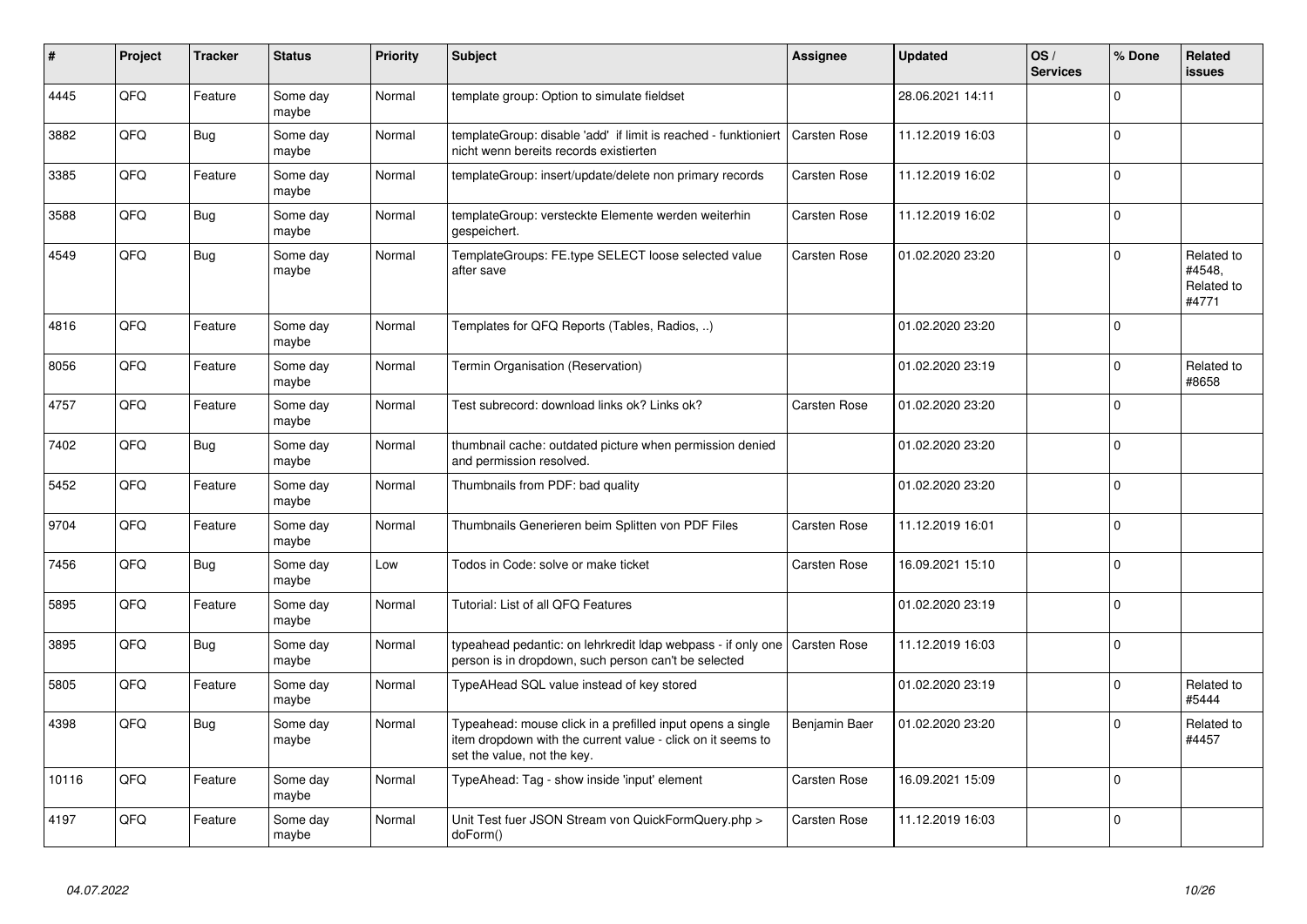| #    | Project | <b>Tracker</b> | <b>Status</b>     | <b>Priority</b> | <b>Subject</b>                                                                                            | Assignee            | <b>Updated</b>   | OS/<br><b>Services</b> | % Done      | Related<br><b>issues</b>                    |
|------|---------|----------------|-------------------|-----------------|-----------------------------------------------------------------------------------------------------------|---------------------|------------------|------------------------|-------------|---------------------------------------------|
| 6704 | QFQ     | Feature        | Some day<br>maybe | Normal          | Upload Mode: Bilder in Notizen rechts sollen aktuellen<br>Upload repräsentieren.                          |                     | 01.02.2020 23:19 |                        | $\Omega$    | Related to<br>#3264                         |
| 5706 | QFQ     | Bug            | Some day<br>maybe | Normal          | upload: fileDestination needs to be sanatized                                                             | <b>Carsten Rose</b> | 01.02.2020 23:19 |                        | $\Omega$    |                                             |
| 3332 | QFQ     | Feature        | Some day<br>maybe | Normal          | Uploads: Thumbnails, Details zum hochgeladenen File                                                       | <b>Carsten Rose</b> | 11.12.2019 16:02 |                        | $\Omega$    | Related to<br>#3264,<br>Related to<br>#5333 |
| 5991 | QFQ     | Bug            | Some day<br>maybe | Normal          | URLs with ' ' or long parameter are problematic                                                           | <b>Carsten Rose</b> | 01.02.2020 23:19 |                        | $\mathbf 0$ |                                             |
| 4652 | QFQ     | Feature        | Some day<br>maybe | Normal          | UZH CD: Weiterleitung auf benutzerdefinierte 403/404 Seite                                                | Carsten Rose        | 01.02.2020 23:20 |                        | $\mathbf 0$ |                                             |
| 5665 | QFQ     | Feature        | Some day<br>maybe | Normal          | Versuch das '{{!' nicht mehr noetig ist.                                                                  | Carsten Rose        | 01.02.2020 23:20 |                        | $\Omega$    | Related to<br>#7432,<br>Related to<br>#7434 |
| 3061 | QFQ     | Bug            | Some day<br>maybe | High            | winstitute: mysql connection durcheinander - nmhp17<br>(ag7)/QFQ arbeitet mit DB/Tabellen von biostat.    | Carsten Rose        | 03.05.2021 21:14 |                        | $\mathbf 0$ |                                             |
| 3677 | QFQ     | Feature        | Some day<br>maybe | Normal          | wkhtmltopdf: FE User access prohibited, if client IP changes<br>\$TYPO3_CONF_VARS[FE][locklP]             | Carsten Rose        | 11.12.2019 16:02 |                        | 0           |                                             |
| 3285 | QFQ     | Feature        | Some day<br>maybe | Normal          | Zeichenlimit pro Feld: textarea / editor                                                                  | <b>Carsten Rose</b> | 11.12.2019 16:02 |                        | $\mathbf 0$ |                                             |
| 2643 | QFQ     | <b>Bug</b>     | Some day<br>maybe | Normal          | Zend / PHP Webinars anschauen                                                                             | Carsten Rose        | 01.02.2020 15:56 |                        | $\mathbf 0$ |                                             |
| 4122 | QFQ     | Bug            | Some day<br>maybe | Normal          | file: Render Mode hat keinen Effekt                                                                       |                     | 11.12.2019 16:03 |                        | $\Omega$    |                                             |
| 5342 | QFQ     | Feature        | Some day<br>maybe | Normal          | link - with HTML Attributes                                                                               |                     | 01.02.2020 23:20 |                        | $\Omega$    | Related to<br>#14077                        |
| 4343 | QFQ     | Feature        | Some day<br>maybe | Normal          | Link: Classifier to add 'attributes'                                                                      | Carsten Rose        | 01.02.2020 23:20 |                        | $\Omega$    | Related to<br>#14077                        |
| 4606 | QFQ     | Feature        | Some day<br>maybe | Normal          | link: qualifier to render bootstrap button                                                                | Carsten Rose        | 01.02.2020 23:19 |                        | $\mathbf 0$ |                                             |
| 4349 | QFQ     | Feature        | Some day<br>maybe | Normal          | link download: downloaded external URL to<br>deliver/concatenate - check mimetipe and handle it correctly | Carsten Rose        | 11.12.2019 16:02 |                        | $\mathbf 0$ |                                             |
| 4138 | QFQ     | <b>Bug</b>     | Some day<br>maybe | Normal          | style fehlt                                                                                               |                     | 11.12.2019 16:03 |                        | 0           |                                             |
| 1623 | QFQ     | Feature        | Some day<br>maybe | Normal          | RealURL                                                                                                   |                     | 11.12.2019 16:03 |                        | $30\,$      |                                             |
| 8522 | QFG     | Feature        | Some day<br>maybe | Normal          | build QFQ - npm warnings                                                                                  | Benjamin Baer       | 01.02.2020 23:19 |                        | 50          |                                             |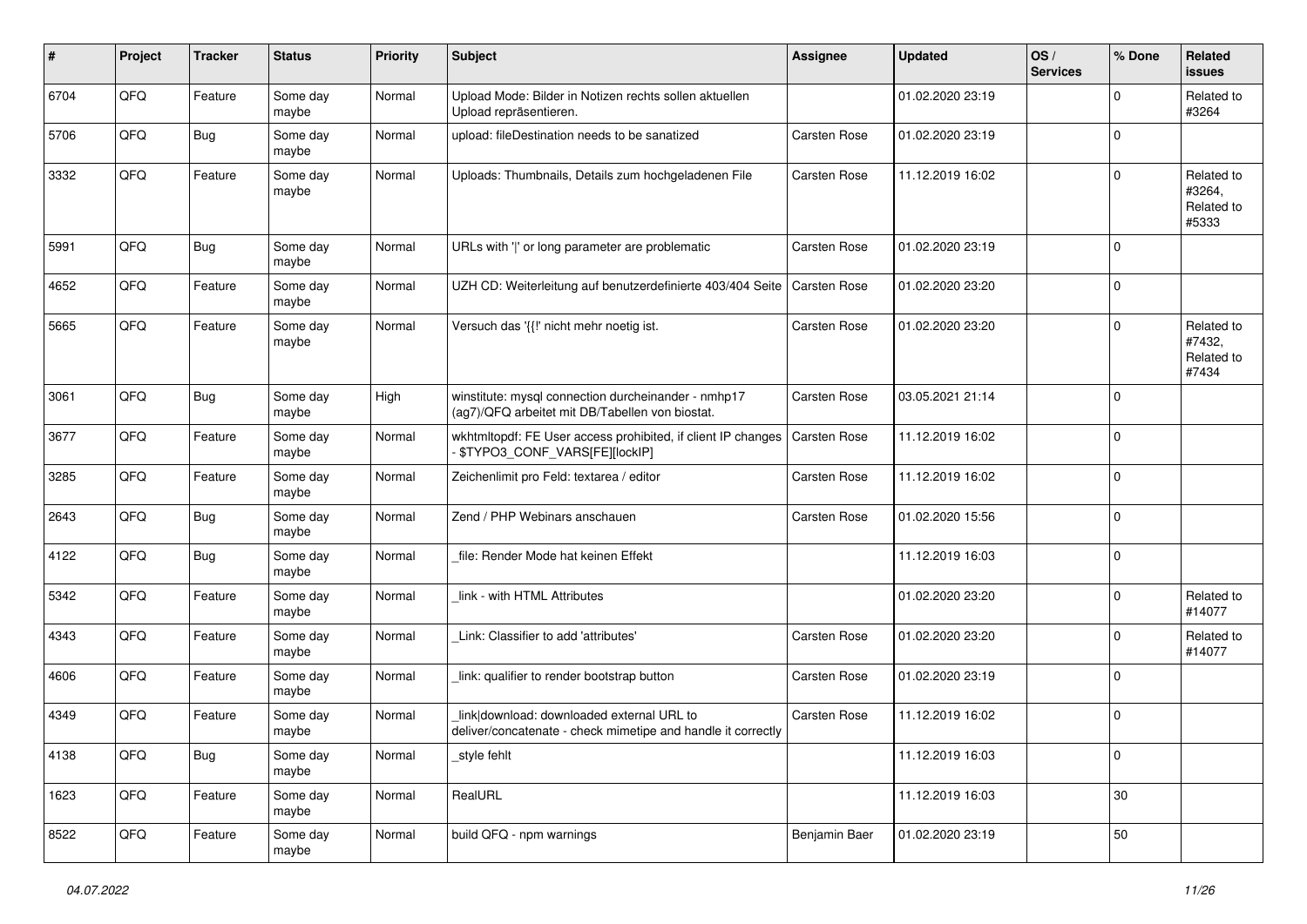| #     | Project | <b>Tracker</b> | <b>Status</b>              | <b>Priority</b> | Subject                                                                              | <b>Assignee</b>     | <b>Updated</b>   | OS/<br><b>Services</b> | % Done      | Related<br><b>issues</b>                    |
|-------|---------|----------------|----------------------------|-----------------|--------------------------------------------------------------------------------------|---------------------|------------------|------------------------|-------------|---------------------------------------------|
| 3613  | QFQ     | Bug            | Some day<br>maybe          | Normal          | note /note unchecked -> note div (col-md) wird weiterhin<br>gerendert                | Elias Villiger      | 01.02.2020 23:19 |                        | 100         |                                             |
| 3402  | QFQ     | Feature        | Some day<br>maybe          | Normal          | Syntax Highlighting via CodeMirror                                                   | <b>Carsten Rose</b> | 11.12.2019 16:02 |                        | 100         | Related to<br>#3207                         |
| 11630 | QFQ     | Bug            | Feedback                   | High            | Bitte check ob CALL() in 20.11.0 noch so funktioniert wie in<br>20.4.1               | Enis Nuredini       | 28.05.2022 13:45 |                        | $\Omega$    | Related to<br>#11325                        |
| 12546 | QFQ     | Bug            | Feedback                   | Normal          | Branch 'Development' - Unit Tests mit dirty workaround<br>angepasst                  | Carsten Rose        | 19.03.2022 17:48 |                        | $\mathbf 0$ |                                             |
| 13767 | QFQ     | <b>Bug</b>     | Feedback                   | Normal          | date/time-picker: required shows up/down button orange                               | Enis Nuredini       | 16.05.2022 23:16 |                        | $\Omega$    |                                             |
| 8316  | QFQ     | Bug            | Feedback                   | Normal          | Documentation/Behaviour for Nested Queries and<br>Record-Store confusing             | Nicola Chiapolini   | 20.11.2019 09:14 |                        | $\Omega$    |                                             |
| 9548  | QFQ     | Feature        | Feedback                   | High            | FormElement: Pattern mismatch - optional report only on<br>focus lost                | Benjamin Baer       | 03.05.2021 21:14 |                        | $\Omega$    |                                             |
| 9898  | QFQ     | Bug            | Feedback                   | Normal          | Formular trotz Timeout gespeichert                                                   | Benjamin Baer       | 01.02.2020 15:56 |                        | $\Omega$    |                                             |
| 11347 | QFQ     | Bug            | Feedback                   | Normal          | If Bedingungen funktionieren nicht korrekt                                           | Christoph Fuchs     | 21.03.2021 20:37 |                        | $\Omega$    |                                             |
| 10124 | QFQ     | Feature        | Feedback                   | Normal          | qfq AAI-Login                                                                        | Karin Niffeler      | 07.05.2020 09:36 |                        | $\Omega$    |                                             |
| 9535  | QFQ     | Bug            | Feedback                   | Normal          | Report:  AS '_vertical' - column to wide - vertical >> rot45,<br>rot90               | Benjamin Baer       | 01.02.2020 15:56 |                        | $\Omega$    |                                             |
| 9052  | QFQ     | Feature        | Feedback                   | High            | Report: CodeMirror with SQL Syntax Highlight in FE                                   | Enis Nuredini       | 08.06.2022 10:25 |                        | $\mathbf 0$ |                                             |
| 10782 | QFQ     | Feature        | Feedback                   | Normal          | Tiny MCE: Image Upload                                                               | Enis Nuredini       | 16.05.2022 23:16 |                        | $\Omega$    | Related to<br>#12452                        |
| 5894  | QFQ     | Feature        | Feedback                   | Normal          | Typeahead in Report: show/hide rows dynamically                                      | <b>Carsten Rose</b> | 18.02.2022 08:50 |                        | $\Omega$    | Related to<br>#5893,<br>Related to<br>#5885 |
| 13572 | QFQ     | Feature        | Feedback                   | Normal          | Form Load: misleading error message on trying to load non<br>existent primary record | Enis Nuredini       | 16.05.2022 23:16 |                        | 100         |                                             |
| 12584 | QFQ     | Feature        | Feedback                   | Normal          | T3 v10 migration script: replace alias-patterns (v11)                                | <b>Carsten Rose</b> | 28.05.2022 11:12 |                        | 100         |                                             |
| 13566 | QFQ     | Feature        | Ready to sync<br>(develop) | Normal          | Delete config-example.qfq.php file                                                   | Carsten Rose        | 23.12.2021 09:25 |                        | $\Omega$    |                                             |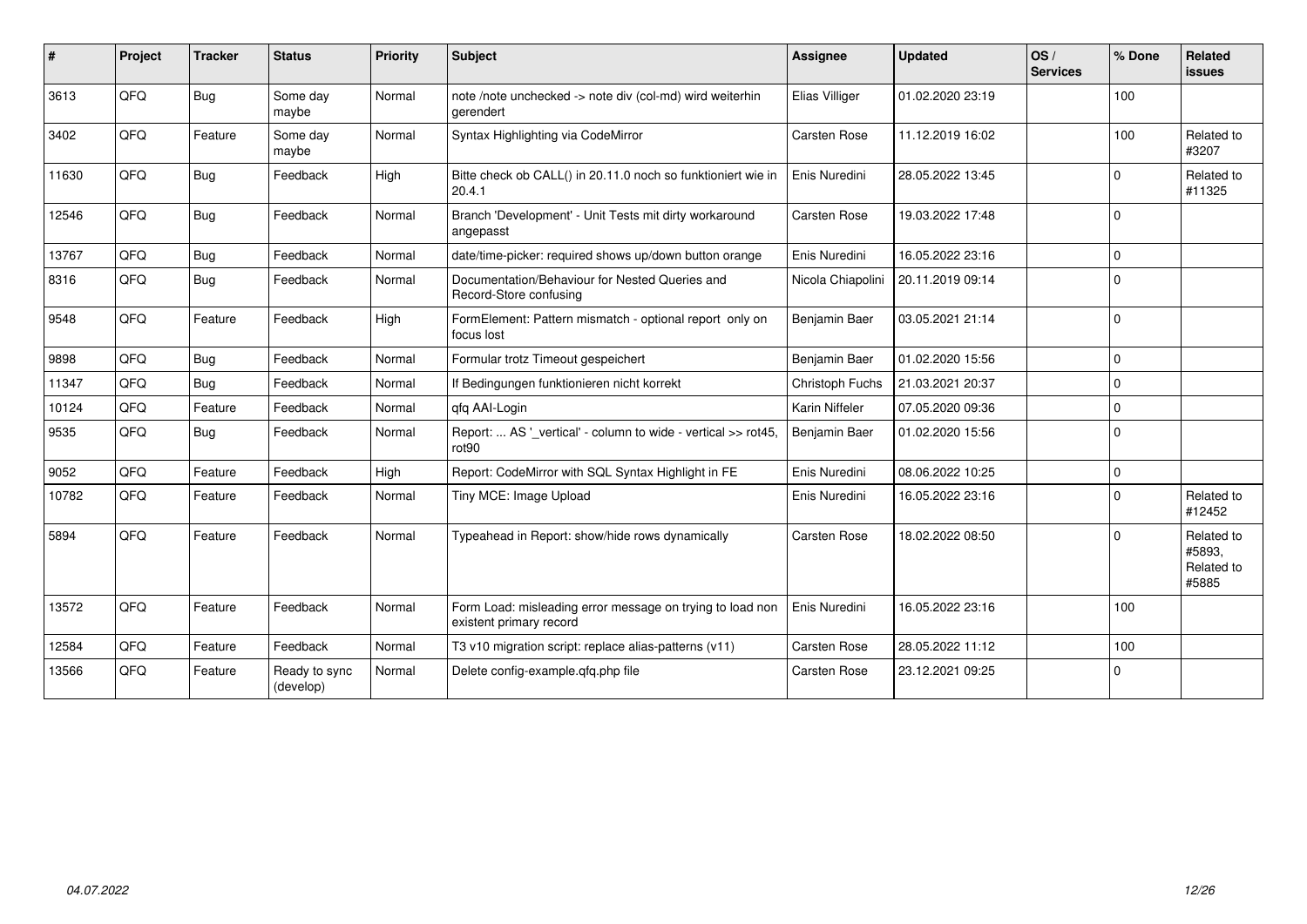| $\vert$ # | Project | <b>Tracker</b> | <b>Status</b> | Priority | <b>Subject</b>                                            | Assignee       | <b>Updated</b>   | OS/<br><b>Services</b> | % Done      | Related<br><b>issues</b>                                                                                                                                              |
|-----------|---------|----------------|---------------|----------|-----------------------------------------------------------|----------------|------------------|------------------------|-------------|-----------------------------------------------------------------------------------------------------------------------------------------------------------------------|
| 14320     | QFQ     | Feature        | In Progress   | Normal   | Allow specific HTML Tags and Attributes: general, TinyMCE | Enis Nuredini  | 04.07.2022 14:09 |                        | $\mathbf 0$ | Related to<br>#12664,<br>Related to<br>#12039,<br>Related to<br>#11702,<br>Related to<br>#7239,<br>Related to<br>#3708.<br>Related to<br>#3646,<br>Related to<br>#880 |
| 4194      | QFQ     | Feature        | In Progress   | Normal   | Bootstrap 4 ist jetzt offiziel                            |                | 03.05.2021 20:47 |                        | $\mathsf 0$ | Related to<br>#10114                                                                                                                                                  |
| 6250      | QFQ     | Feature        | In Progress   | Normal   | Enhance layout: a) Subrecord, b) Subrecord-Title          | Carsten Rose   | 01.02.2020 23:22 |                        | $\mathsf 0$ | Related to<br>#5391                                                                                                                                                   |
| 11517     | QFQ     | <b>Bug</b>     | In Progress   | Normal   | extraButtonInfo Broken for multiple FormElements          | Carsten Rose   | 12.05.2022 13:12 |                        | $\mathsf 0$ | Related to<br>#7890,<br>Related to<br>#3811, Has<br>duplicate<br>#10905, Has<br>duplicate<br>#10553, Has<br>duplicate<br>#6779                                        |
| 10443     | QFQ     | Feature        | In Progress   | Normal   | Konzept _api / _live                                      | Carsten Rose   | 07.05.2020 09:39 |                        | $\mathsf 0$ |                                                                                                                                                                       |
| 5695      | QFQ     | Feature        | In Progress   | Normal   | Multiform                                                 | Carsten Rose   | 02.01.2021 18:38 |                        | $\mathsf 0$ |                                                                                                                                                                       |
| 14175     | QFQ     | <b>Bug</b>     | In Progress   | Normal   | Opening a form with no QFQ Session cookie fails           | Carsten Rose   | 03.06.2022 10:40 |                        | $\mathbf 0$ |                                                                                                                                                                       |
| 11980     | QFQ     | Feature        | In Progress   | Normal   | protected verzeichnis MUSS geschützt werden               | Carsten Rose   | 07.09.2021 13:30 |                        | $\pmb{0}$   |                                                                                                                                                                       |
| 12508     | QFQ     | <b>Bug</b>     | In Progress   | High     | qfq Form: sendMail                                        | Karin Niffeler | 19.03.2022 17:48 |                        | $\mathsf 0$ |                                                                                                                                                                       |
| 14323     | QFQ     | Bug            | In Progress   | Normal   | Report: render=both single - no impact                    | Carsten Rose   | 19.06.2022 18:31 |                        | $\mathsf 0$ |                                                                                                                                                                       |
| 11076     | QFQ     | Feature        | In Progress   | Normal   | SELECT  AS _websocket                                     | Carsten Rose   | 30.08.2020 17:49 |                        | $\pmb{0}$   |                                                                                                                                                                       |
| 12439     | QFQ     | Feature        | In Progress   | Normal   | TinyMCE Paste from Word & Character Count/Limit           | Carsten Rose   | 05.05.2021 22:15 |                        | $\pmb{0}$   |                                                                                                                                                                       |
| 10661     | QFQ     | <b>Bug</b>     | In Progress   | Normal   | Typo3 Warnungen                                           | Carsten Rose   | 07.09.2021 13:23 |                        | $\mathsf 0$ | Related to<br>#12440                                                                                                                                                  |
| 10793     | QFQ     | Feature        | In Progress   | Normal   | <b>Update NPM Packages</b>                                | Carsten Rose   | 07.09.2021 13:25 |                        | 30          |                                                                                                                                                                       |
| 9517      | QFQ     | Feature        | In Progress   | High     | Input multiple tags with typeahead                        | Carsten Rose   | 03.05.2021 21:14 |                        | 40          | Related to<br>#10150                                                                                                                                                  |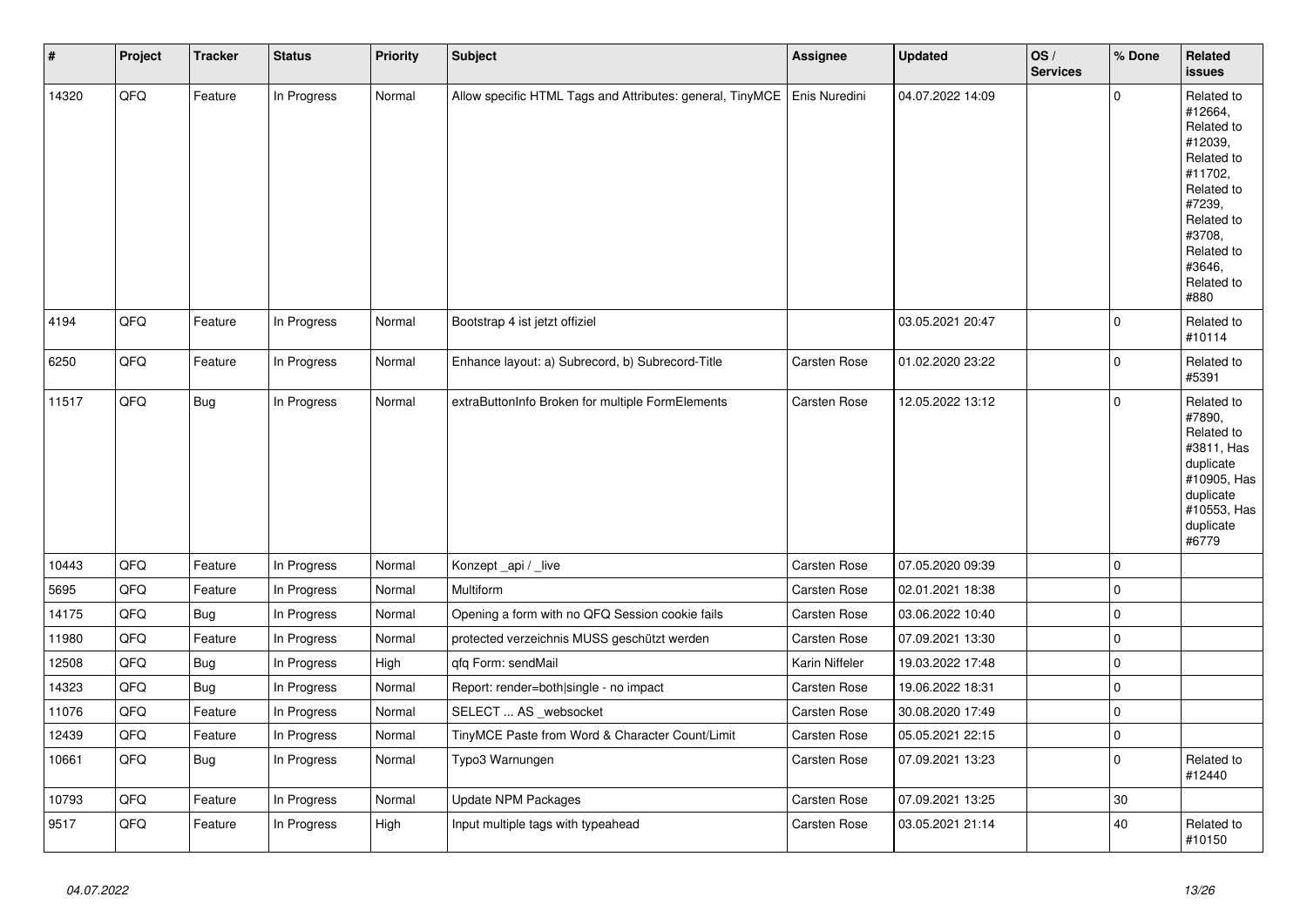| #     | Project | <b>Tracker</b> | <b>Status</b> | <b>Priority</b> | Subject                                                                                 | <b>Assignee</b>     | <b>Updated</b>   | OS/<br><b>Services</b> | % Done      | Related<br><b>issues</b>                                                    |
|-------|---------|----------------|---------------|-----------------|-----------------------------------------------------------------------------------------|---------------------|------------------|------------------------|-------------|-----------------------------------------------------------------------------|
| 9691  | QFQ     | <b>Bug</b>     | In Progress   | Normal          | Checkbox: dynamic update > readonly                                                     | <b>Carsten Rose</b> | 01.02.2020 23:22 |                        | 50          | Related to<br>#9834                                                         |
| 13330 | QFQ     | Feature        | In Progress   | Normal          | Multi Form: Upload                                                                      | <b>Carsten Rose</b> | 07.11.2021 12:40 |                        | 50          | Related to<br>#9706                                                         |
| 12440 | QFQ     | Feature        | In Progress   | Normal          | Typo3 V10 upgrade (durchfuehren und testen)                                             | <b>Carsten Rose</b> | 21.03.2022 09:53 |                        | 50          | Related to<br>#12357,<br>Related to<br>#12067,<br>Related to<br>#10661      |
| 9789  | QFQ     | <b>Bug</b>     | In Progress   | High            | Record Lock: release to early on 'leave page'                                           | <b>Carsten Rose</b> | 10.01.2022 09:25 |                        | 100         | Related to<br>#10081,<br>Related to<br>#9173,<br>Related to<br>#8702        |
| 12262 | QFQ     | Feature        | ToDo          | Normal          | Form buttons on top: more customable                                                    | Enis Nuredini       | 17.06.2022 10:44 |                        | 0           | Related to<br>#13945, Has<br>duplicate<br>#4046, Has<br>duplicate<br>#10080 |
| 7602  | QFQ     | Feature        | ToDo          | High            | Multi Select: with checkboxes                                                           | Benjamin Baer       | 22.03.2022 09:07 |                        | $\mathbf 0$ |                                                                             |
| 12463 | QFQ     | <b>Bug</b>     | ToDo          | High            | QFQ Function: 'function' and 'sql' on same level - output of<br>sal is shown two times. | Carsten Rose        | 15.12.2021 16:31 |                        | $\mathbf 0$ |                                                                             |
| 12395 | QFQ     | Bug            | ToDo          | High            | QFQ Function: Result two times shown                                                    | <b>Carsten Rose</b> | 18.02.2022 08:59 |                        | $\mathbf 0$ |                                                                             |
| 13899 | QFQ     | <b>Bug</b>     | ToDo          | Normal          | Selenium: zum laufen bringen                                                            | Enis Nuredini       | 25.03.2022 10:24 |                        | 0           |                                                                             |
| 5942  | QFQ     | Feature        | Priorize      | Normal          | 'L' and 'type': append to links, generate via '_link' by using<br>'u:' .                | Carsten Rose        | 01.02.2020 10:13 |                        | $\Omega$    |                                                                             |
| 12452 | QFQ     | Feature        | Priorize      | Normal          | BaseURL: alsways with '/' at the end                                                    | Carsten Rose        | 19.06.2022 13:45 |                        | $\mathbf 0$ | Related to<br>#10782                                                        |
| 9346  | QFQ     | Feature        | Priorize      | Normal          | beforeSave: check if an upload is given                                                 | <b>Carsten Rose</b> | 11.06.2021 21:18 |                        | $\mathbf 0$ |                                                                             |
| 3782  | QFQ     | Bug            | Priorize      | Normal          | Bei fehlerhafter Eingabe (z.B. Datum) sollte das erwartete<br>Format angezeigt werden   | Carsten Rose        | 01.02.2020 10:13 |                        | 0           |                                                                             |
| 9958  | QFQ     | Bug            | Priorize      | Normal          | Broken subrecord query: no error message                                                | Carsten Rose        | 05.02.2021 15:15 |                        | $\Omega$    |                                                                             |
| 6870  | QFQ     | Feature        | Priorize      | Normal          | Click on '_link' triggers an API call                                                   | Benjamin Baer       | 03.01.2022 08:25 |                        | $\mathbf 0$ |                                                                             |
| 8082  | QFQ     | Feature        | Priorize      | High            | Contact form without saving record                                                      | Carsten Rose        | 07.12.2021 15:20 |                        | $\mathbf 0$ | Related to<br>#8587,<br><b>Blocks</b><br>#11850                             |
| 7630  | QFG     | Feature        | Priorize      | Normal          | detailed error message for simple upload                                                | Carsten Rose        | 01.02.2020 10:13 |                        | 0           |                                                                             |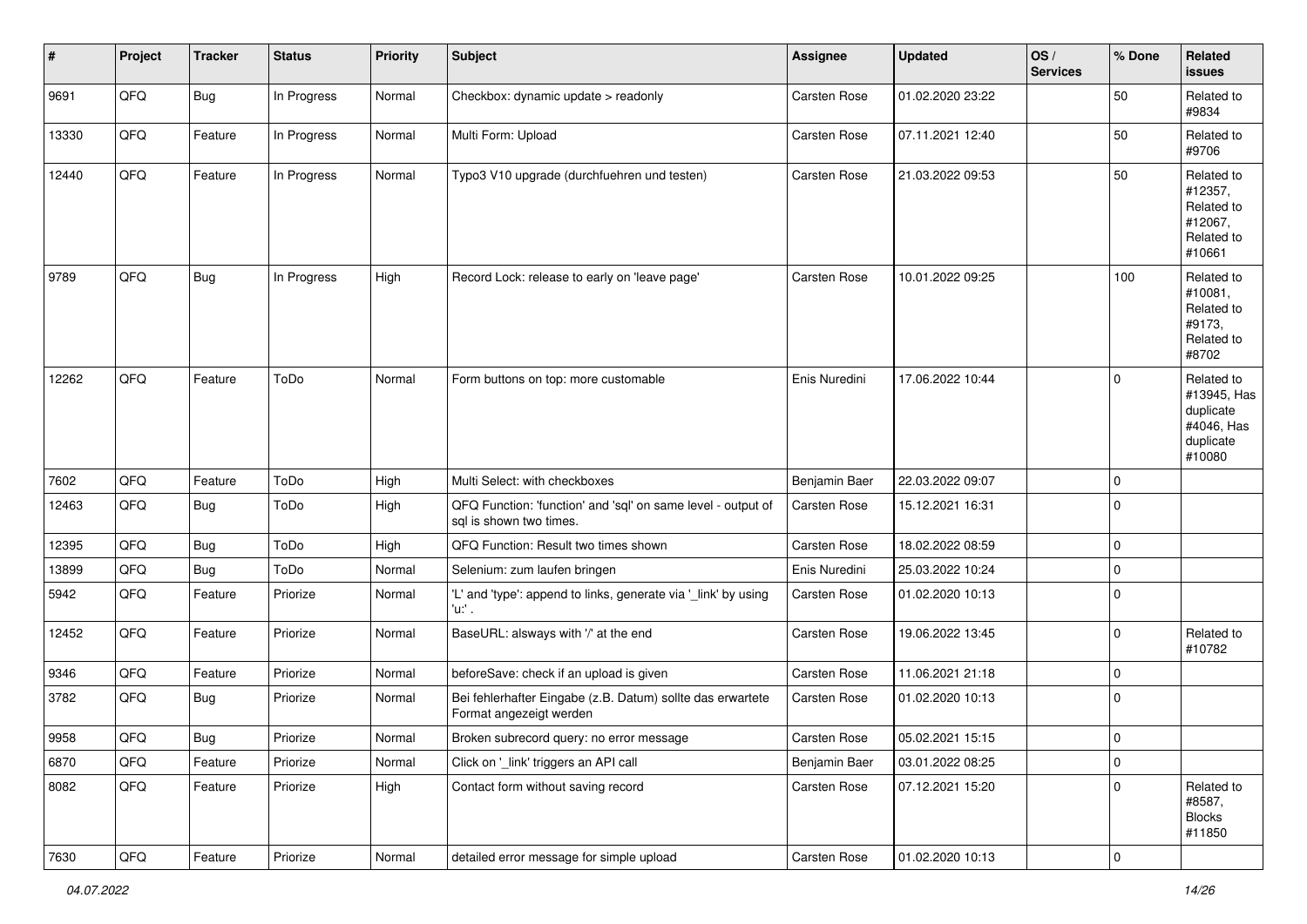| $\sharp$ | Project | <b>Tracker</b> | <b>Status</b> | <b>Priority</b> | <b>Subject</b>                                                                                           | <b>Assignee</b>     | <b>Updated</b>   | OS/<br><b>Services</b> | % Done      | Related<br><b>issues</b>                                                |
|----------|---------|----------------|---------------|-----------------|----------------------------------------------------------------------------------------------------------|---------------------|------------------|------------------------|-------------|-------------------------------------------------------------------------|
| 12503    | QFQ     | Feature        | Priorize      | Normal          | Detect dangerous UPDATE statement with missing WHERE                                                     | <b>Carsten Rose</b> | 05.05.2021 22:09 |                        | $\Omega$    |                                                                         |
| 7217     | QFQ     | Feature        | Priorize      | Normal          | Download: notice User if `_sip=?` is missing                                                             | Carsten Rose        | 01.02.2020 10:13 |                        | 0           |                                                                         |
| 5562     | QFQ     | Feature        | Priorize      | Normal          | Drag'n'Drop fuer Uploads                                                                                 | Benjamin Baer       | 21.03.2022 09:52 |                        | $\Omega$    | Related to<br>#9706                                                     |
| 9975     | QFQ     | Bug            | Priorize      | Normal          | Dropdown Menu: 'r:3' broken                                                                              | Carsten Rose        | 01.02.2020 10:13 |                        | $\mathbf 0$ |                                                                         |
| 6224     | QFQ     | Feature        | Priorize      | Normal          | Dynamic update: fade in/out fields                                                                       | Benjamin Baer       | 21.03.2022 09:50 |                        | $\mathbf 0$ |                                                                         |
| 8585     | QFQ     | Feature        | Priorize      | Normal          | Enhance Error message for 'unknown form'                                                                 | Carsten Rose        | 01.02.2020 10:13 |                        | $\mathbf 0$ |                                                                         |
| 6801     | QFQ     | Feature        | Priorize      | Normal          | Fabric: Maximize / FullIscreen                                                                           | Benjamin Baer       | 21.03.2022 09:56 |                        | $\mathbf 0$ |                                                                         |
| 9862     | QFQ     | <b>Bug</b>     | Priorize      | Normal          | Failed writing to sql mail qfq.log should throw an exception                                             | Carsten Rose        | 01.02.2020 10:13 |                        | $\Omega$    |                                                                         |
| 8584     | QFQ     | Feature        | Priorize      | Normal          | FE 'Action' - never assign to Container (except Template<br>Group)                                       | Carsten Rose        | 01.02.2020 10:13 |                        | $\Omega$    |                                                                         |
| 7656     | QFQ     | <b>Bug</b>     | Priorize      | Normal          | FE with required, 'pattern' and 'extraButtonLock': always<br>complain about missing value                | Carsten Rose        | 01.02.2020 10:13 |                        | $\mathbf 0$ |                                                                         |
| 8277     | QFQ     | Feature        | Priorize      | Normal          | fe.parameter.default=                                                                                    | Carsten Rose        | 01.02.2020 23:17 |                        | $\Omega$    | Related to<br>#8113                                                     |
| 8037     | QFQ     | Bug            | Priorize      | Normal          | FE.type=upload (advanced mode): {{slaveId:V}} missing<br>during dynamic update                           | Carsten Rose        | 01.02.2020 10:13 |                        | $\Omega$    |                                                                         |
| 9534     | QFQ     | Bug            | Priorize      | Urgent          | FE.type=upload: 'Unknown Mode: ID"                                                                       | Carsten Rose        | 03.05.2021 21:14 |                        | $\Omega$    | Related to<br>#9532                                                     |
| 10003    | QFQ     | Feature        | Priorize      | Normal          | fieldset: stronger visualize group                                                                       | Benjamin Baer       | 12.02.2020 08:13 |                        | $\mathbf 0$ |                                                                         |
| 9668     | QFQ     | Feature        | Priorize      | Normal          | Form.mode: rename 'hidden' to 'hide'                                                                     | Carsten Rose        | 05.05.2021 22:14 |                        | $\Omega$    | Related to<br>#6437                                                     |
| 6998     | QFQ     | Feature        | Priorize      | Normal          | Form: with debug=on show column information as tooltip of<br>column label                                | Carsten Rose        | 01.02.2020 10:13 |                        | $\Omega$    |                                                                         |
| 14290    | QFQ     | Feature        | Priorize      | Normal          | FormEditor: Show Table Definition                                                                        | Carsten Rose        | 19.06.2022 16:37 |                        | $\mathbf 0$ |                                                                         |
| 7290     | QFQ     | Feature        | Priorize      | Normal          | FormEditor: title as textarea if LEN(title)>60                                                           | Carsten Rose        | 01.02.2020 10:13 |                        | $\Omega$    | Blocked by<br>#7682                                                     |
| 8034     | QFQ     | Feature        | Priorize      | Normal          | FormElement 'data': 22.22.2222 should not be accepted                                                    | Carsten Rose        | 01.02.2020 10:13 |                        | $\Omega$    |                                                                         |
| 9900     | QFQ     | Feature        | Priorize      | Normal          | Generic API Call: tt-content record >> JSON                                                              | Carsten Rose        | 01.02.2020 10:13 |                        | $\mathbf 0$ |                                                                         |
| 14283    | QFQ     | Bug            | Priorize      | Normal          | HEIC / HEIF convert doesn't trigger                                                                      | Carsten Rose        | 19.06.2022 16:37 |                        | $\mathbf 0$ |                                                                         |
| 9834     | QFQ     | <b>Bug</b>     | Priorize      | Normal          | Input elements with tag 'disabled' are missing on<br>form-submit: server option 'processReadOnly' broken | Carsten Rose        | 07.12.2021 16:43 |                        | 0           | Related to<br>#9691,<br>Related to<br>#5305, Has<br>duplicate<br>#12331 |
| 7965     | QFG     | Feature        | Priorize      | Normal          | Input type 'text' with visual format - currency                                                          | Benjamin Baer       | 03.01.2022 07:45 |                        | 0           |                                                                         |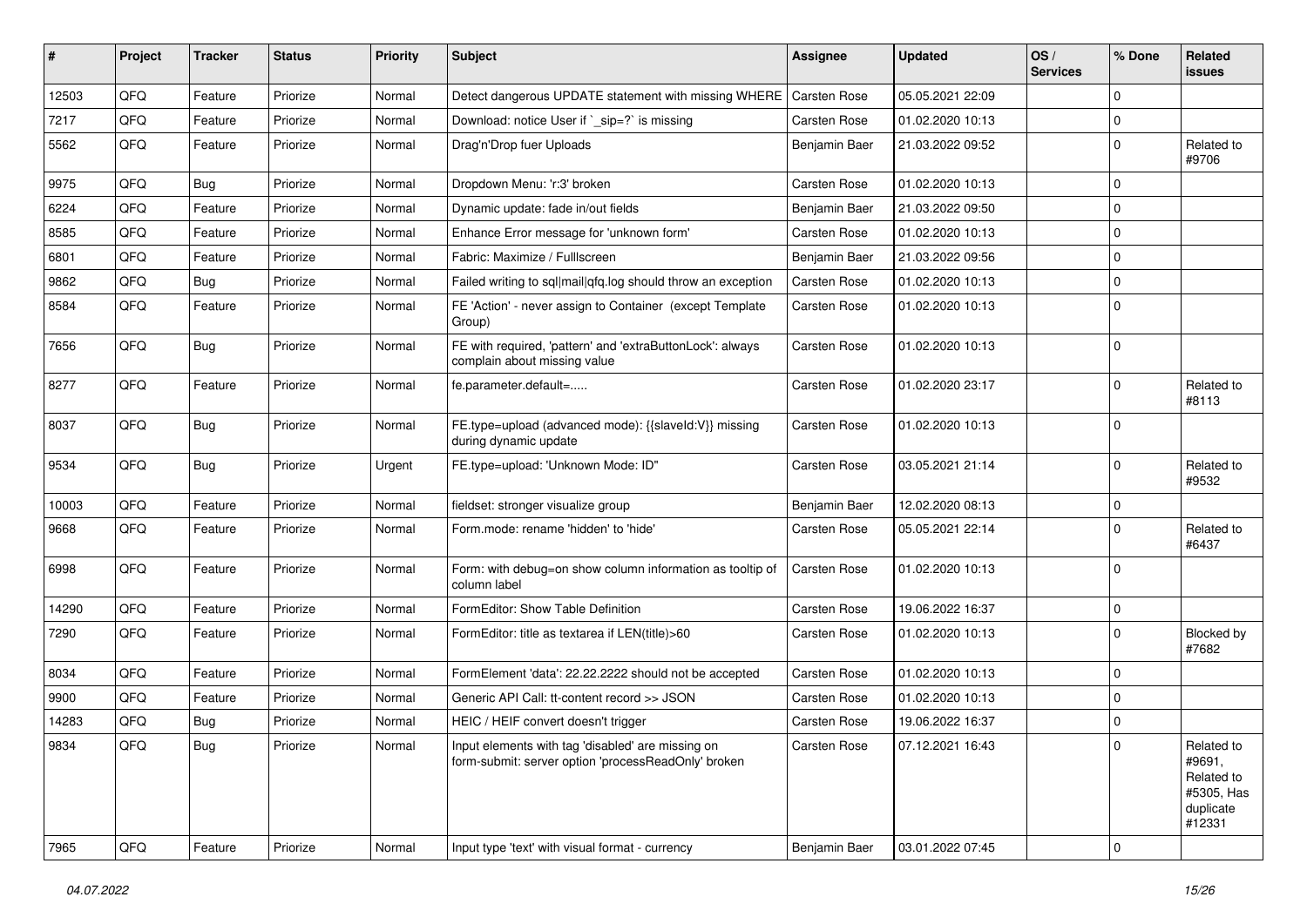| $\pmb{\sharp}$ | Project | <b>Tracker</b> | <b>Status</b> | <b>Priority</b> | Subject                                                              | Assignee            | <b>Updated</b>   | OS/<br><b>Services</b> | % Done         | Related<br><b>issues</b>                                               |
|----------------|---------|----------------|---------------|-----------------|----------------------------------------------------------------------|---------------------|------------------|------------------------|----------------|------------------------------------------------------------------------|
| 7522           | QFQ     | Feature        | Priorize      | Normal          | Inserting default index.html to folder (Avoid Apache<br>Indexing)    | <b>Carsten Rose</b> | 01.02.2020 10:13 |                        | $\Omega$       |                                                                        |
| 14371          | QFQ     | Feature        | Priorize      | Normal          | <b>LDAP via REPORT</b>                                               | Carsten Rose        | 19.06.2022 16:37 |                        | $\overline{0}$ |                                                                        |
| 6566           | QFQ     | <b>Bug</b>     | Priorize      | Normal          | Link Function 'delete': provided parameter missing on page<br>reload | Benjamin Baer       | 03.01.2022 08:08 |                        | $\mathbf 0$    |                                                                        |
| 10569          | QFQ     | Feature        | Priorize      | Normal          | link _blank more safe                                                | Enis Nuredini       | 25.03.2022 12:44 |                        | $\mathbf 0$    |                                                                        |
| 10015          | QFQ     | Feature        | Priorize      | Normal          | Monospace in Textarea                                                | Carsten Rose        | 03.02.2020 13:40 |                        | $\mathbf 0$    |                                                                        |
| 12325          | QFQ     | Bug            | Priorize      | Normal          | MultiDB form.dblndex not working for report syntax                   | Carsten Rose        | 07.09.2021 13:37 |                        | $\Omega$       | Related to<br>#12145,<br>Related to<br>#12314                          |
| 10011          | QFQ     | Feature        | Priorize      | Normal          | Offer new STORE_TYPO3 Variable 'beUser', 'beEmail'                   | Carsten Rose        | 08.05.2021 09:51 |                        | $\Omega$       | Related to<br>#10012,<br>Related to<br>#12511                          |
| 8204           | QFQ     | Feature        | Priorize      | High            | Position 'required mark'                                             | Carsten Rose        | 16.06.2021 13:44 |                        | $\mathbf 0$    |                                                                        |
| 9135           | QFQ     | Feature        | Priorize      | Normal          | Progress Bar generic / replace old hourglass download<br>popup       | Benjamin Baer       | 03.01.2022 07:43 |                        | $\Omega$       |                                                                        |
| 6140           | QFQ     | <b>Bug</b>     | Priorize      | Normal          | QFQ DnD Sort: Locked fields                                          | Benjamin Baer       | 21.03.2022 09:56 |                        | $\mathbf 0$    |                                                                        |
| 6574           | QFQ     | <b>Bug</b>     | Priorize      | Normal          | qfq.log: Fehlermeldung wurde angezeigt, aber nicht geloggt           | Carsten Rose        | 01.02.2020 10:13 |                        | $\mathbf 0$    |                                                                        |
| 3867           | QFQ     | Feature        | Priorize      | Normal          | Readonly Formular: Template Groups add/delete<br>ausbeldnen          | Carsten Rose        | 05.05.2021 22:12 |                        | $\Omega$       |                                                                        |
| 10012          | QFQ     | Feature        | Priorize      | Normal          | redirectAllMailTo: {{beEmail:T}}                                     | Carsten Rose        | 08.05.2021 09:54 |                        | $\Omega$       | Related to<br>#12412,<br>Related to<br>#12413,<br>Related to<br>#10011 |
| 10005          | QFQ     | Feature        | Priorize      | Normal          | Report / special column name:  AS _calendar                          | Carsten Rose        | 03.06.2020 17:28 |                        | $\Omega$       |                                                                        |
| 9394           | QFQ     | Feature        | Priorize      | Normal          | REST: allow for non numerical ids in get requests                    | Carsten Rose        | 05.05.2021 22:10 |                        | $\mathbf 0$    |                                                                        |
| 5366           | QFQ     | Feature        | Priorize      | Normal          | Saving with keyboard shortcuts                                       | Benjamin Baer       | 21.03.2022 09:47 |                        | $\Omega$       |                                                                        |
| 7730           | QFQ     | Feature        | Priorize      | Normal          | SELECT Box: title in between                                         | Benjamin Baer       | 01.02.2020 23:22 |                        | $\mathbf 0$    |                                                                        |
| 7616           | QFQ     | Bug            | Priorize      | Normal          | Selectlist with Enum & Dynamic Update                                | Carsten Rose        | 01.02.2020 10:13 |                        | $\mathbf 0$    |                                                                        |
| 13900          | QFQ     | Feature        | Priorize      | Normal          | Selenium: Check das Cookie/PDF funktioniert                          | Enis Nuredini       | 25.03.2022 12:45 |                        | $\Omega$       |                                                                        |
| 8963           | QFQ     | Feature        | Priorize      | Normal          | Setting values in a store: flexible way                              | Carsten Rose        | 05.05.2021 22:10 |                        | $\Omega$       | Related to<br>#8975                                                    |
| 9121           | QFQ     | <b>Bug</b>     | Priorize      | High            | sip links have r and __dbIndexData set                               | Carsten Rose        | 12.06.2021 10:41 |                        | $\mathbf 0$    |                                                                        |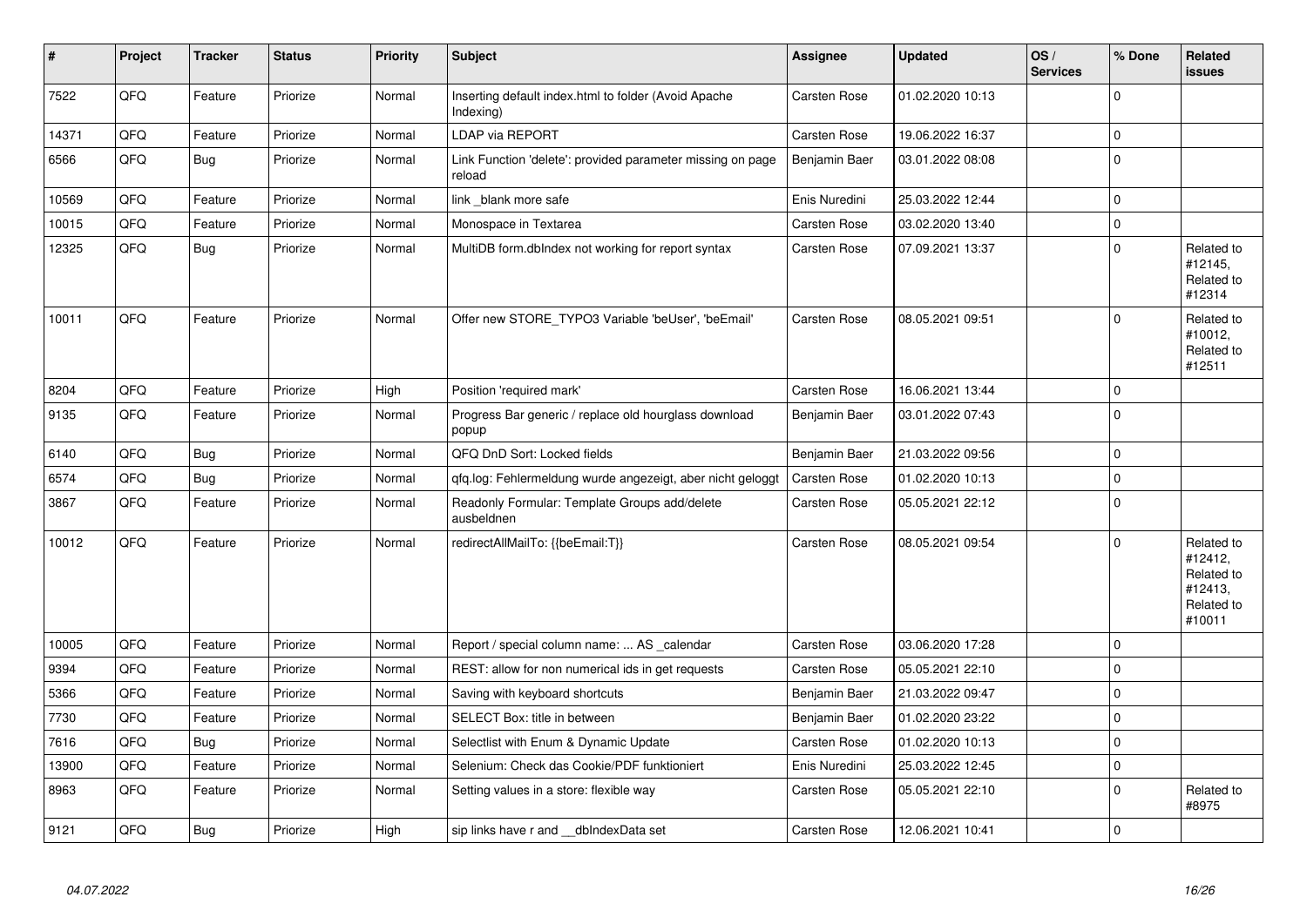| ∦     | Project | <b>Tracker</b> | <b>Status</b> | <b>Priority</b> | <b>Subject</b>                                                                                                                        | Assignee            | <b>Updated</b>   | OS/<br><b>Services</b> | % Done      | Related<br><b>issues</b>                      |
|-------|---------|----------------|---------------|-----------------|---------------------------------------------------------------------------------------------------------------------------------------|---------------------|------------------|------------------------|-------------|-----------------------------------------------|
| 9928  | QFQ     | Feature        | Priorize      | Normal          | SpecialColumnName: a) Deprecated: ' AS "_+tag " ', b)<br>New: ' AS "_ <tag1><tag2>"'</tag2></tag1>                                    | <b>Carsten Rose</b> | 01.02.2020 23:17 |                        | $\Omega$    | Related to<br>#9929                           |
| 12504 | QFQ     | Feature        | Priorize      | Normal          | sql.log: report fe.id                                                                                                                 | <b>Carsten Rose</b> | 05.05.2021 22:09 |                        | $\mathbf 0$ |                                               |
| 9173  | QFQ     | Bug            | Priorize      | Urgent          | Stale Record Lock: Firefox                                                                                                            | Carsten Rose        | 03.05.2021 21:14 |                        | $\Omega$    | Related to<br>#9789                           |
| 9968  | QFQ     | Feature        | Priorize      | Normal          | Tooltip in Links for Developer                                                                                                        | Carsten Rose        | 01.02.2020 23:17 |                        | $\mathbf 0$ |                                               |
| 8044  | QFQ     | Feature        | Priorize      | Normal          | Transaction: a) Form, b) Report                                                                                                       | Carsten Rose        | 05.05.2021 22:14 |                        | $\Omega$    | Related to<br>#8043                           |
| 4457  | QFQ     | Bug            | Priorize      | Normal          | typeahead: pressing return to select an item, saves the form<br>and closes the form.                                                  | Benjamin Baer       | 03.01.2022 08:01 |                        | 0           | Related to<br>#4398                           |
| 11320 | QFQ     | Feature        | Priorize      | Normal          | Typo3 Version 10 support                                                                                                              | Carsten Rose        | 05.05.2021 22:09 |                        | $\Omega$    |                                               |
| 13943 | QFQ     | Bug            | Priorize      | Normal          | unable to find formgroup                                                                                                              | Enis Nuredini       | 28.05.2022 11:03 |                        | $\Omega$    |                                               |
| 9947  | QFQ     | Bug            | Priorize      | Normal          | Unwanted error message if missing 'typeAheadSqlPrefetch'                                                                              | Carsten Rose        | 01.02.2020 10:13 |                        | $\Omega$    |                                               |
| 6116  | QFQ     | <b>Bug</b>     | Priorize      | High            | value of checkbox not saved                                                                                                           | Carsten Rose        | 07.12.2021 17:19 |                        | $\mathbf 0$ |                                               |
| 2665  | QFQ     | Bug            | Priorize      | Normal          | Dynamic Update funktioniert nicht, wenn beim<br>entsprechenden FormElement eine size angegeben ist.                                   | Benjamin Baer       | 03.01.2022 08:12 |                        | 30          |                                               |
| 5576  | QFQ     | Bug            | <b>New</b>    | Normal          | Using MySQL 'DROP' requires privilege - wich is not really<br>necessary.                                                              | Carsten Rose        | 01.02.2020 23:21 |                        | $\mathbf 0$ |                                               |
| 12269 | QFQ     | Feature        | <b>New</b>    | Normal          | 2FA - Login                                                                                                                           | Carsten Rose        | 03.05.2021 20:45 |                        | $\Omega$    |                                               |
| 12544 | QFQ     | Feature        | New           | High            | a) ' AS _link' new also as ' AS _format', b) sortierung via<br>'display: none;', c) '_format' benoeitgt nicht zwingend<br>u/U/p/m/z/d | <b>Carsten Rose</b> | 14.12.2021 16:03 |                        | $\mathbf 0$ |                                               |
| 12038 | QFQ     | Feature        | <b>New</b>    | Normal          | a) STORE_VAR: filenameOnlyStripUniq, b) SP:<br>QSTRIPUNIQ()                                                                           |                     | 17.02.2021 23:55 |                        | $\mathbf 0$ |                                               |
| 11535 | QFQ     | Feature        | <b>New</b>    | Normal          | Ability to create SQL columns in frontend QFQ forms                                                                                   |                     | 17.11.2020 12:11 |                        | $\mathbf 0$ |                                               |
| 11715 | QFQ     | Bug            | <b>New</b>    | Normal          | acceptZeroAsRequired and requiredOffButMark do not<br>coincide                                                                        |                     | 08.12.2020 12:13 |                        | $\Omega$    |                                               |
| 12412 | QFQ     | Feature        | <b>New</b>    | Normal          | Action/Escape qualifier 'e' (empty), '0': if given, an empty<br>string (or '0') will be treated as 'not found'                        | Carsten Rose        | 08.05.2021 09:40 |                        | $\Omega$    | Related to<br>#12413,<br>Related to<br>#10012 |
| 5131  | QFG     | Feature        | New           | Normal          | Activate Spin Gear ('wait/busy' indicator) via LINK attribute                                                                         | Carsten Rose        | 01.02.2020 23:21 |                        | $\mathbf 0$ |                                               |
| 7342  | QFQ     | Feature        | New           | Normal          | add content $=$ hide this                                                                                                             | Carsten Rose        | 01.02.2020 23:21 |                        | $\mathbf 0$ |                                               |
| 10979 | QFQ     | Feature        | New           | Normal          | Ajax Calls an API - dataReport                                                                                                        | Carsten Rose        | 11.05.2022 12:15 |                        | $\mathbf 0$ |                                               |
| 8962  | QFQ     | Feature        | New           | High            | allow for form fields with identical names                                                                                            | Carsten Rose        | 03.05.2021 21:14 |                        | 0           |                                               |
| 12119 | QFQ     | Feature        | New           | Normal          | AS paged: error message missing if there ist no 'r'<br>argument.                                                                      | Carsten Rose        | 03.05.2021 20:51 |                        | 0           |                                               |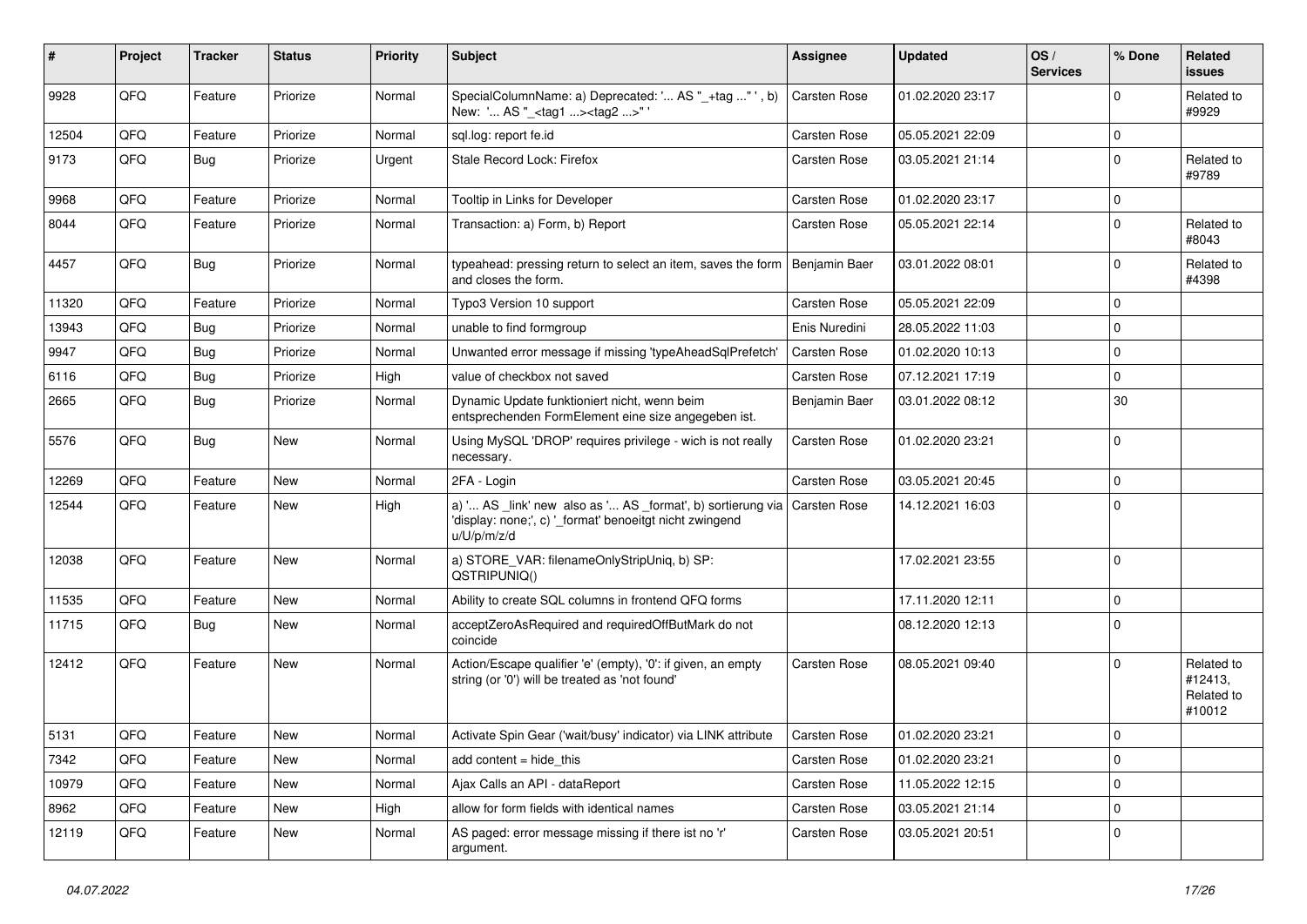| #     | Project | <b>Tracker</b> | <b>Status</b> | <b>Priority</b> | Subject                                                                                              | <b>Assignee</b> | <b>Updated</b>   | OS/<br><b>Services</b> | % Done      | Related<br><b>issues</b>                      |
|-------|---------|----------------|---------------|-----------------|------------------------------------------------------------------------------------------------------|-----------------|------------------|------------------------|-------------|-----------------------------------------------|
| 14077 | QFQ     | <b>Bug</b>     | New           | Normal          | As _link: Attribute 'class' missing by r:1 and r:3 - but should<br>set                               | Carsten Rose    | 28.05.2022 11:02 |                        | $\Omega$    | Related to<br>#5342,<br>Related to<br>#4343   |
| 13945 | QFQ     | Feature        | New           | Normal          | As _link: content before/after link                                                                  | Enis Nuredini   | 28.05.2022 11:01 |                        | $\mathbf 0$ | Related to<br>#12262                          |
| 14233 | QFQ     | Bug            | New           | Normal          | AS_link: question - HTML is not rendered                                                             | Carsten Rose    | 28.05.2022 11:02 |                        | $\mathbf 0$ |                                               |
| 11522 | QFQ     | Bug            | <b>New</b>    | Normal          | Aus/Einblenden von Reitern                                                                           |                 | 13.11.2020 14:58 |                        | $\mathbf 0$ |                                               |
| 10890 | QFQ     | Bug            | <b>New</b>    | Normal          | AutoCron hangs                                                                                       |                 | 20.07.2020 13:56 |                        | $\mathbf 0$ |                                               |
| 4250  | QFQ     | Feature        | New           | Normal          | AutoCron in QFQ via PHP                                                                              | Carsten Rose    | 01.02.2020 23:21 |                        | $\mathbf 0$ | Related to<br>#3292,<br>Related to<br>#3291   |
| 12146 | QFQ     | Feature        | <b>New</b>    | Normal          | Autocron Job: Anzeigen wann der naechste Job<br>ausgefuehrt wird, resp das er nicht ausgefuehrt wird | Carsten Rose    | 15.03.2021 15:23 |                        | $\Omega$    |                                               |
| 8431  | QFQ     | Bug            | New           | High            | autocron.php with wrong path                                                                         | Carsten Rose    | 03.05.2021 21:14 |                        | $\mathbf 0$ |                                               |
| 13647 | QFQ     | <b>Bug</b>     | <b>New</b>    | Normal          | Autofocus funktioniert nicht auf Chrome                                                              | Benjamin Baer   | 19.03.2022 17:44 |                        | $\mathbf 0$ |                                               |
| 11893 | QFQ     | Feature        | <b>New</b>    | High            | Broken SIP: a) only report one time, b) only report in main<br>column                                | Carsten Rose    | 12.05.2021 12:13 |                        | $\Omega$    | Related to<br>#12532,<br>Related to<br>#14187 |
| 9177  | QFQ     | Bug            | <b>New</b>    | Normal          | Bug? QFQ tries to save an action FE, which has real<br>existing column name                          | Carsten Rose    | 01.02.2020 23:22 |                        | $\Omega$    |                                               |
| 9781  | QFQ     | Feature        | <b>New</b>    | Normal          | Button: CSS class to make buttons smaller                                                            | Carsten Rose    | 01.02.2020 23:22 |                        | 0           |                                               |
| 13467 | QFQ     | Feature        | <b>New</b>    | Normal          | ChangeLog Generator                                                                                  | Carsten Rose    | 19.03.2022 17:46 |                        | $\mathbf 0$ | Related to<br>#11460                          |
| 13451 | QFQ     | Bug            | New           | Normal          | Character Counter / Max Character: Problem in Safari                                                 | Carsten Rose    | 15.04.2022 17:18 |                        | $\mathbf 0$ |                                               |
| 12474 | QFQ     | Feature        | New           | Normal          | Check BaseConfigURL if it is given and the the last char is                                          | Carsten Rose    | 03.05.2021 20:45 |                        | $\mathbf 0$ |                                               |
| 9853  | QFQ     | Feature        | New           | Normal          | Check das SQL / QFQ / Mail Logfile geschrieben wird                                                  |                 | 09.01.2020 11:15 |                        | 0           |                                               |
| 11752 | QFQ     | Bug            | New           | Normal          | checkbox renders multiple input elements with same name                                              | Carsten Rose    | 17.12.2020 14:58 |                        | $\mathbf 0$ | Related to<br>#11750                          |
| 12163 | QFQ     | Feature        | New           | Normal          | Checkbox: table wrap                                                                                 | Carsten Rose    | 03.05.2021 20:51 |                        | $\mathbf 0$ |                                               |
| 11057 | QFQ     | Bug            | New           | High            | Checkboxes ohne span.checkmark im Report werden<br>ausgeblendet                                      | Benjamin Baer   | 03.05.2021 21:12 |                        | $\mathbf 0$ | Related to<br>#11039                          |
| 12476 | QFG     | Feature        | New           | Normal          | clearMe: a) should trigger 'dirty', b) sticky on textarea resize                                     | Benjamin Baer   | 04.01.2022 08:40 |                        | $\mathbf 0$ | Related to<br>#9528                           |
| 7102  | QFQ     | Feature        | New           | Normal          | Comment sign in report: '#' and '--'                                                                 | Carsten Rose    | 01.02.2020 23:21 |                        | $\mathbf 0$ |                                               |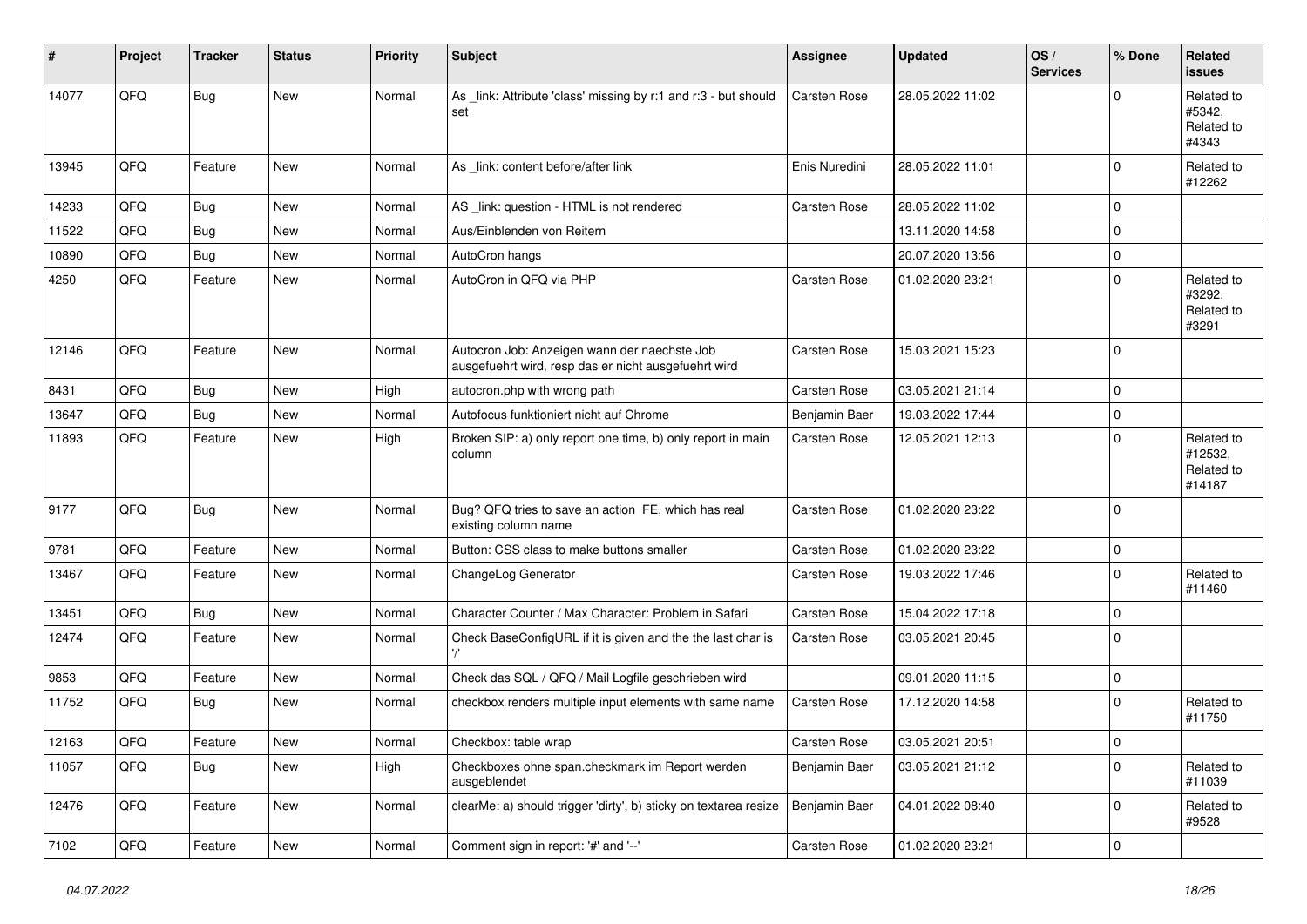| #     | Project | <b>Tracker</b> | <b>Status</b> | <b>Priority</b> | Subject                                                                                                              | <b>Assignee</b>     | <b>Updated</b>   | OS/<br><b>Services</b> | % Done         | Related<br><b>issues</b>  |
|-------|---------|----------------|---------------|-----------------|----------------------------------------------------------------------------------------------------------------------|---------------------|------------------|------------------------|----------------|---------------------------|
| 12714 | QFQ     | Bug            | <b>New</b>    | Normal          | Conversion of GIF to PDF broken when GIF contains Alpha.                                                             | <b>Carsten Rose</b> | 19.03.2022 17:49 |                        | $\Omega$       |                           |
| 12327 | QFQ     | Bug            | New           | Normal          | Copy to clipboard: Glyphicon can not be changed                                                                      | <b>Carsten Rose</b> | 27.12.2021 17:59 |                        | $\mathbf 0$    |                           |
| 12330 | QFQ     | Feature        | <b>New</b>    | Normal          | Copy to input field / text area / TinyMCE                                                                            | <b>Carsten Rose</b> | 07.04.2021 09:01 |                        | $\Omega$       |                           |
| 8089  | QFQ     | Feature        | <b>New</b>    | Normal          | Copy/Paste for FormElements                                                                                          | <b>Carsten Rose</b> | 01.02.2020 23:22 |                        | $\mathbf 0$    |                           |
| 13843 | QFQ     | Feature        | <b>New</b>    | Normal          | Create JWT via QFQ                                                                                                   | Carsten Rose        | 19.03.2022 17:42 |                        | $\mathbf 0$    |                           |
| 13841 | QFQ     | Feature        | <b>New</b>    | Normal          | Create PDF via iText - evaluate                                                                                      | <b>Carsten Rose</b> | 19.03.2022 17:42 |                        | $\Omega$       |                           |
| 9136  | QFQ     | Feature        | New           | Normal          | Create ZIP files with dynamic PDFs                                                                                   | <b>Carsten Rose</b> | 01.02.2020 23:22 |                        | $\Omega$       |                           |
| 9348  | QFQ     | Feature        | New           | Normal          | defaultThumbnailSize: pre render thumbnails                                                                          | <b>Carsten Rose</b> | 12.06.2021 09:05 |                        | $\Omega$       |                           |
| 7481  | QFQ     | Feature        | <b>New</b>    | Normal          | Detect 'BaseUrl' automatically                                                                                       | <b>Carsten Rose</b> | 01.02.2020 23:21 |                        | $\mathbf 0$    |                           |
| 13460 | QFQ     | Bug            | <b>New</b>    | Normal          | Doc: Password set/reset  password should not processed<br>with 'html encode'                                         | <b>Carsten Rose</b> | 19.03.2022 17:46 |                        | $\Omega$       |                           |
| 14377 | QFQ     | Bug            | <b>New</b>    | Normal          | Documentation > General Tips: white page after migration                                                             | Enis Nuredini       | 19.06.2022 16:37 |                        | $\mathbf 0$    |                           |
| 12109 | QFQ     | Feature        | New           | Normal          | Donwload Link: Plain, SIP, Persistent Link, Peristent SIP -<br>new notation                                          | <b>Carsten Rose</b> | 03.05.2021 20:45 |                        | 0              | Related to<br>#12085      |
| 5221  | QFQ     | Bug            | New           | High            | Download Dialog: Bleibt stehen in FF wenn Datei<br>automatisch gespeichert wird.                                     | <b>Carsten Rose</b> | 03.05.2021 21:14 |                        | $\Omega$       |                           |
| 10996 | QFQ     | Feature        | <b>New</b>    | Normal          | Download video via sip: no seek                                                                                      | <b>Carsten Rose</b> | 12.08.2020 14:18 |                        | $\mathbf 0$    |                           |
| 6292  | QFQ     | Feature        | New           | Normal          | Download: File speichern mit Hash aber original Filename in   Carsten Rose<br>der Datenbank vermerken fuer Downloads |                     | 01.02.2020 23:21 |                        | $\mathbf 0$    |                           |
| 12603 | QFQ     | Feature        | <b>New</b>    | Normal          | Dropdown (Select), Radio, checkbox:<br>itemListAlways={{!SELECT key, value}}                                         | <b>Carsten Rose</b> | 19.03.2022 17:47 |                        | $\mathbf 0$    |                           |
| 10119 | QFQ     | Feature        | <b>New</b>    | Normal          | Dropdown (selectlist) & TypeAhead: format and catagorize<br>list                                                     | <b>Carsten Rose</b> | 07.05.2020 09:36 |                        | $\mathbf 0$    |                           |
| 12670 | QFQ     | <b>Bug</b>     | <b>New</b>    | High            | Dropdown-Menu classes können nicht mehr angegeben<br>werden                                                          | <b>Carsten Rose</b> | 07.12.2021 17:19 |                        | $\Omega$       |                           |
| 11504 | QFQ     | Feature        | <b>New</b>    | Normal          | Dynamic Update: Button text update for 'Save',' Close' &<br>'Delete'                                                 | <b>Carsten Rose</b> | 12.11.2020 23:44 |                        | $\Omega$       |                           |
| 4082  | QFQ     | Feature        | <b>New</b>    | Normal          | Dynamic Update: modeSql - useful default                                                                             | <b>Carsten Rose</b> | 01.02.2020 23:22 |                        | $\mathbf 0$    |                           |
| 11195 | QFQ     | Bug            | New           | Low             | Dynamic Update: Note not updated if new text is empty<br>(v20.4)                                                     |                     | 25.09.2020 11:14 |                        | $\mathbf 0$    |                           |
| 7002  | QFQ     | Bug            | New           | Normal          | Dynamic Update: row does not disappear / appear                                                                      | Carsten Rose        | 01.02.2020 23:22 |                        | 0              |                           |
| 7109  | QFQ     | Feature        | New           | Normal          | Dynamic Updates: row/element hide                                                                                    | Carsten Rose        | 01.02.2020 23:22 |                        | $\mathbf 0$    | Has<br>duplicate<br>#4081 |
| 11460 | QFQ     | Feature        | New           | Normal          | Easier creation of changelog: gitchangelog                                                                           | Carsten Rose        | 12.06.2021 10:20 |                        | 0              | Related to<br>#13467      |
| 9783  | QFG     | <b>Bug</b>     | New           | Normal          | Email with special characters                                                                                        | Carsten Rose        | 01.02.2020 23:22 |                        | $\overline{0}$ |                           |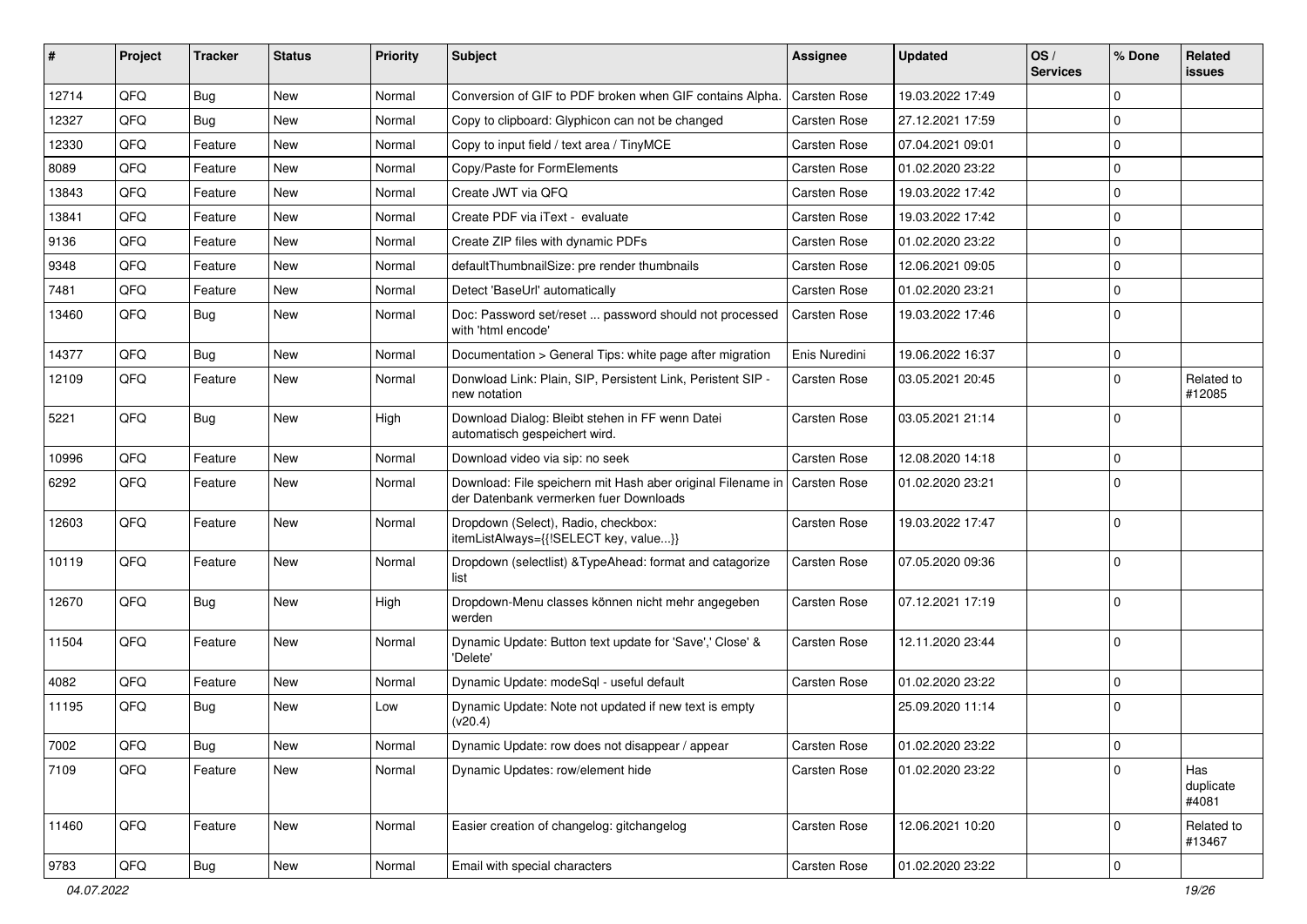| ∦     | <b>Project</b> | <b>Tracker</b> | <b>Status</b> | <b>Priority</b> | <b>Subject</b>                                                                                                   | Assignee            | <b>Updated</b>   | OS/<br><b>Services</b> | % Done         | Related<br><b>issues</b> |
|-------|----------------|----------------|---------------|-----------------|------------------------------------------------------------------------------------------------------------------|---------------------|------------------|------------------------|----------------|--------------------------|
| 12989 | QFQ            | Bug            | <b>New</b>    | Normal          | empty string does not trigger dynamic update                                                                     | Enis Nuredini       | 28.05.2022 11:09 |                        | $\Omega$       |                          |
| 10759 | QFQ            | Bug            | New           | Normal          | emptyMeansNull - Feld falsch aktualisiert                                                                        |                     | 12.11.2020 23:45 |                        | $\Omega$       |                          |
| 3864  | QFQ            | Feature        | <b>New</b>    | Normal          | Encrypt / decrypt field                                                                                          | Enis Nuredini       | 30.06.2022 16:29 |                        | $\mathbf 0$    |                          |
| 12066 | QFQ            | Bug            | <b>New</b>    | High            | enterAsSubmit: Forward wird nicht ausgeführt                                                                     | Enis Nuredini       | 29.05.2022 09:23 |                        | $\Omega$       |                          |
| 9013  | QFQ            | Bug            | New           | Normal          | Error in Twig template not handled                                                                               | Carsten Rose        | 20.10.2021 13:43 |                        | $\Omega$       |                          |
| 6677  | QFQ            | Bug            | New           | Normal          | Error message FE Action Element: no/wrong FE reference<br>who cause the problem.                                 | Carsten Rose        | 01.02.2020 23:21 |                        | $\overline{0}$ |                          |
| 7547  | QFQ            | Bug            | New           | Normal          | Error Message in afterSave: wrong parameter column<br>reported                                                   | <b>Carsten Rose</b> | 01.02.2020 23:22 |                        | $\Omega$       |                          |
| 6912  | QFQ            | Bug            | <b>New</b>    | Normal          | error Message Var 'deadline' already set in SIP - in Form<br>with FE.value={{deadline:R:::{{deadlinePeriod:Y}}}} | <b>Carsten Rose</b> | 01.02.2020 23:21 |                        | $\Omega$       |                          |
| 9127  | QFQ            | Bug            | <b>New</b>    | Normal          | Error Message: change 'roll over' color - text not readable                                                      | Carsten Rose        | 01.02.2020 23:22 |                        | $\overline{0}$ |                          |
| 9128  | QFQ            | Feature        | New           | Normal          | Error Message: not replaced variables- a) replace back to<br>'{{', b) underline                                  | Carsten Rose        | 01.02.2020 23:22 |                        | $\Omega$       | Related to<br>#9129      |
| 10874 | QFQ            | Feature        | <b>New</b>    | Normal          | Erstellen eines Foreign Keys in der Tabelle "FormElement"                                                        |                     | 13.07.2020 10:11 |                        | $\overline{0}$ |                          |
| 10324 | QFQ            | Bug            | New           | Normal          | Excel Export mit Template funktioniert nur, wenn Template<br>vor uid kommt                                       |                     | 30.03.2020 11:20 |                        | $\Omega$       | Related to<br>#10257     |
| 10976 | QFQ            | Feature        | New           | Normal          | Excel Export Verbesserungen                                                                                      | Carsten Rose        | 06.08.2020 10:56 |                        | $\Omega$       |                          |
| 12024 | QFQ            | Feature        | New           | Normal          | Excel Export: text columns by default decode<br>htmlspeciachar()                                                 | <b>Carsten Rose</b> | 17.02.2021 23:55 |                        | $\Omega$       | Related to<br>#12022     |
| 6594  | QFQ            | Feature        | New           | Normal          | Excel: on download, check if there is a valid sip                                                                | Carsten Rose        | 01.02.2020 23:21 |                        | $\Omega$       |                          |
| 14464 | QFQ            | Support        | New           | Normal          | Exception: Missing button to edit FormElement with broken<br>sqlValidate / beforeLoad                            | <b>Carsten Rose</b> | 04.07.2022 00:13 |                        | $\Omega$       |                          |
| 14185 | QFQ            | Feature        | New           | Normal          | External/Autocron.php - better suitable directory                                                                | Support: System     | 28.05.2022 11:03 |                        | $\Omega$       |                          |
| 8719  | QFQ            | Feature        | New           | Normal          | extraButtonLock: add support for 0/1                                                                             | Carsten Rose        | 01.02.2020 23:22 |                        | $\Omega$       |                          |
| 9352  | QFQ            | Feature        | New           | Normal          | FE 'Native' fire slaveld, sqlAfter, sqlIns                                                                       | Carsten Rose        | 01.02.2020 23:22 |                        | $\mathbf 0$    |                          |
| 7812  | QFQ            | Feature        | New           | Normal          | FE 'Subrecord' - new option 'subrecordShowFilter',<br>'subrecordPaging'                                          | Carsten Rose        | 01.02.2020 23:22 |                        | $\Omega$       |                          |
| 9531  | QFQ            | Bug            | New           | High            | FE File: Dynamic Update / modeSql / required detected<br>even it not set                                         | Carsten Rose        | 11.06.2021 20:32 |                        | $\Omega$       | Related to<br>#12398     |
| 12040 | QFQ            | Bug            | <b>New</b>    | Normal          | FE Mode 'hidden' für zwei FEs auf einer Zeile                                                                    | Carsten Rose        | 18.02.2021 10:13 |                        | 0              |                          |
| 3547  | QFQ            | Bug            | <b>New</b>    | Normal          | FE of type 'note' causes writing of empty fields.                                                                | <b>Carsten Rose</b> | 01.02.2020 23:21 |                        | $\Omega$       |                          |
| 5559  | QFQ            | Bug            | New           | Normal          | FE.type = Upload: 'accept' might contain variables                                                               | <b>Carsten Rose</b> | 11.05.2020 21:23 |                        | $\Omega$       |                          |
| 8049  | QFQ            | Bug            | New           | Normal          | FE.type=note, column 'value': text moves some pixel to top<br>after save                                         | <b>Carsten Rose</b> | 01.02.2020 23:22 |                        | $\Omega$       |                          |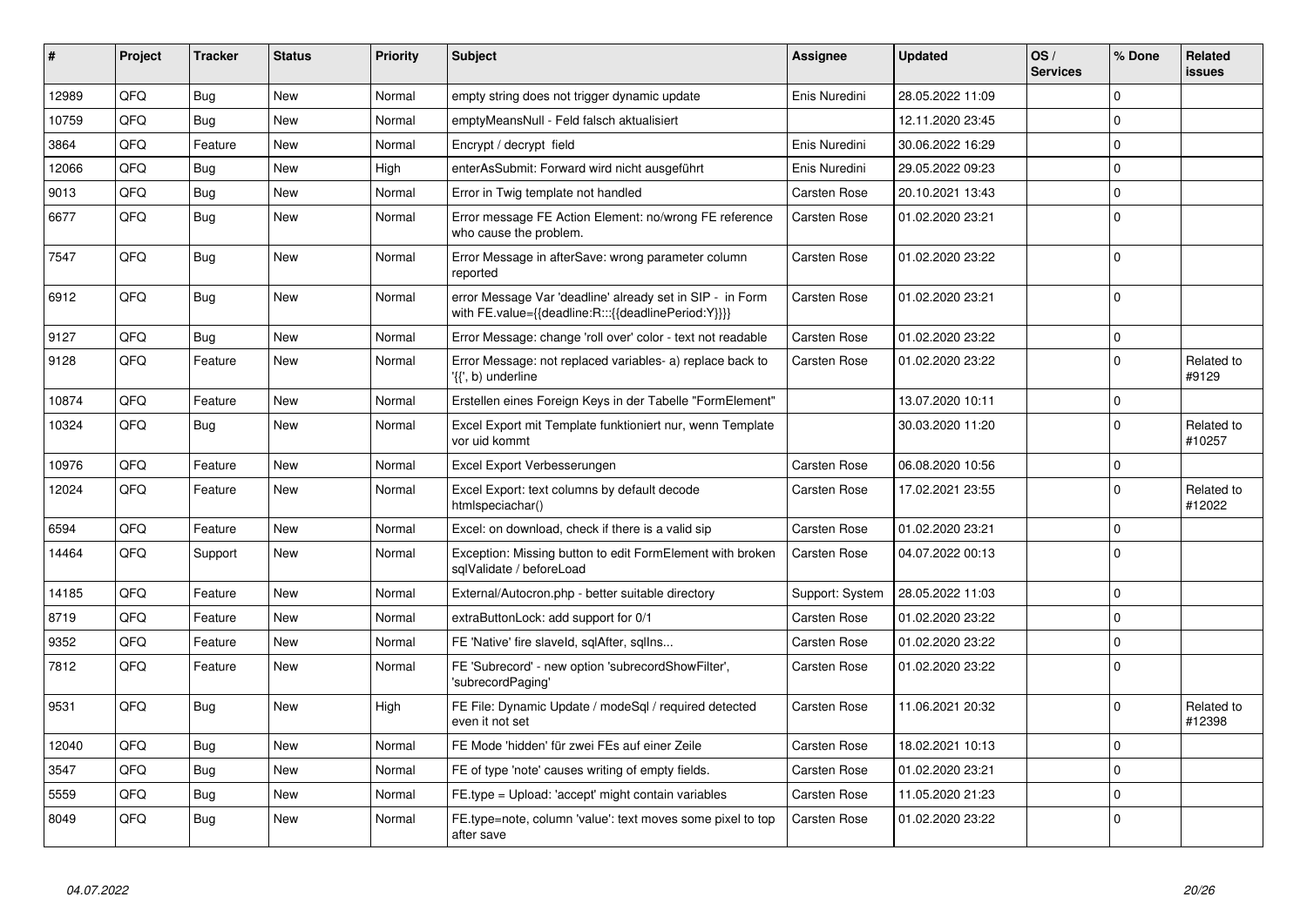| #     | Project | <b>Tracker</b> | <b>Status</b> | <b>Priority</b> | <b>Subject</b>                                                                                                                                      | Assignee            | <b>Updated</b>   | OS/<br><b>Services</b> | % Done      | Related<br><b>issues</b>                     |
|-------|---------|----------------|---------------|-----------------|-----------------------------------------------------------------------------------------------------------------------------------------------------|---------------------|------------------|------------------------|-------------|----------------------------------------------|
| 9317  | QFQ     | Bug            | New           | Normal          | FE.type=note: with dynamic show/hidden an empty label<br>causes trouble                                                                             | Carsten Rose        | 01.02.2020 23:22 |                        | $\mathbf 0$ |                                              |
| 7899  | QFQ     | <b>Bug</b>     | New           | High            | Fe.type=password / retype / required: always complain<br>about missing value                                                                        | Carsten Rose        | 03.05.2021 21:14 |                        | 0           |                                              |
| 10082 | QFQ     | Bug            | New           | Normal          | FE.type=SELECT - 'sanatize' Class                                                                                                                   | Carsten Rose        | 07.05.2020 09:36 |                        | $\Omega$    | Related to<br>#10081                         |
| 12162 | QFQ     | Feature        | New           | Normal          | FE.type=sendmail: personalized mailing (several mails) via<br>template                                                                              | Carsten Rose        | 03.05.2021 20:45 |                        | $\mathbf 0$ |                                              |
| 9347  | QFQ     | Bug            | New           | High            | FE.type=upload with dynamic show/hidden: required not<br>detected                                                                                   | Carsten Rose        | 12.06.2021 10:40 |                        | $\mathbf 0$ | Related to<br>#5305,<br>Related to<br>#12398 |
| 9533  | QFQ     | Bug            | <b>New</b>    | Normal          | FE.type=upload: Check in 'beforeSave' if upload is given                                                                                            | Carsten Rose        | 01.02.2020 23:22 |                        | $\Omega$    | Related to<br>#11523                         |
| 7512  | QFQ     | Bug            | <b>New</b>    | Normal          | FE: inputType=number >> 'pattern' is not respected                                                                                                  | Carsten Rose        | 01.02.2020 23:22 |                        | $\mathbf 0$ |                                              |
| 7920  | QFQ     | Feature        | New           | Normal          | FE: Syntax Highlight, Zeinlenumbruch                                                                                                                | Carsten Rose        | 01.02.2020 10:03 |                        | $\Omega$    |                                              |
| 10937 | QFQ     | Bug            | New           | Normal          | Fehler mit abhängigen Select- Feldern beim Positionieren                                                                                            | Carsten Rose        | 12.11.2020 23:45 |                        | $\mathbf 0$ |                                              |
| 4413  | QFQ     | Feature        | New           | Normal          | fieldset: show/hidden, modeSql, dynamicUpdate                                                                                                       | Carsten Rose        | 09.02.2022 15:19 |                        | $\mathbf 0$ |                                              |
| 6462  | QFQ     | Bug            | New           | Normal          | File Upload: Nutzlose Fehlermeldung wenn Datei zu gross                                                                                             | Carsten Rose        | 01.02.2020 23:21 |                        | $\mathbf 0$ | Related to<br>#6139                          |
| 13716 | QFQ     | Bug            | <b>New</b>    | High            | Firefox ask to store username/password                                                                                                              | Enis Nuredini       | 30.05.2022 09:31 |                        | $\Omega$    | Related to<br>#13827                         |
| 8336  | QFQ     | Feature        | New           | Normal          | Form > modified > Close New: a) Optional disable popup, b)<br>custom text, c) mode on save: close stay                                              | <b>Carsten Rose</b> | 01.02.2020 23:22 |                        | $\mathbf 0$ | Related to<br>#8335                          |
| 10763 | QFQ     | Feature        | New           | Normal          | form accessed and submitted despite logout?                                                                                                         |                     | 16.06.2020 11:43 |                        | $\mathbf 0$ |                                              |
| 11716 | QFQ     | Feature        | New           | Normal          | Form an beliebiger Stelle im Report anzeigen                                                                                                        |                     | 09.12.2020 09:47 |                        | $\mathbf 0$ |                                              |
| 9602  | QFQ     | Feature        | New           | Normal          | Form definition as JSON                                                                                                                             | Carsten Rose        | 01.02.2020 23:21 |                        | $\mathbf 0$ | Related to<br>#9600                          |
| 4756  | QFQ     | Bug            | New           | Normal          | Form dirty even nothing changes                                                                                                                     | Carsten Rose        | 11.12.2019 16:16 |                        | 0           |                                              |
| 14322 | QFQ     | Bug            | New           | Normal          | Form Load: by default no scroll (save & close should be<br>visible)                                                                                 | Enis Nuredini       | 15.06.2022 14:12 |                        | $\Omega$    | Related to<br>#14321,<br>Related to<br>#6232 |
| 12581 | QFQ     | <b>Bug</b>     | New           | Normal          | Form.forward=close: Record 'new' in new browser tab ><br>save (& close) >> Form is not reloaded with new created<br>record id and stays in mode=new | Carsten Rose        | 19.03.2022 17:48 |                        | $\mathbf 0$ |                                              |
| 9773  | QFQ     | <b>Bug</b>     | New           | Normal          | form.parameter.formModeGlobal=requiredOff                                                                                                           | Carsten Rose        | 01.02.2020 15:56 |                        | 0           |                                              |
| 6289  | QFQ     | Feature        | New           | Normal          | Form: Log                                                                                                                                           | Carsten Rose        | 01.02.2020 23:21 |                        | 0           |                                              |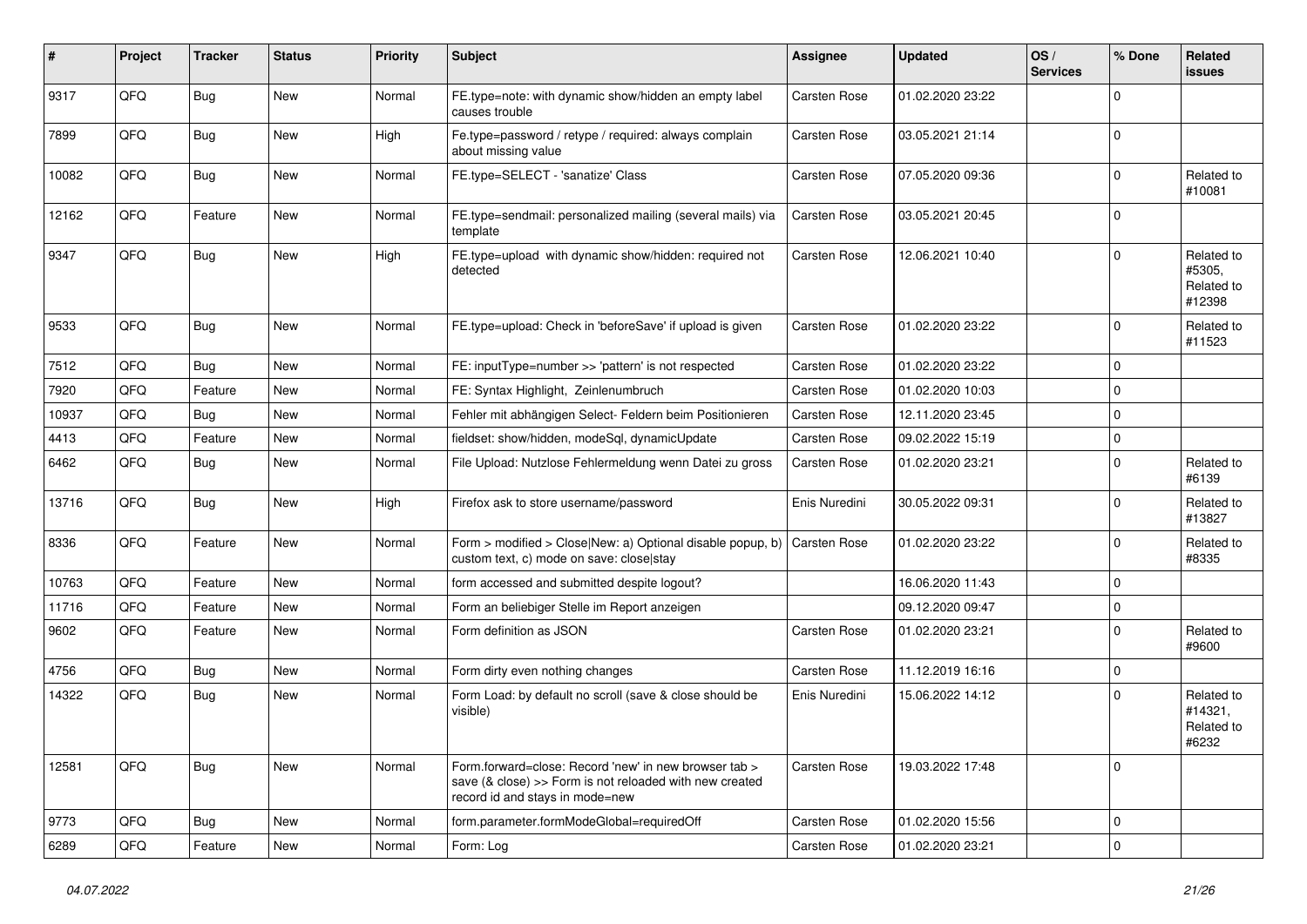| #     | Project | <b>Tracker</b> | <b>Status</b> | <b>Priority</b> | Subject                                                                      | <b>Assignee</b>     | <b>Updated</b>   | OS/<br><b>Services</b> | % Done      | Related<br>issues                                                     |
|-------|---------|----------------|---------------|-----------------|------------------------------------------------------------------------------|---------------------|------------------|------------------------|-------------|-----------------------------------------------------------------------|
| 12156 | QFQ     | Feature        | New           | Normal          | Form: Optional disable 'leave page'                                          |                     | 03.05.2021 20:45 |                        | $\Omega$    |                                                                       |
| 12468 | QFQ     | Bug            | New           | Urgent          | Form: update Form.title after save                                           | Carsten Rose        | 03.05.2021 21:12 |                        | $\mathbf 0$ |                                                                       |
| 9537  | QFQ     | Feature        | New           | Normal          | FormEditor: Edit fieldset in FrontEnd                                        | Carsten Rose        | 01.02.2020 23:22 |                        | $\mathbf 0$ |                                                                       |
| 8083  | QFQ     | Bug            | New           | High            | FormEditor: primary table list does not respect<br>'indexDb={{indexData:Y}}' | Carsten Rose        | 03.05.2021 21:14 |                        | $\Omega$    | Has<br>duplicate<br>#6678                                             |
| 14395 | QFQ     | Support        | New           | Normal          | FormEditor: Virtual table columns                                            | Enis Nuredini       | 21.06.2022 16:09 |                        | $\mathbf 0$ |                                                                       |
| 7890  | QFQ     | Bug            | New           | Normal          | FormElement 'required': extraButtonInfo not aligned                          | <b>Carsten Rose</b> | 11.06.2021 21:17 |                        | $\Omega$    | Related to<br>#11517                                                  |
| 10322 | QFQ     | Bug            | New           | Normal          | FormElement / Radio: missing column 'enum' >> FE not<br>reported             | Carsten Rose        | 07.05.2020 09:37 |                        | $\Omega$    |                                                                       |
| 6602  | QFQ     | Feature        | New           | Normal          | Formlet: in Report auf Mausklick ein mini-form oeffnen                       | Carsten Rose        | 11.12.2019 16:16 |                        | $\mathbf 0$ |                                                                       |
| 8891  | QFQ     | Bug            | New           | High            | formSubmitLog: do not log passwords                                          | Enis Nuredini       | 25.03.2022 09:06 |                        | $\mathbf 0$ |                                                                       |
| 11702 | QFQ     | Feature        | New           | Normal          | HTML Special Char makes no sense for 'allbut' if '&' is<br>forbidden         | Carsten Rose        | 07.12.2021 16:35 |                        | $\Omega$    | Related to<br>#5112,<br>Related to<br>#14320                          |
| 12480 | QFQ     | Feature        | New           | Normal          | If QFQ upgrade is running, block further request                             | Carsten Rose        | 03.05.2021 20:45 |                        | $\mathbf 0$ |                                                                       |
| 8217  | QFQ     | Feature        | New           | Normal          | if-elseif-else construct                                                     | Carsten Rose        | 16.03.2021 18:41 |                        | $\Omega$    | Related to<br>#10716                                                  |
| 7660  | QFQ     | Feature        | New           | Normal          | IMAP: import mails to DB, move / delete mails                                | Carsten Rose        | 01.02.2020 09:52 |                        | $\mathbf 0$ |                                                                       |
| 12513 | QFQ     | <b>Bug</b>     | New           | High            | Implement server side check of maxlength                                     | Carsten Rose        | 07.12.2021 17:19 |                        | $\Omega$    |                                                                       |
| 14091 | QFQ     | Bug            | New           | Normal          | inconsistent template path for twig                                          | Carsten Rose        | 19.04.2022 18:36 |                        | $\Omega$    |                                                                       |
| 14305 | QFQ     | Bug            | New           | Normal          | Inline Report editing does not create history entries                        | Carsten Rose        | 10.06.2022 11:55 |                        | $\Omega$    |                                                                       |
| 10593 | QFQ     | Feature        | New           | Normal          | label2: text behind input element                                            | Carsten Rose        | 16.05.2020 10:57 |                        | $\mathbf 0$ |                                                                       |
| 8702  | QFQ     | Feature        | New           | Normal          | Load Record which is locked: missing user info                               | Carsten Rose        | 11.12.2019 16:16 |                        | $\Omega$    | Related to<br>#9789                                                   |
| 12490 | QFQ     | Feature        | New           | Normal          | Loading Plugins in QFQ - see what tinymce does. (lazy<br>loading)            | Benjamin Baer       | 08.06.2022 10:37 |                        | $\Omega$    | Related to<br>#12611,<br>Related to<br>#10013,<br>Related to<br>#7732 |
| 9777  | QFQ     | Feature        | New           | Normal          | Logging QFQ Variables                                                        | Carsten Rose        | 16.12.2019 17:17 |                        | $\mathbf 0$ |                                                                       |
| 2361  | QFQ     | Feature        | New           | Normal          | Logging wer/wann/wo welches Formular aufgerufen hat                          | Carsten Rose        | 11.12.2019 16:15 |                        | $\mathbf 0$ | Related to<br>#4432,<br>Related to<br>#7480                           |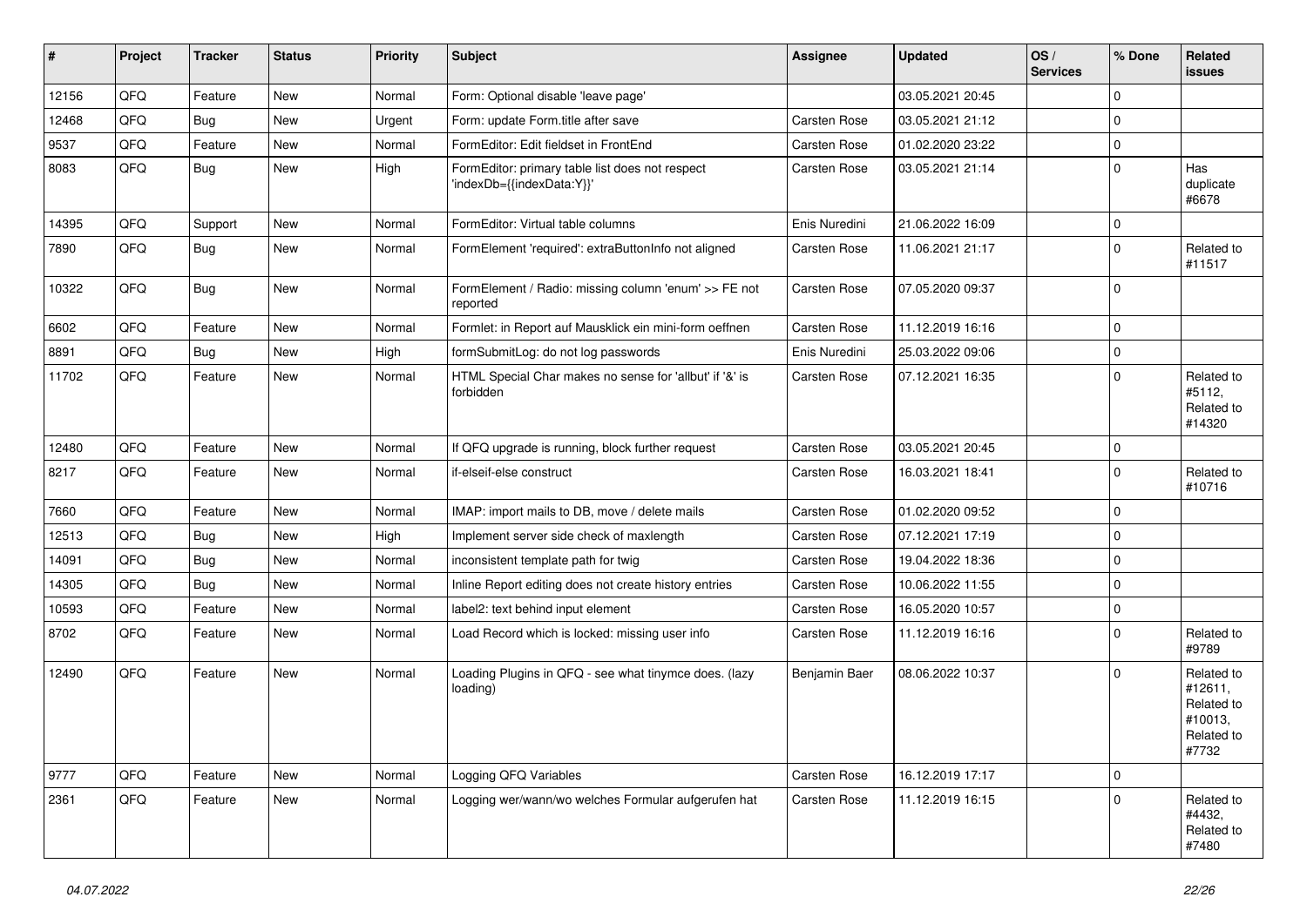| #     | Project | <b>Tracker</b> | <b>Status</b> | <b>Priority</b> | <b>Subject</b>                                                                           | Assignee     | <b>Updated</b>   | OS/<br><b>Services</b> | % Done              | <b>Related</b><br><b>issues</b>                                      |
|-------|---------|----------------|---------------|-----------------|------------------------------------------------------------------------------------------|--------------|------------------|------------------------|---------------------|----------------------------------------------------------------------|
| 3504  | QFQ     | Feature        | <b>New</b>    | Normal          | Logging: welche Action FEs werden wann wie ausgefuehrt                                   | Carsten Rose | 01.02.2020 23:21 |                        | $\Omega$            | Related to<br>#5458.<br>Related to<br>#4092                          |
| 11747 | QFQ     | Feature        | <b>New</b>    | Normal          | Maintenance Page with Redirect                                                           | Carsten Rose | 03.05.2021 20:47 |                        | $\mathbf 0$         | Related to<br>#11741                                                 |
| 9208  | QFQ     | Feature        | <b>New</b>    | Normal          | Manage 'recent' records                                                                  | Carsten Rose | 01.02.2020 23:22 |                        | $\mathbf 0$         |                                                                      |
| 10014 | QFQ     | Feature        | New           | Normal          | Manual.rst: describe behaviour and process order of<br>fillStoreVar, slaveId, sqlBefore, | Carsten Rose | 01.02.2020 22:31 |                        | $\mathbf 0$         |                                                                      |
| 12039 | QFQ     | Feature        | <b>New</b>    | Normal          | Missing htmlSpecialChar() in pre processing on form submit                               |              | 18.02.2021 00:09 |                        | $\mathbf 0$         | Related to<br>#14320                                                 |
| 11523 | QFQ     | Feature        | New           | Normal          | Mit dynamic Update erkennen, ob Upload gemacht wurde                                     | Carsten Rose | 13.11.2020 15:07 |                        | $\mathbf 0$         | Related to<br>#9533                                                  |
| 6765  | QFQ     | Feature        | <b>New</b>    | Normal          | Moeglichkeit via QFQ eigene Logs zu schreiben                                            | Carsten Rose | 01.02.2020 23:21 |                        | $\mathbf 0$         |                                                                      |
| 5459  | QFQ     | Bug            | <b>New</b>    | High            | Multi DB: spread system tables between 'QFQ' and<br>'Data'-DB                            | Carsten Rose | 03.05.2021 21:14 |                        | $\mathbf 0$         | Related to<br>#4720                                                  |
| 9706  | QFQ     | Feature        | <b>New</b>    | Normal          | Multi File Upload (hidden template group)                                                | Carsten Rose | 01.02.2020 23:22 |                        | $\mathbf 0$         | Related to<br>#7521,<br>Related to<br>#5562,<br>Related to<br>#13330 |
| 10508 | QFQ     | <b>Bug</b>     | New           | High            | Multi Form broken on Multi DB Instance                                                   | Carsten Rose | 03.05.2021 21:12 |                        | $\mathbf 0$         |                                                                      |
| 13331 | QFQ     | Bug            | <b>New</b>    | Normal          | Multi Form: Clear Icon misplaced                                                         | Carsten Rose | 19.03.2022 17:47 |                        | $\mathbf 0$         |                                                                      |
| 13332 | QFQ     | <b>Bug</b>     | <b>New</b>    | Normal          | Multi Form: Required Felder werden visuell nicht markiert.                               | Carsten Rose | 19.03.2022 17:47 |                        | $\mathbf 0$         |                                                                      |
| 11516 | QFQ     | Feature        | <b>New</b>    | Normal          | Multi Page Form (Previous/Next Buttons)                                                  | Carsten Rose | 16.03.2021 17:52 |                        | $\mathsf{O}\xspace$ |                                                                      |
| 10714 | QFQ     | Feature        | New           | Normal          | multi Table Form                                                                         | Carsten Rose | 16.03.2021 18:44 |                        | $\mathbf 0$         |                                                                      |
| 11695 | QFQ     | Bug            | <b>New</b>    | Normal          | MultiForm required FE Error                                                              | Carsten Rose | 04.12.2020 13:34 |                        | $\mathbf 0$         |                                                                      |
| 11667 | QFQ     | Bug            | <b>New</b>    | Normal          | MySQL mariadb-server-10.3: Incorrect datetime value                                      | Carsten Rose | 03.05.2021 20:48 |                        | $\mathsf 0$         |                                                                      |
| 12023 | QFQ     | Feature        | New           | Normal          | MySQL Stored Precdure: QDECODESPECIALCHAR()                                              | Carsten Rose | 16.02.2021 11:16 |                        | $\mathbf 0$         | Related to<br>#12022                                                 |
| 6437  | QFQ     | Feature        | <b>New</b>    | Normal          | Neuer Mode Button bei FormElementen                                                      | Carsten Rose | 01.02.2020 23:21 |                        | $\mathbf 0$         | Related to<br>#9668,<br>Blocked by<br>#9678                          |
| 5782  | QFQ     | Feature        | New           | Normal          | NextCloud API                                                                            | Carsten Rose | 01.02.2020 10:02 |                        | $\mathbf 0$         |                                                                      |
| 12133 | QFQ     | Bug            | New           | Normal          | NPM, phpSpreadSheet aktualisieren                                                        | Carsten Rose | 15.03.2021 09:04 |                        | $\mathsf 0$         |                                                                      |
| 14090 | QFQ     | Feature        | New           | Normal          | Nützliche _script funktionen                                                             | Carsten Rose | 28.05.2022 11:03 |                        | $\pmb{0}$           |                                                                      |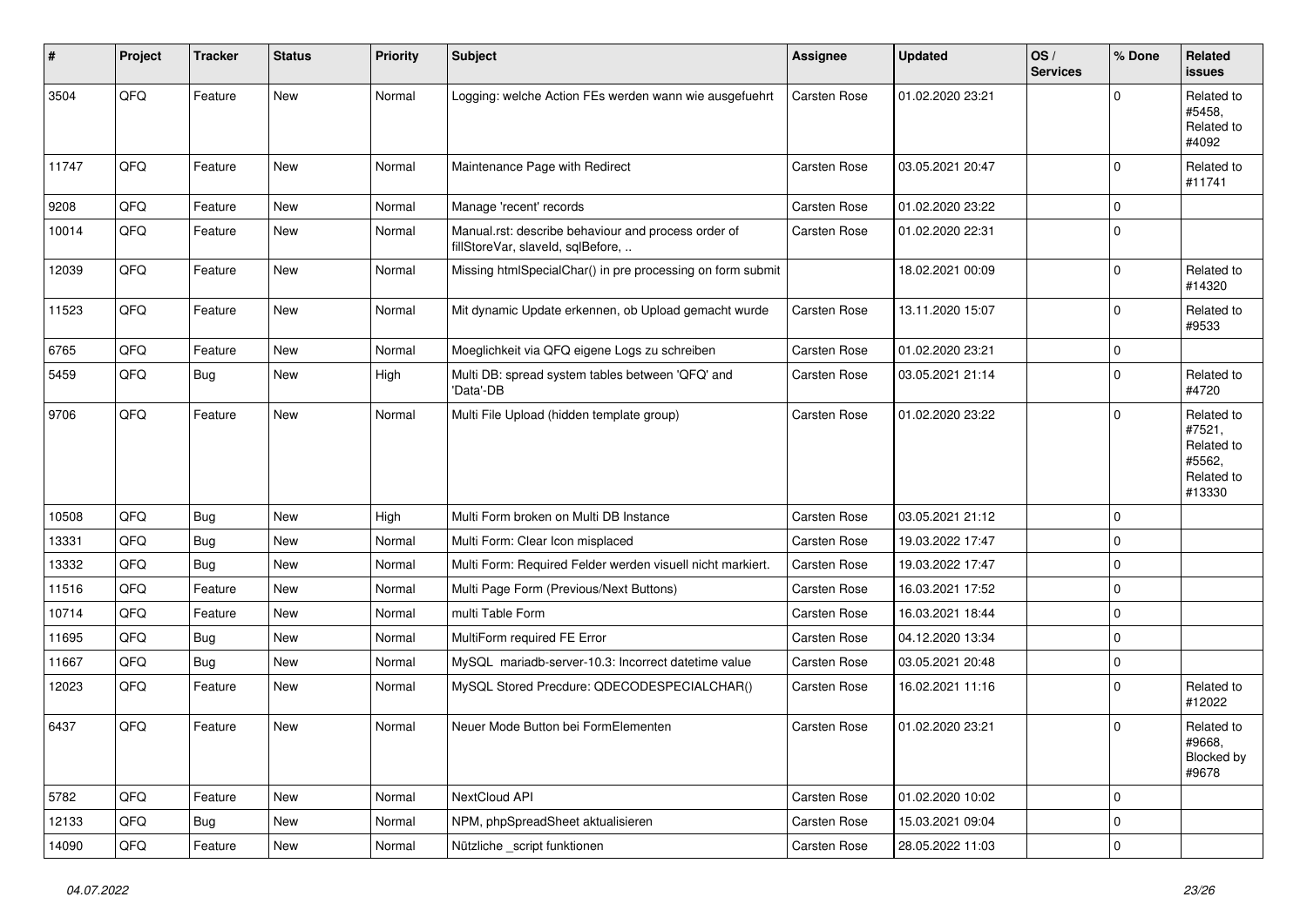| #     | Project | <b>Tracker</b> | <b>Status</b> | <b>Priority</b> | Subject                                                                                                                               | Assignee               | <b>Updated</b>   | OS/<br><b>Services</b> | % Done      | Related<br><b>issues</b>                    |
|-------|---------|----------------|---------------|-----------------|---------------------------------------------------------------------------------------------------------------------------------------|------------------------|------------------|------------------------|-------------|---------------------------------------------|
| 7685  | QFQ     | Bug            | <b>New</b>    | Normal          | Open FormElement from QFQ error message and save<br>modified record: error about missing {{formId:F}}                                 | Carsten Rose           | 01.02.2020 23:22 |                        | $\Omega$    |                                             |
| 7650  | QFQ     | Bug            | New           | High            | Optional do not show 'required' sign on FormElement                                                                                   | Carsten Rose           | 03.05.2021 21:14 |                        | $\Omega$    |                                             |
| 7681  | QFQ     | Feature        | New           | Normal          | Optional switch off 'check for modified record'                                                                                       | <b>Carsten Rose</b>    | 01.02.2020 23:21 |                        | $\Omega$    |                                             |
| 10384 | QFQ     | Feature        | <b>New</b>    | Normal          | Parameter Exchange QFQ Instances                                                                                                      |                        | 07.05.2020 09:38 |                        | $\Omega$    |                                             |
| 5715  | QFQ     | Feature        | New           | High            | <b>PDF Caching</b>                                                                                                                    | <b>Carsten Rose</b>    | 03.05.2021 21:14 |                        | $\Omega$    | Related to<br>#5851,<br>Related to<br>#6357 |
| 6261  | QFQ     | Feature        | <b>New</b>    | Normal          | Persistent SIP                                                                                                                        | <b>Carsten Rose</b>    | 12.06.2021 09:07 |                        | $\Omega$    | Related to<br>#10819                        |
| 10819 | QFQ     | Feature        | <b>New</b>    | Normal          | Persistent SIP - second try                                                                                                           | <b>Carsten Rose</b>    | 29.06.2020 23:02 |                        | $\Omega$    | Related to<br>#6261                         |
| 8668  | QFQ     | Bug            | <b>New</b>    | High            | Pill disabled: dyamic mode 'hidden' not respected - FE is<br>still required                                                           | <b>Carsten Rose</b>    | 03.05.2021 21:14 |                        | $\Omega$    |                                             |
| 12556 | QFQ     | Feature        | <b>New</b>    | Normal          | Pills Title: colored = static or dynamic on allrequiredgiven                                                                          | Benjamin Baer          | 19.03.2022 17:49 |                        | $\Omega$    |                                             |
| 11668 | QFQ     | Bug            | <b>New</b>    | Normal          | Play function.sgl - problem with mysgl                                                                                                | <b>Carsten Rose</b>    | 03.05.2021 20:48 |                        | $\Omega$    |                                             |
| 10080 | QFQ     | Feature        | New           | Normal          | Popup on 'save' / 'close': configure dialog (answer<br>yes/no/cancle/)                                                                | Carsten Rose           | 28.03.2021 20:52 |                        | $\Omega$    | Is duplicate<br>of #12262                   |
| 4023  | QFQ     | Feature        | <b>New</b>    | Normal          | prepared statements - FE action: salveld, sqllnsert,<br>sqlUpdate, sqlDelete, sqlBefore, sqlAfter                                     | <b>Carsten Rose</b>    | 11.12.2019 16:15 |                        | $\Omega$    |                                             |
| 10658 | QFQ     | Bug            | New           | Normal          | processReadOnly broken                                                                                                                | <b>Carsten Rose</b>    | 27.05.2020 17:55 |                        | $\mathbf 0$ |                                             |
| 14376 | QFQ     | Feature        | New           | Normal          | QFQ Bootstrap: if missing, create stored procedures                                                                                   | Enis Nuredini          | 19.06.2022 16:37 |                        | $\Omega$    |                                             |
| 13592 | QFQ     | Bug            | <b>New</b>    | Normal          | QFQ Build Queue: das vergeben von Tags klappt nicht. Es<br>werden keine Releases gebaut.                                              | <b>Carsten Rose</b>    | 19.03.2022 17:45 |                        | $\Omega$    |                                             |
| 12465 | QFQ     | Feature        | <b>New</b>    | Normal          | QFQ Function: use in FE to fill StoreRecord                                                                                           | <b>Carsten Rose</b>    | 05.05.2021 21:58 |                        | $\mathbf 0$ |                                             |
| 13609 | QFQ     | Feature        | <b>New</b>    | Normal          | QFQ Introduction: Seite aufloesen                                                                                                     | Philipp<br>Gröbelbauer | 28.05.2022 11:02 |                        | $\Omega$    |                                             |
| 7524  | QFQ     | Bug            | <b>New</b>    | Normal          | QFQ throws a 'General Error' if 'fileadmin/protected/log/' is<br>not writeable                                                        | <b>Carsten Rose</b>    | 01.02.2020 23:22 |                        | $\Omega$    |                                             |
| 9927  | QFQ     | Feature        | <b>New</b>    | Normal          | QFQ Update: a) Update nur machen wenn BE User<br>eingeloggt ist., b) Bei Fehler genaue Meldung welcher<br>Updateschritt Probleme hat. | <b>Carsten Rose</b>    | 22.01.2020 12:59 |                        | $\Omega$    |                                             |
| 13528 | QFQ     | <b>Bug</b>     | <b>New</b>    | Normal          | gfg.io > releases: es wird kein neues Release angelegt                                                                                | Benjamin Baer          | 19.03.2022 17:46 |                        | $\Omega$    |                                             |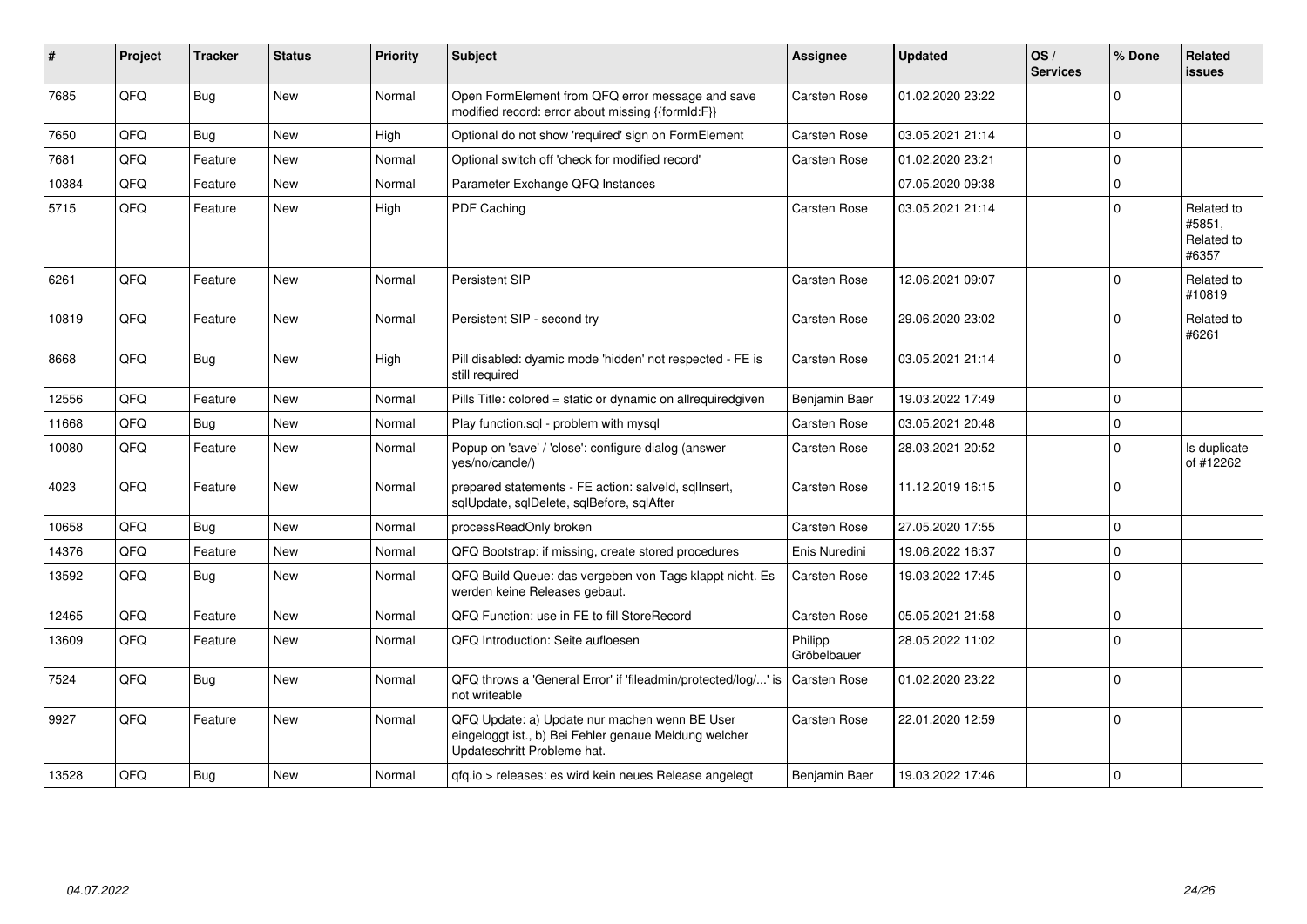| #     | Project | <b>Tracker</b> | <b>Status</b> | <b>Priority</b> | Subject                                                                                            | Assignee            | <b>Updated</b>   | OS/<br><b>Services</b> | % Done         | Related<br><b>issues</b>                                               |
|-------|---------|----------------|---------------|-----------------|----------------------------------------------------------------------------------------------------|---------------------|------------------|------------------------|----------------|------------------------------------------------------------------------|
| 14187 | QFQ     | Feature        | New           | High            | qfq.log: show current URL                                                                          | Carsten Rose        | 28.05.2022 11:02 |                        | $\Omega$       | Related to<br>#13933,<br>Related to<br>#12532,<br>Related to<br>#11893 |
| 13757 | QFQ     | Feature        | New           | High            | QR / Bar-Code Plugin                                                                               | Enis Nuredini       | 19.03.2022 17:43 |                        | $\Omega$       |                                                                        |
| 7520  | QFQ     | Feature        | New           | Normal          | QR Code:  AS _qr ( AS _link)                                                                       | <b>Carsten Rose</b> | 01.02.2020 23:22 |                        | $\mathbf 0$    |                                                                        |
| 6483  | QFQ     | Bug            | New           | Normal          | R Store funktioniert nicht bei 'Report Notation' im FE                                             | Carsten Rose        | 01.02.2020 23:21 |                        | $\mathbf 0$    |                                                                        |
| 7924  | QFQ     | Feature        | New           | Normal          | Radio/Checkbox with Tooltip                                                                        | Carsten Rose        | 01.02.2020 23:22 |                        | 0              |                                                                        |
| 11239 | QFQ     | Bug            | New           | Normal          | Radiobutton (plain): horizontales Rendern abhängig vom<br>Datentyp in der Datenbank                | Carsten Rose        | 30.09.2020 18:37 |                        | $\overline{0}$ |                                                                        |
| 11237 | QFQ     | Bug            | New           | High            | Radiobutton / parameter.buttonClass= btn-default - kein<br>dirty Trigger                           | Benjamin Baer       | 03.05.2021 21:12 |                        | $\mathbf 0$    | Related to<br>#10766                                                   |
| 10766 | QFQ     | Bug            | New           | High            | Radiobutton / parameter.buttonClass=btn-default: dynamic<br>update                                 |                     | 03.05.2021 21:12 |                        | $\mathbf 0$    | Related to<br>#11237                                                   |
| 7513  | QFQ     | Bug            | New           | Normal          | Radios not correct aligned                                                                         | Carsten Rose        | 01.02.2020 23:22 |                        | $\mathbf 0$    |                                                                        |
| 7795  | QFQ     | Bug            | New           | Normal          | Readonly Form: Typeahead-Felder                                                                    | Carsten Rose        | 01.02.2020 23:22 |                        | $\Omega$       | Related to<br>#10640                                                   |
| 7280  | QFQ     | Feature        | New           | Normal          | recently used table                                                                                | <b>Carsten Rose</b> | 01.02.2020 23:21 |                        | $\mathbf 0$    |                                                                        |
| 7480  | QFQ     | Feature        | New           | Normal          | Record History (Undo / Redo)                                                                       | Carsten Rose        | 11.12.2019 16:16 |                        | $\Omega$       | Related to<br>#2361                                                    |
| 7099  | QFQ     | Feature        | <b>New</b>    | Normal          | Redesign FormEditor                                                                                | Carsten Rose        | 01.02.2020 23:21 |                        | $\mathbf 0$    |                                                                        |
| 13700 | QFQ     | Feature        | New           | Normal          | Redesign gfg.io Seite                                                                              | Carsten Rose        | 19.03.2022 17:43 |                        | $\mathbf 0$    |                                                                        |
| 8975  | QFQ     | Feature        | New           | Normal          | Report Notation: 2.0                                                                               | Carsten Rose        | 01.02.2020 23:22 |                        | $\Omega$       | Related to<br>#8963                                                    |
| 9983  | QFQ     | Feature        | New           | Normal          | Report Notation: new keyword 'range'                                                               | <b>Carsten Rose</b> | 01.02.2020 15:55 |                        | $\Omega$       |                                                                        |
| 7261  | QFQ     | Bug            | New           | Normal          | Report pathFilename for user without path, only the<br>filename                                    | Carsten Rose        | 01.02.2020 23:21 |                        | $\mathbf 0$    |                                                                        |
| 6723  | QFQ     | Feature        | New           | Normal          | Report QFQ Installation and Version                                                                | Carsten Rose        | 12.06.2021 09:07 |                        | $\Omega$       |                                                                        |
| 10463 | QFQ     | Feature        | <b>New</b>    | Normal          | Report _link: expliztes setzen von HTML Tags (Bedarf fuer<br>'data-selenium' & 'id')               | Enis Nuredini       | 23.03.2022 09:23 |                        | $\Omega$       | Related to<br>#7648                                                    |
| 11534 | QFQ     | Feature        | New           | Normal          | Report: Action on selected rows - Table batchprocessing<br>feature                                 |                     | 18.11.2020 08:15 |                        | $\Omega$       |                                                                        |
| 9811  | QFQ     | Feature        | New           | Normal          | Report: tag every n'th row                                                                         | Carsten Rose        | 01.02.2020 23:22 |                        | $\mathbf 0$    |                                                                        |
| 5345  | QFQ     | Feature        | New           | Normal          | Report: UPDATE / INSERT / DELETE statements should<br>trigger subqueries, depending on the result. | Carsten Rose        | 27.05.2020 16:11 |                        | $\mathbf 0$    |                                                                        |
| 9855  | QFQ     | Bug            | New           | Normal          | Required Check                                                                                     |                     | 01.02.2020 15:56 |                        | $\mathbf 0$    |                                                                        |